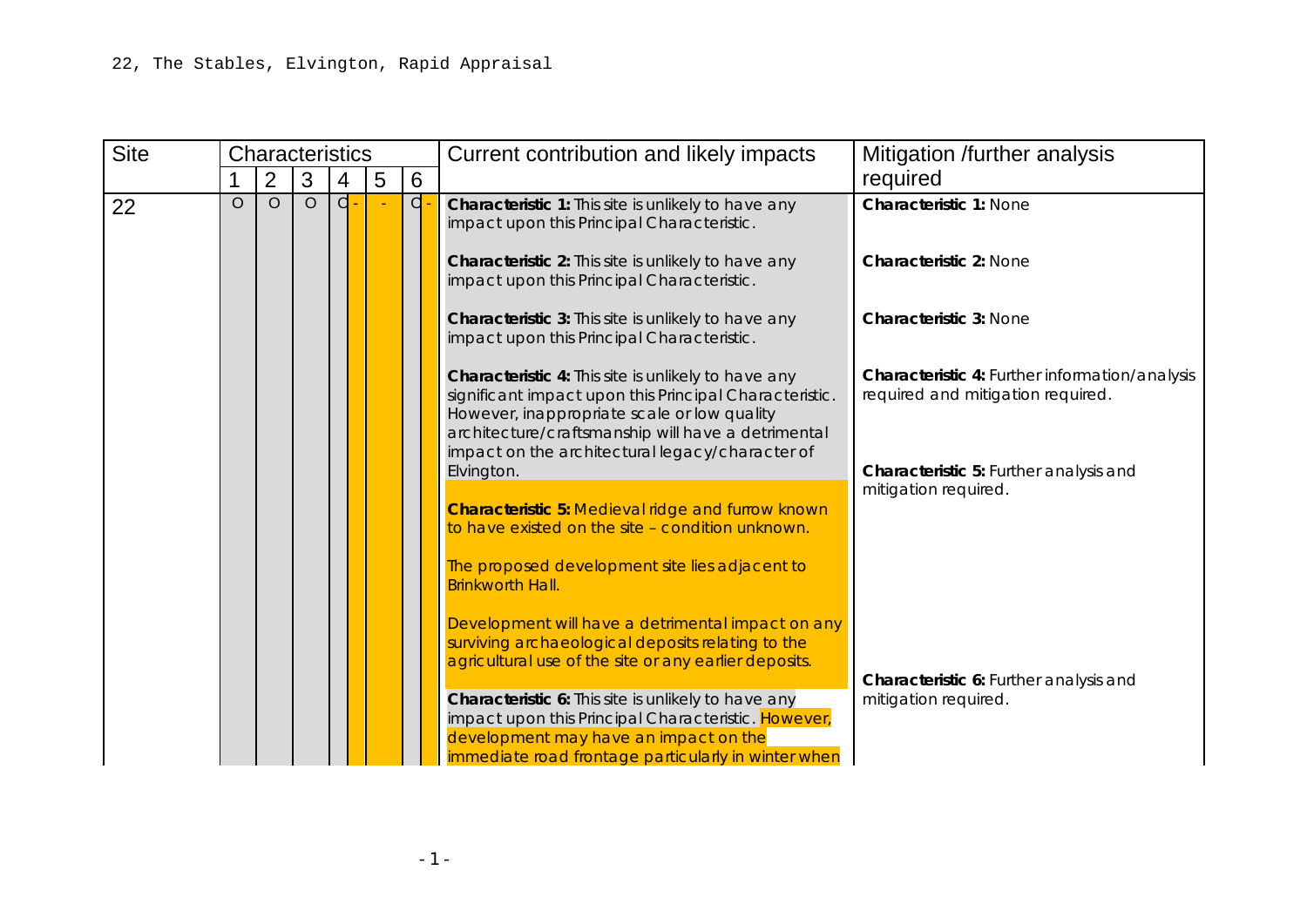| <b>Site</b> |         | <b>Characteristics</b> |         |   |   |   | Current contribution and likely impacts                                                                                                                                                                                                                               | Mitigation /further analysis                                                        |
|-------------|---------|------------------------|---------|---|---|---|-----------------------------------------------------------------------------------------------------------------------------------------------------------------------------------------------------------------------------------------------------------------------|-------------------------------------------------------------------------------------|
|             |         | $\overline{2}$         | 3       | 4 | 5 | 6 |                                                                                                                                                                                                                                                                       | required                                                                            |
| 22          | $\circ$ | $\circ$                | $\circ$ | d |   | d | Characteristic 1: This site is unlikely to have any<br>impact upon this Principal Characteristic.                                                                                                                                                                     | <b>Characteristic 1: None</b>                                                       |
|             |         |                        |         |   |   |   | Characteristic 2: This site is unlikely to have any<br>impact upon this Principal Characteristic.                                                                                                                                                                     | <b>Characteristic 2: None</b>                                                       |
|             |         |                        |         |   |   |   | Characteristic 3: This site is unlikely to have any<br>impact upon this Principal Characteristic.                                                                                                                                                                     | <b>Characteristic 3: None</b>                                                       |
|             |         |                        |         |   |   |   | Characteristic 4: This site is unlikely to have any<br>significant impact upon this Principal Characteristic.<br>However, inappropriate scale or low quality<br>architecture/craftsmanship will have a detrimental<br>impact on the architectural legacy/character of | Characteristic 4: Further information/analysis<br>required and mitigation required. |
|             |         |                        |         |   |   |   | Elvington.<br><b>Characteristic 5: Medieval ridge and furrow known</b><br>to have existed on the site - condition unknown.                                                                                                                                            | Characteristic 5: Further analysis and<br>mitigation required.                      |
|             |         |                        |         |   |   |   | The proposed development site lies adjacent to<br><b>Brinkworth Hall.</b><br>Development will have a detrimental impact on any                                                                                                                                        |                                                                                     |
|             |         |                        |         |   |   |   | surviving archaeological deposits relating to the<br>agricultural use of the site or any earlier deposits.                                                                                                                                                            | Characteristic 6: Further analysis and                                              |
|             |         |                        |         |   |   |   | Characteristic 6: This site is unlikely to have any<br>impact upon this Principal Characteristic. However,<br>development may have an impact on the                                                                                                                   | mitigation required.                                                                |
|             |         |                        |         |   |   |   | immediate road frontage particularly in winter when                                                                                                                                                                                                                   |                                                                                     |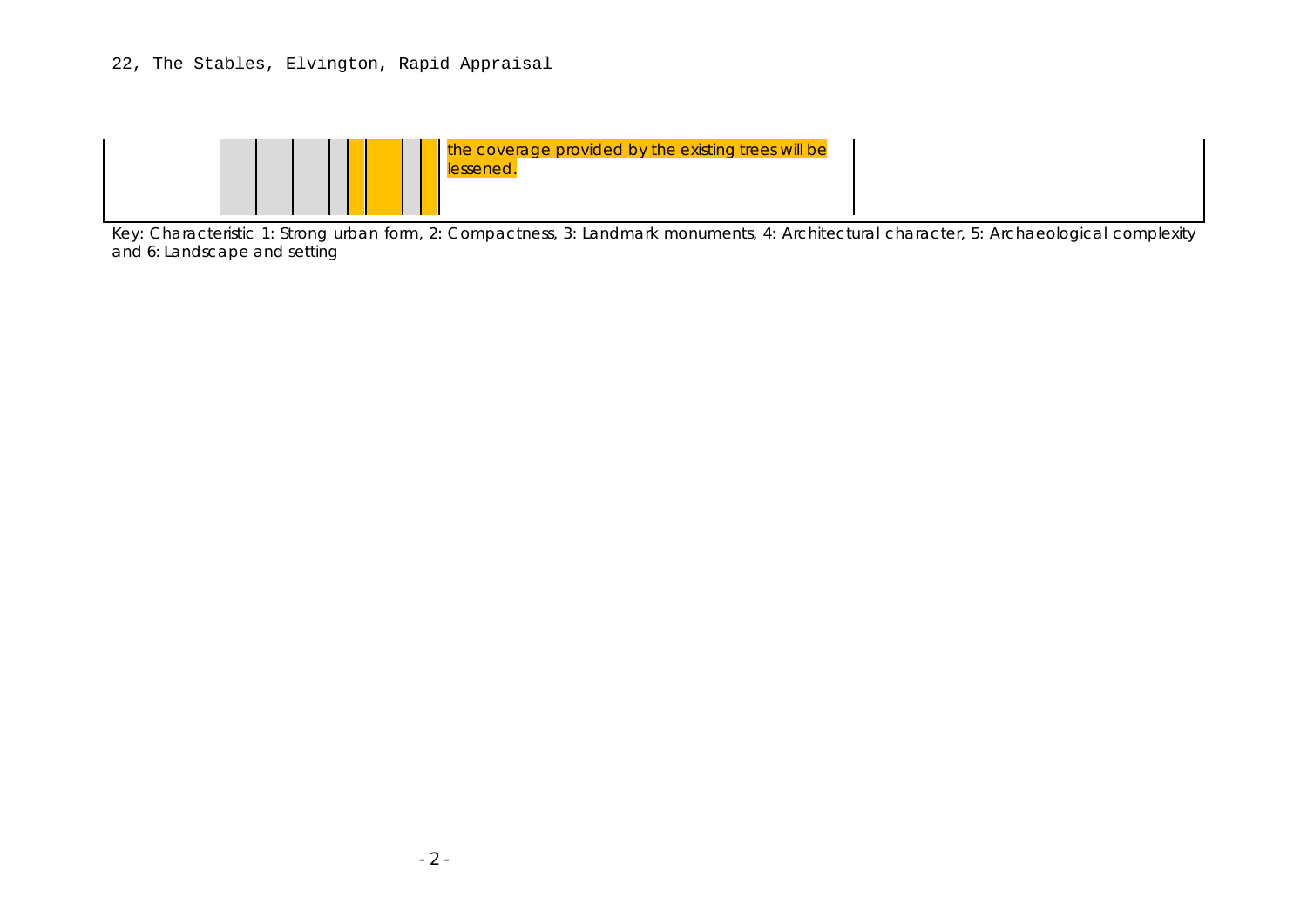

Key: Characteristic 1: Strong urban form, 2: Compactness, 3: Landmark monuments, 4: Architectural character, 5: Archaeological complexity and 6: Landscape and setting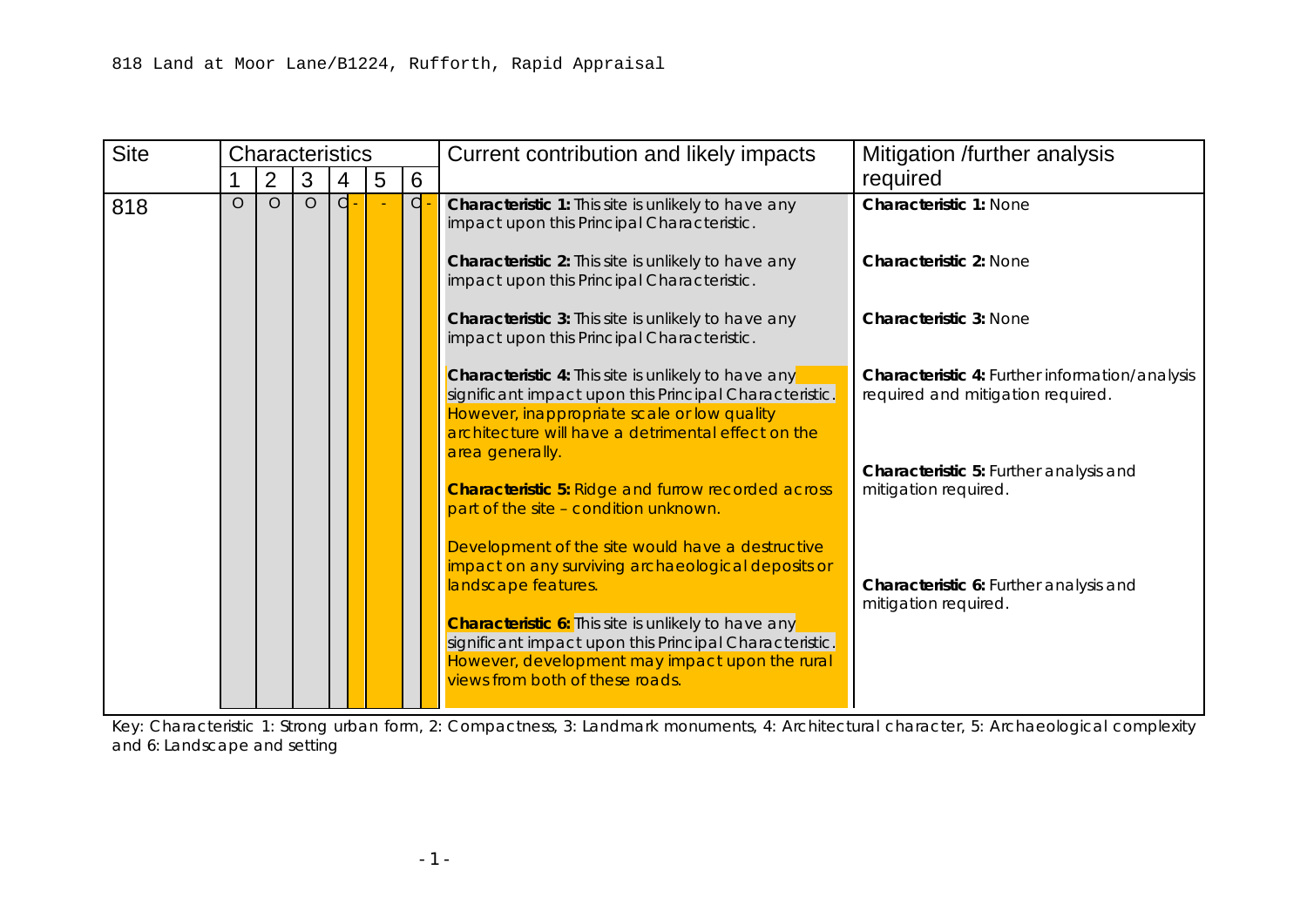| <b>Site</b> | <b>Characteristics</b> |                | Current contribution and likely impacts |   |                |                |                                                                                                                                                                                                                                                                                                                                            | Mitigation /further analysis                                                        |  |
|-------------|------------------------|----------------|-----------------------------------------|---|----------------|----------------|--------------------------------------------------------------------------------------------------------------------------------------------------------------------------------------------------------------------------------------------------------------------------------------------------------------------------------------------|-------------------------------------------------------------------------------------|--|
|             |                        | $\overline{2}$ | 3                                       | 4 | $\overline{5}$ | $6\phantom{1}$ |                                                                                                                                                                                                                                                                                                                                            | required                                                                            |  |
| 818         | $\Omega$               | $\circ$        | $\circ$                                 | d |                | d              | Characteristic 1: This site is unlikely to have any<br>impact upon this Principal Characteristic.                                                                                                                                                                                                                                          | <b>Characteristic 1: None</b>                                                       |  |
|             |                        |                |                                         |   |                |                | Characteristic 2: This site is unlikely to have any<br>impact upon this Principal Characteristic.                                                                                                                                                                                                                                          | <b>Characteristic 2: None</b>                                                       |  |
|             |                        |                |                                         |   |                |                | Characteristic 3: This site is unlikely to have any<br>impact upon this Principal Characteristic.                                                                                                                                                                                                                                          | <b>Characteristic 3: None</b>                                                       |  |
|             |                        |                |                                         |   |                |                | Characteristic 4: This site is unlikely to have any<br>significant impact upon this Principal Characteristic.<br>However, inappropriate scale or low quality<br>architecture will have a detrimental effect on the<br>area generally.                                                                                                      | Characteristic 4: Further information/analysis<br>required and mitigation required. |  |
|             |                        |                |                                         |   |                |                | <b>Characteristic 5: Ridge and furrow recorded across</b><br>part of the site - condition unknown.                                                                                                                                                                                                                                         | Characteristic 5: Further analysis and<br>mitigation required.                      |  |
|             |                        |                |                                         |   |                |                | Development of the site would have a destructive<br>impact on any surviving archaeological deposits or<br>landscape features.<br><b>Characteristic 6:</b> This site is unlikely to have any<br>significant impact upon this Principal Characteristic.<br>However, development may impact upon the rural<br>views from both of these roads. | Characteristic 6: Further analysis and<br>mitigation required.                      |  |

Key: Characteristic 1: Strong urban form, 2: Compactness, 3: Landmark monuments, 4: Architectural character, 5: Archaeological complexity and 6: Landscape and setting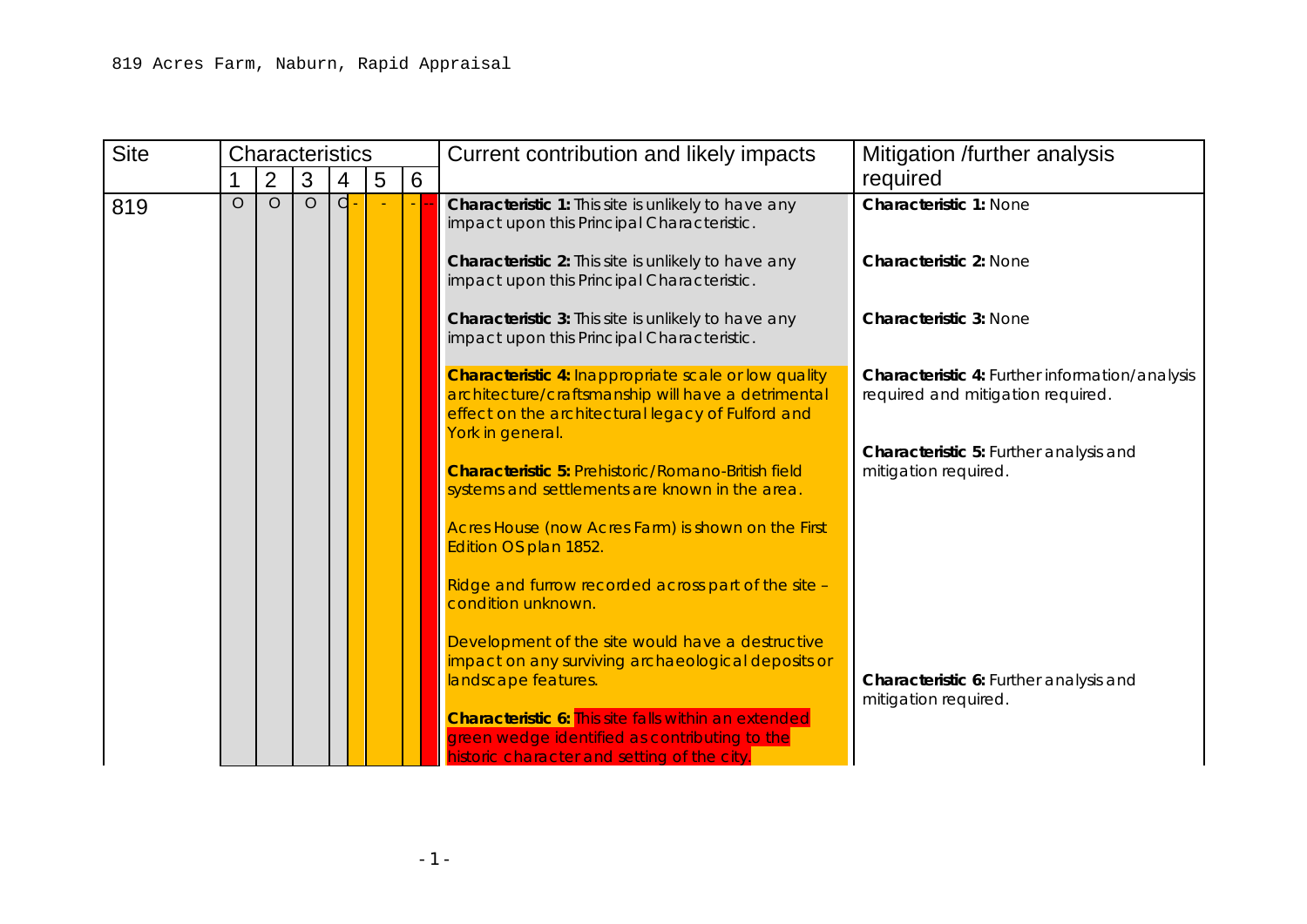| <b>Site</b> | <b>Characteristics</b> |                |                | Current contribution and likely impacts | Mitigation /further analysis |   |                                                                                                                                                                                            |                                                                                     |
|-------------|------------------------|----------------|----------------|-----------------------------------------|------------------------------|---|--------------------------------------------------------------------------------------------------------------------------------------------------------------------------------------------|-------------------------------------------------------------------------------------|
|             |                        | $\overline{2}$ | 3              | 4                                       | 5                            | 6 |                                                                                                                                                                                            | required                                                                            |
| 819         | $\overline{O}$         | $\circ$        | $\overline{O}$ | d                                       |                              |   | Characteristic 1: This site is unlikely to have any<br>impact upon this Principal Characteristic.<br>Characteristic 2: This site is unlikely to have any                                   | <b>Characteristic 1: None</b><br><b>Characteristic 2: None</b>                      |
|             |                        |                |                |                                         |                              |   | impact upon this Principal Characteristic.                                                                                                                                                 |                                                                                     |
|             |                        |                |                |                                         |                              |   | <b>Characteristic 3:</b> This site is unlikely to have any<br>impact upon this Principal Characteristic.                                                                                   | <b>Characteristic 3: None</b>                                                       |
|             |                        |                |                |                                         |                              |   | <b>Characteristic 4: Inappropriate scale or low quality</b><br>architecture/craftsmanship will have a detrimental<br>effect on the architectural legacy of Fulford and<br>York in general. | Characteristic 4: Further information/analysis<br>required and mitigation required. |
|             |                        |                |                |                                         |                              |   | <b>Characteristic 5: Prehistoric/Romano-British field</b><br>systems and settlements are known in the area.                                                                                | Characteristic 5: Further analysis and<br>mitigation required.                      |
|             |                        |                |                |                                         |                              |   | Acres House (now Acres Farm) is shown on the First<br>Edition OS plan 1852.                                                                                                                |                                                                                     |
|             |                        |                |                |                                         |                              |   | Ridge and furrow recorded across part of the site -<br>condition unknown.                                                                                                                  |                                                                                     |
|             |                        |                |                |                                         |                              |   | Development of the site would have a destructive<br>impact on any surviving archaeological deposits or<br>landscape features.                                                              | Characteristic 6: Further analysis and                                              |
|             |                        |                |                |                                         |                              |   | <b>Characteristic 6: This site falls within an extended</b><br>green wedge identified as contributing to the<br>historic character and setting of the city.                                | mitigation required.                                                                |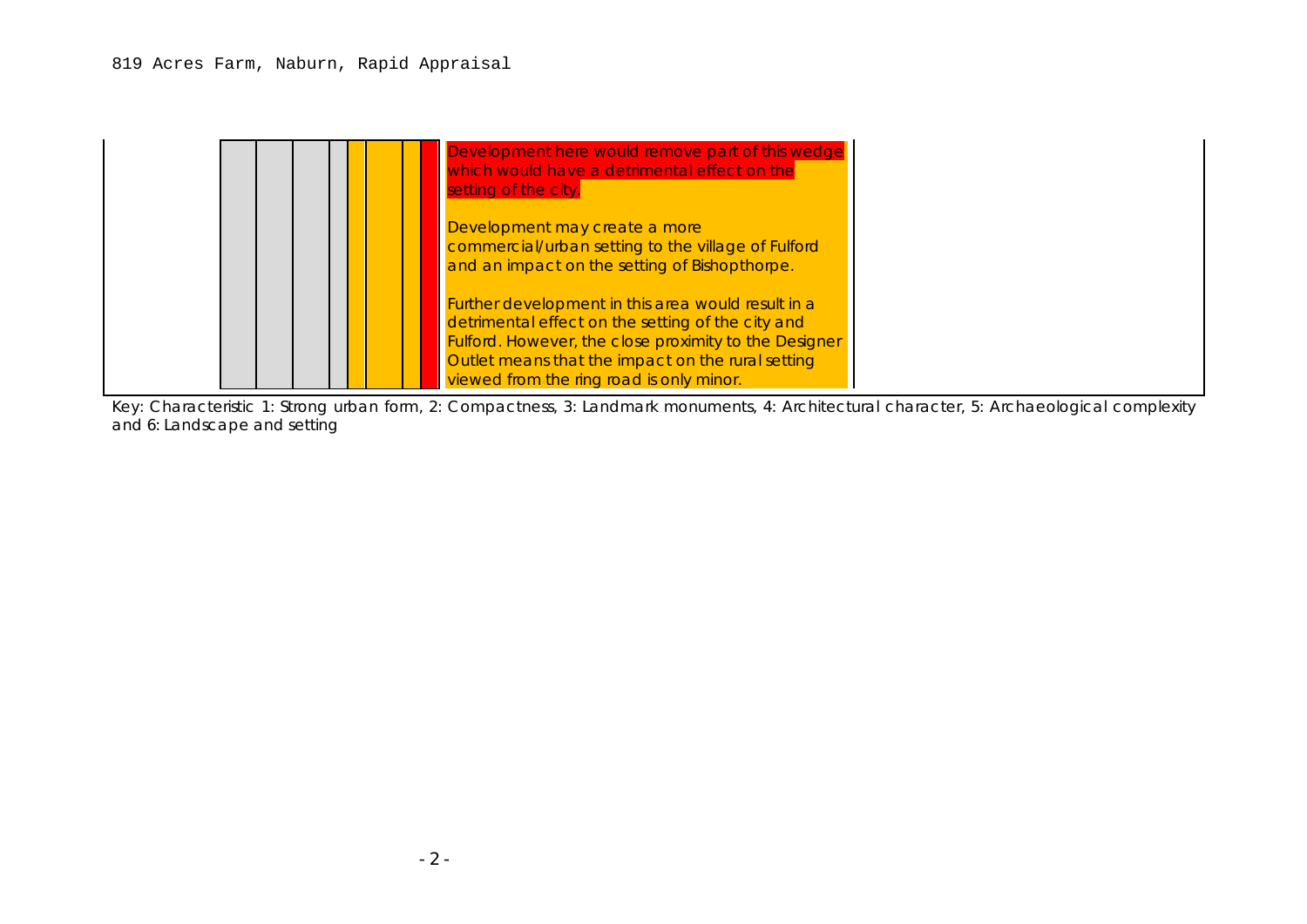#### 819 Acres Farm, Naburn, Rapid Appraisal

| setting of the city.          | Development here would remove part of this wedge<br>which would have a detrimental effect on the                                                                                                                                                                         |
|-------------------------------|--------------------------------------------------------------------------------------------------------------------------------------------------------------------------------------------------------------------------------------------------------------------------|
| Development may create a more | commercial/urban setting to the village of Fulford<br>and an impact on the setting of Bishopthorpe.                                                                                                                                                                      |
|                               | Further development in this area would result in a<br>detrimental effect on the setting of the city and<br><b>Fulford. However, the close proximity to the Designer</b><br>Outlet means that the impact on the rural setting<br>viewed from the ring road is only minor. |

Key: Characteristic 1: Strong urban form, 2: Compactness, 3: Landmark monuments, 4: Architectural character, 5: Archaeological complexity and 6: Landscape and setting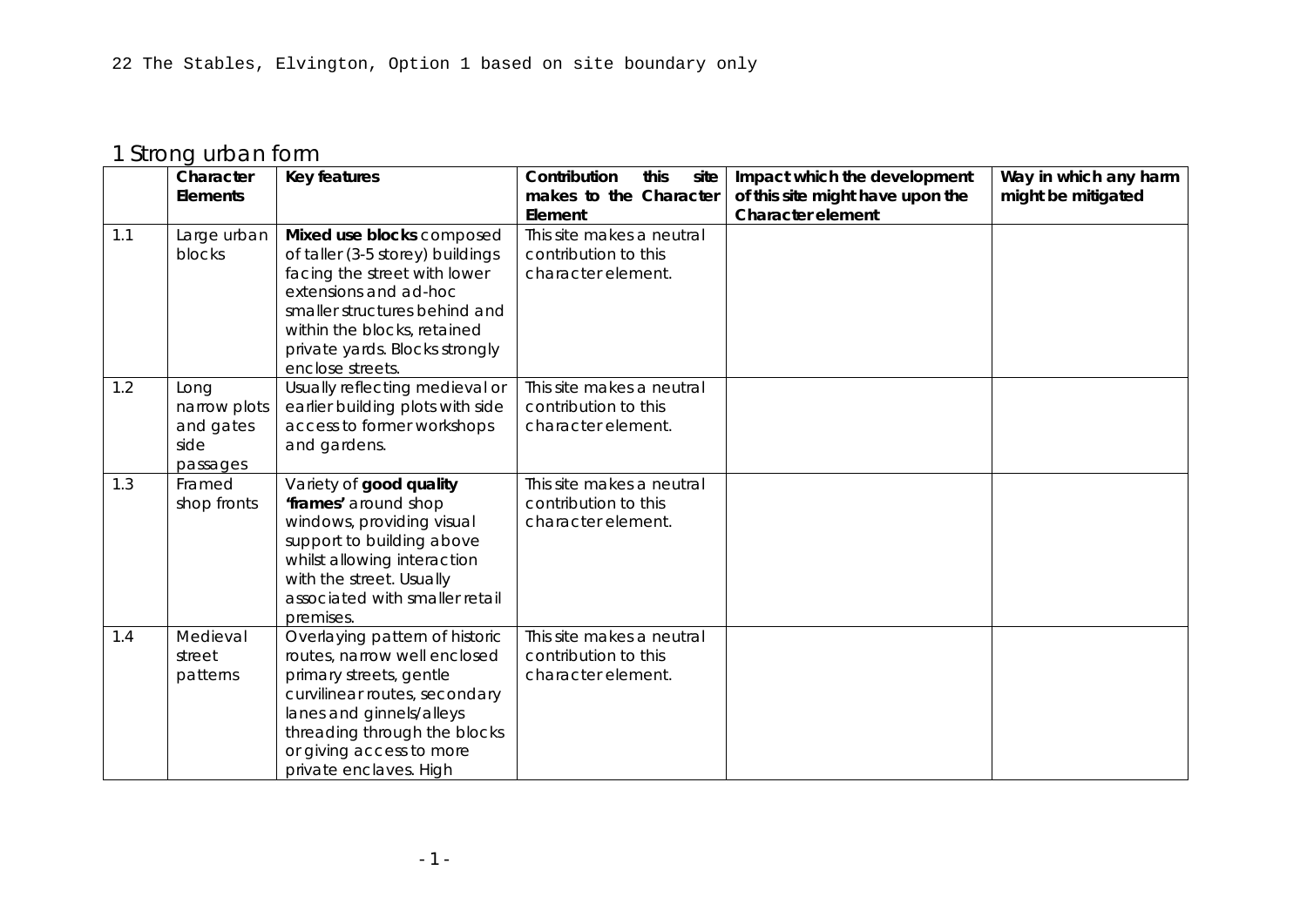# 1 Strong urban form

|     | Character    | <b>Key features</b>                         | this<br>Contribution<br>site      | Impact which the development                                 | Way in which any harm |
|-----|--------------|---------------------------------------------|-----------------------------------|--------------------------------------------------------------|-----------------------|
|     | Elements     |                                             | makes to the Character<br>Element | of this site might have upon the<br><b>Character element</b> | might be mitigated    |
| 1.1 | Large urban  | Mixed use blocks composed                   | This site makes a neutral         |                                                              |                       |
|     | blocks       | of taller (3-5 storey) buildings            | contribution to this              |                                                              |                       |
|     |              | facing the street with lower                | character element.                |                                                              |                       |
|     |              | extensions and ad-hoc                       |                                   |                                                              |                       |
|     |              | smaller structures behind and               |                                   |                                                              |                       |
|     |              | within the blocks, retained                 |                                   |                                                              |                       |
|     |              | private yards. Blocks strongly              |                                   |                                                              |                       |
|     |              | enclose streets.                            |                                   |                                                              |                       |
| 1.2 | Long         | Usually reflecting medieval or              | This site makes a neutral         |                                                              |                       |
|     | narrow plots | earlier building plots with side            | contribution to this              |                                                              |                       |
|     | and gates    | access to former workshops                  | character element.                |                                                              |                       |
|     | side         | and gardens.                                |                                   |                                                              |                       |
|     | passages     |                                             |                                   |                                                              |                       |
| 1.3 | Framed       | Variety of good quality                     | This site makes a neutral         |                                                              |                       |
|     | shop fronts  | 'frames' around shop                        | contribution to this              |                                                              |                       |
|     |              | windows, providing visual                   | character element.                |                                                              |                       |
|     |              | support to building above                   |                                   |                                                              |                       |
|     |              | whilst allowing interaction                 |                                   |                                                              |                       |
|     |              | with the street. Usually                    |                                   |                                                              |                       |
|     |              | associated with smaller retail              |                                   |                                                              |                       |
| 1.4 | Medieval     | premises.<br>Overlaying pattern of historic | This site makes a neutral         |                                                              |                       |
|     | street       | routes, narrow well enclosed                | contribution to this              |                                                              |                       |
|     | patterns     | primary streets, gentle                     | character element.                |                                                              |                       |
|     |              | curvilinear routes, secondary               |                                   |                                                              |                       |
|     |              | lanes and ginnels/alleys                    |                                   |                                                              |                       |
|     |              | threading through the blocks                |                                   |                                                              |                       |
|     |              | or giving access to more                    |                                   |                                                              |                       |
|     |              | private enclaves. High                      |                                   |                                                              |                       |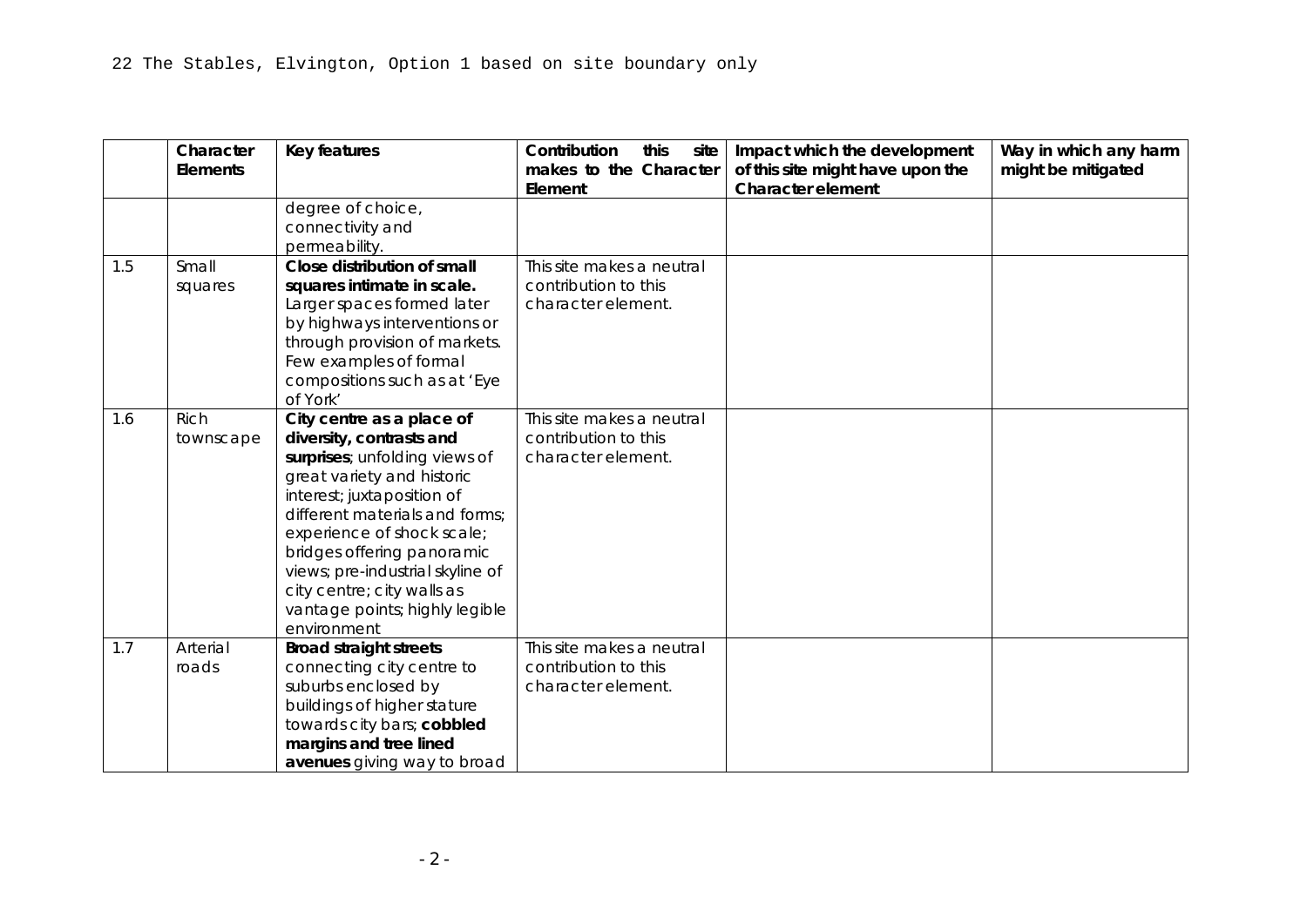|     | Character<br><b>Elements</b> | Key features                                                                                                                                                                                                                                                                                                                                                        | Contribution<br>this<br>site<br>makes to the Character<br>Element       | Impact which the development<br>of this site might have upon the<br><b>Character element</b> | Way in which any harm<br>might be mitigated |
|-----|------------------------------|---------------------------------------------------------------------------------------------------------------------------------------------------------------------------------------------------------------------------------------------------------------------------------------------------------------------------------------------------------------------|-------------------------------------------------------------------------|----------------------------------------------------------------------------------------------|---------------------------------------------|
|     |                              | degree of choice,<br>connectivity and<br>permeability.                                                                                                                                                                                                                                                                                                              |                                                                         |                                                                                              |                                             |
| 1.5 | Small<br>squares             | Close distribution of small<br>squares intimate in scale.<br>Larger spaces formed later<br>by highways interventions or<br>through provision of markets.<br>Few examples of formal<br>compositions such as at 'Eye<br>of York'                                                                                                                                      | This site makes a neutral<br>contribution to this<br>character element. |                                                                                              |                                             |
| 1.6 | <b>Rich</b><br>townscape     | City centre as a place of<br>diversity, contrasts and<br>surprises; unfolding views of<br>great variety and historic<br>interest; juxtaposition of<br>different materials and forms;<br>experience of shock scale;<br>bridges offering panoramic<br>views; pre-industrial skyline of<br>city centre; city walls as<br>vantage points; highly legible<br>environment | This site makes a neutral<br>contribution to this<br>character element. |                                                                                              |                                             |
| 1.7 | Arterial<br>roads            | <b>Broad straight streets</b><br>connecting city centre to<br>suburbs enclosed by<br>buildings of higher stature<br>towards city bars; cobbled<br>margins and tree lined<br>avenues giving way to broad                                                                                                                                                             | This site makes a neutral<br>contribution to this<br>character element. |                                                                                              |                                             |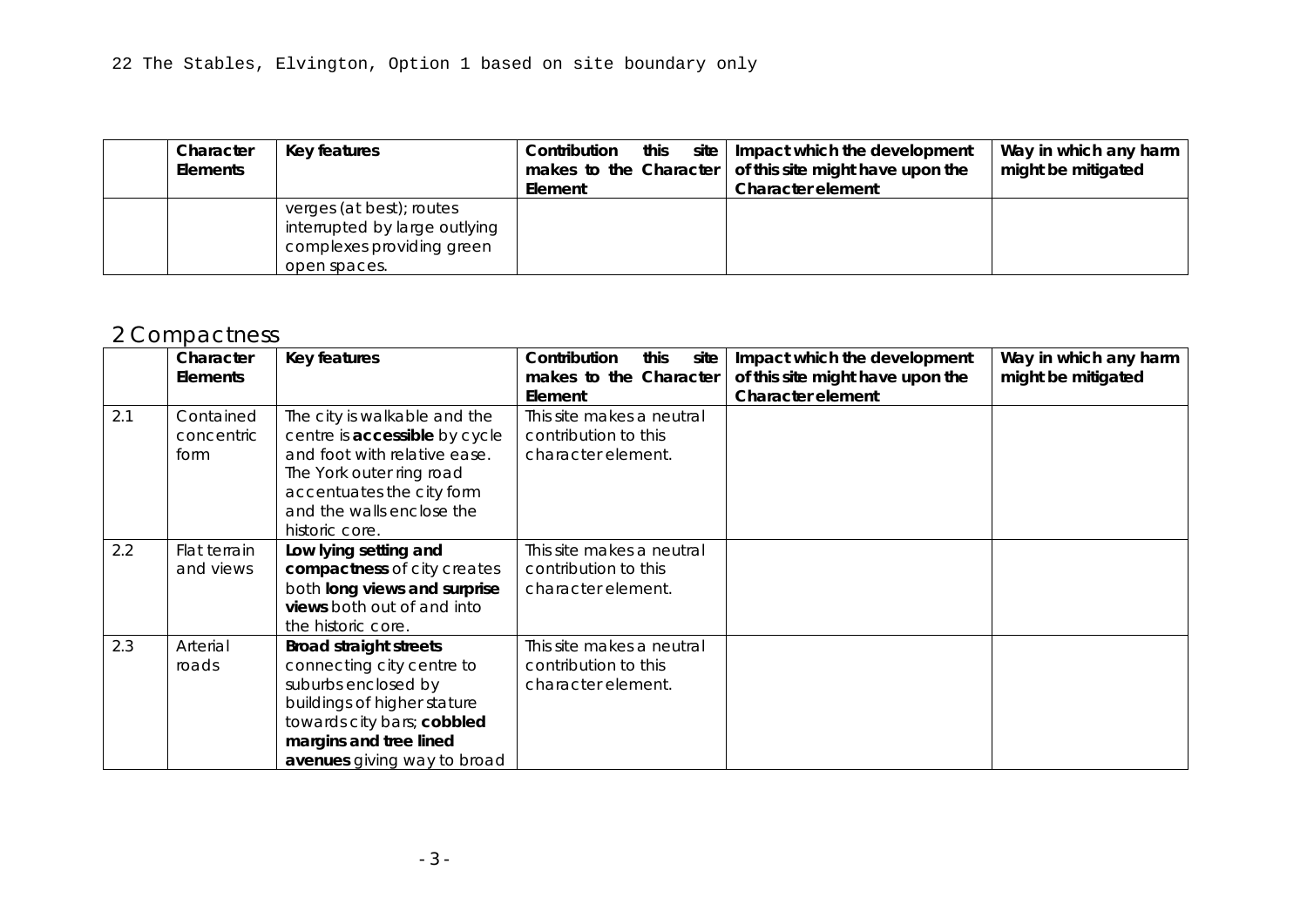| Character<br><b>Elements</b> | Key features                                                                                           | Contribution this<br>Element | site   Impact which the development<br>makes to the Character $\vert$ of this site might have upon the<br><b>Character element</b> | Way in which any harm<br>might be mitigated |
|------------------------------|--------------------------------------------------------------------------------------------------------|------------------------------|------------------------------------------------------------------------------------------------------------------------------------|---------------------------------------------|
|                              | verges (at best); routes<br>interrupted by large outlying<br>complexes providing green<br>open spaces. |                              |                                                                                                                                    |                                             |

# 2 Compactness

|     | Character       | Key features                  | Contribution<br>this<br>site | Impact which the development     | Way in which any harm |
|-----|-----------------|-------------------------------|------------------------------|----------------------------------|-----------------------|
|     | <b>Elements</b> |                               | makes to the Character       | of this site might have upon the | might be mitigated    |
|     |                 |                               | Element                      | <b>Character element</b>         |                       |
| 2.1 | Contained       | The city is walkable and the  | This site makes a neutral    |                                  |                       |
|     | concentric      | centre is accessible by cycle | contribution to this         |                                  |                       |
|     | form            | and foot with relative ease.  | character element.           |                                  |                       |
|     |                 | The York outer ring road      |                              |                                  |                       |
|     |                 | accentuates the city form     |                              |                                  |                       |
|     |                 | and the walls enclose the     |                              |                                  |                       |
|     |                 | historic core.                |                              |                                  |                       |
| 2.2 | Flat terrain    | Low lying setting and         | This site makes a neutral    |                                  |                       |
|     | and views       | compactness of city creates   | contribution to this         |                                  |                       |
|     |                 | both long views and surprise  | character element.           |                                  |                       |
|     |                 | views both out of and into    |                              |                                  |                       |
|     |                 | the historic core.            |                              |                                  |                       |
| 2.3 | Arterial        | <b>Broad straight streets</b> | This site makes a neutral    |                                  |                       |
|     | roads           | connecting city centre to     | contribution to this         |                                  |                       |
|     |                 | suburbs enclosed by           | character element.           |                                  |                       |
|     |                 | buildings of higher stature   |                              |                                  |                       |
|     |                 | towards city bars; cobbled    |                              |                                  |                       |
|     |                 | margins and tree lined        |                              |                                  |                       |
|     |                 | avenues giving way to broad   |                              |                                  |                       |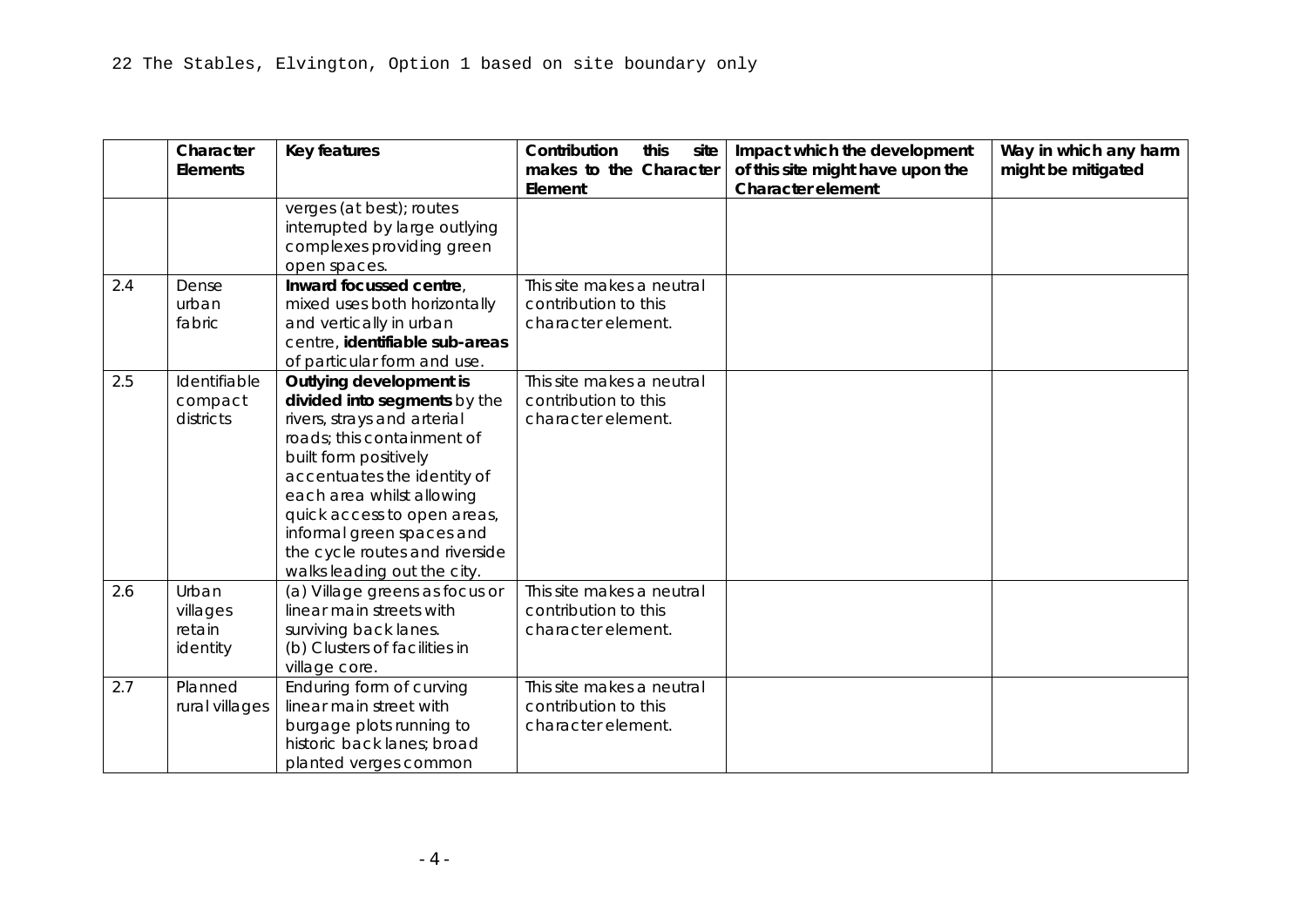|     | Character<br><b>Elements</b>            | <b>Key features</b>                                                                                                                                                                                                                                                                                                                    | Contribution<br>this<br>site<br>makes to the Character<br>Element       | Impact which the development<br>of this site might have upon the<br><b>Character element</b> | Way in which any harm<br>might be mitigated |
|-----|-----------------------------------------|----------------------------------------------------------------------------------------------------------------------------------------------------------------------------------------------------------------------------------------------------------------------------------------------------------------------------------------|-------------------------------------------------------------------------|----------------------------------------------------------------------------------------------|---------------------------------------------|
|     |                                         | verges (at best); routes<br>interrupted by large outlying<br>complexes providing green<br>open spaces.                                                                                                                                                                                                                                 |                                                                         |                                                                                              |                                             |
| 2.4 | Dense<br>urban<br>fabric                | Inward focussed centre,<br>mixed uses both horizontally<br>and vertically in urban<br>centre, identifiable sub-areas<br>of particular form and use.                                                                                                                                                                                    | This site makes a neutral<br>contribution to this<br>character element. |                                                                                              |                                             |
| 2.5 | Identifiable<br>compact<br>districts    | Outlying development is<br>divided into segments by the<br>rivers, strays and arterial<br>roads; this containment of<br>built form positively<br>accentuates the identity of<br>each area whilst allowing<br>quick access to open areas,<br>informal green spaces and<br>the cycle routes and riverside<br>walks leading out the city. | This site makes a neutral<br>contribution to this<br>character element. |                                                                                              |                                             |
| 2.6 | Urban<br>villages<br>retain<br>identity | (a) Village greens as focus or<br>linear main streets with<br>surviving back lanes.<br>(b) Clusters of facilities in<br>village core.                                                                                                                                                                                                  | This site makes a neutral<br>contribution to this<br>character element. |                                                                                              |                                             |
| 2.7 | Planned<br>rural villages               | Enduring form of curving<br>linear main street with<br>burgage plots running to<br>historic back lanes; broad<br>planted verges common                                                                                                                                                                                                 | This site makes a neutral<br>contribution to this<br>character element. |                                                                                              |                                             |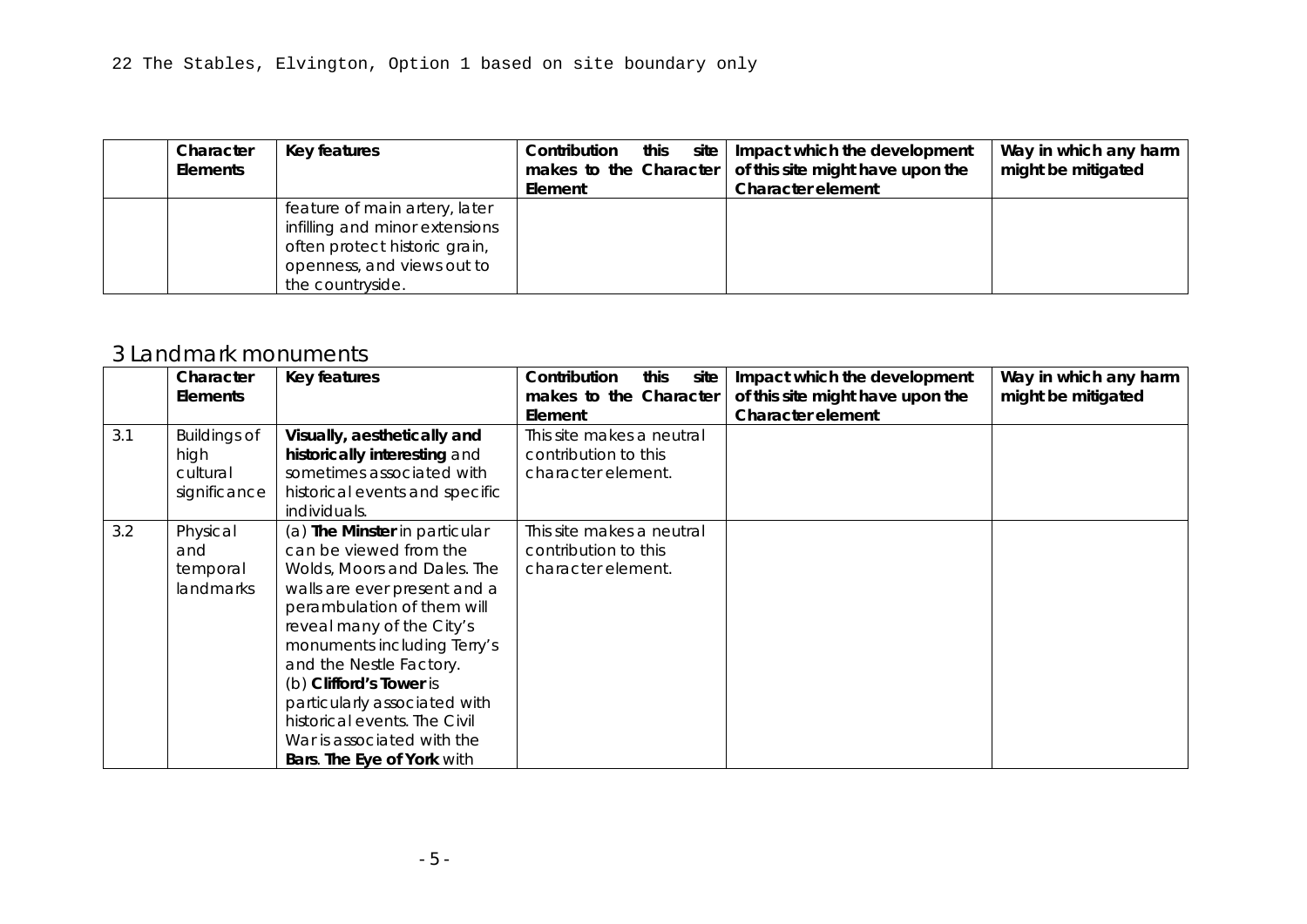| Character<br>Elements | Key features                                                                                                                                       | Contribution<br>this<br>Element | site   Impact which the development<br>makes to the Character $\vert$ of this site might have upon the<br><b>Character element</b> | Way in which any harm<br>might be mitigated |
|-----------------------|----------------------------------------------------------------------------------------------------------------------------------------------------|---------------------------------|------------------------------------------------------------------------------------------------------------------------------------|---------------------------------------------|
|                       | feature of main artery, later<br>infilling and minor extensions<br>often protect historic grain,<br>openness, and views out to<br>the countryside. |                                 |                                                                                                                                    |                                             |

#### 3 Landmark monuments

|     | Character           | Key features                                              | Contribution<br>this<br>site | Impact which the development     | Way in which any harm |
|-----|---------------------|-----------------------------------------------------------|------------------------------|----------------------------------|-----------------------|
|     | <b>Elements</b>     |                                                           | makes to the Character       | of this site might have upon the | might be mitigated    |
|     |                     |                                                           | Element                      | Character element                |                       |
| 3.1 | <b>Buildings of</b> | Visually, aesthetically and                               | This site makes a neutral    |                                  |                       |
|     | high                | historically interesting and<br>sometimes associated with | contribution to this         |                                  |                       |
|     | cultural            |                                                           | character element.           |                                  |                       |
|     | significance        | historical events and specific                            |                              |                                  |                       |
|     |                     | individuals.                                              |                              |                                  |                       |
| 3.2 | Physical            | (a) The Minster in particular                             | This site makes a neutral    |                                  |                       |
|     | and                 | can be viewed from the                                    | contribution to this         |                                  |                       |
|     | temporal            | Wolds, Moors and Dales. The                               | character element.           |                                  |                       |
|     | landmarks           | walls are ever present and a                              |                              |                                  |                       |
|     |                     | perambulation of them will                                |                              |                                  |                       |
|     |                     | reveal many of the City's                                 |                              |                                  |                       |
|     |                     | monuments including Terry's                               |                              |                                  |                       |
|     |                     | and the Nestle Factory.                                   |                              |                                  |                       |
|     |                     | (b) Clifford's Tower is                                   |                              |                                  |                       |
|     |                     | particularly associated with                              |                              |                                  |                       |
|     |                     | historical events. The Civil                              |                              |                                  |                       |
|     |                     | War is associated with the                                |                              |                                  |                       |
|     |                     | Bars. The Eye of York with                                |                              |                                  |                       |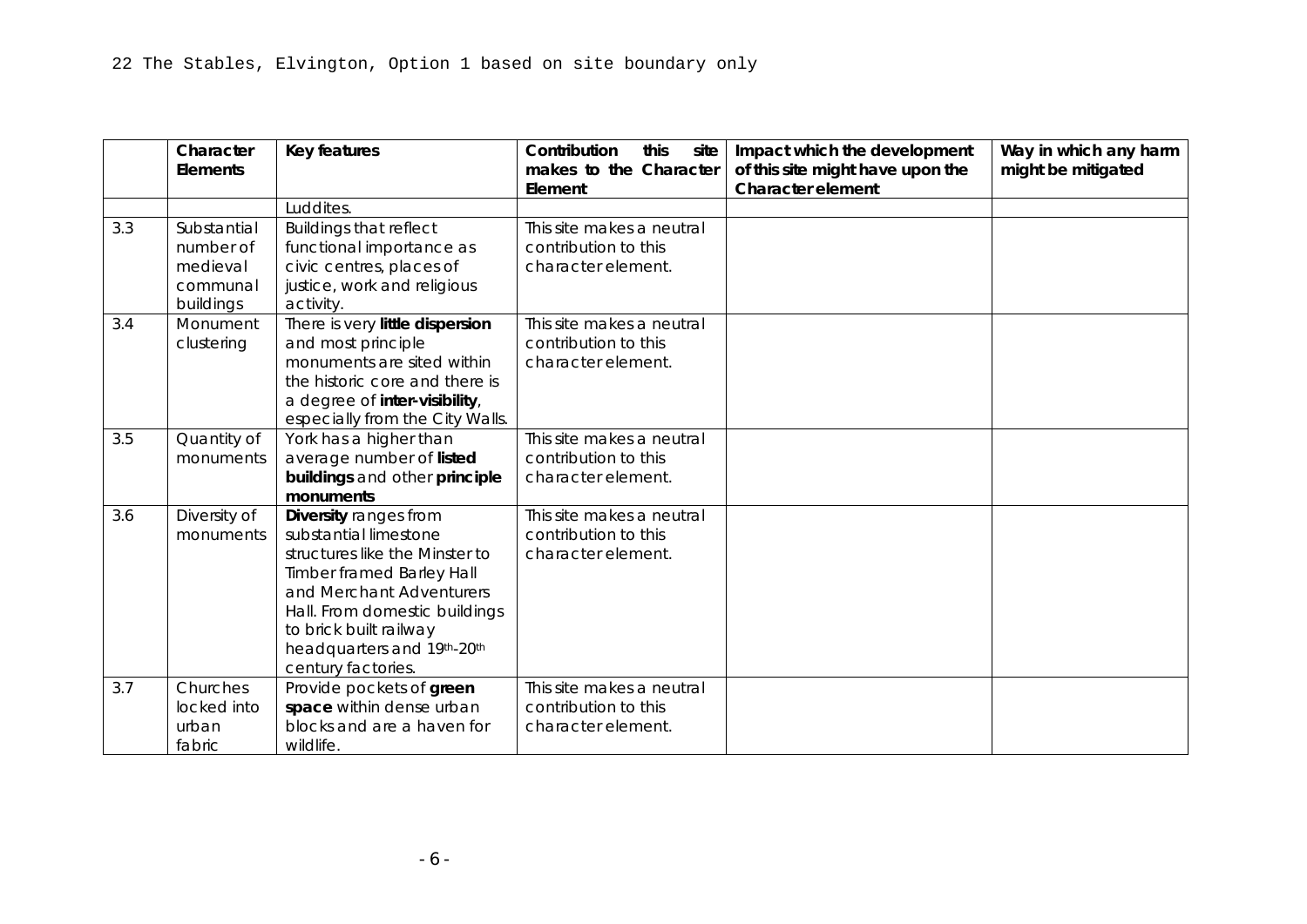|     | Character<br><b>Elements</b> | Key features                     | Contribution<br>this<br>site<br>makes to the Character | Impact which the development<br>of this site might have upon the | Way in which any harm<br>might be mitigated |
|-----|------------------------------|----------------------------------|--------------------------------------------------------|------------------------------------------------------------------|---------------------------------------------|
|     |                              |                                  | Element                                                | <b>Character element</b>                                         |                                             |
|     |                              | Luddites.                        |                                                        |                                                                  |                                             |
| 3.3 | Substantial                  | <b>Buildings that reflect</b>    | This site makes a neutral                              |                                                                  |                                             |
|     | number of                    | functional importance as         | contribution to this                                   |                                                                  |                                             |
|     | medieval                     | civic centres, places of         | character element.                                     |                                                                  |                                             |
|     | communal                     | justice, work and religious      |                                                        |                                                                  |                                             |
|     | buildings                    | activity.                        |                                                        |                                                                  |                                             |
| 3.4 | Monument                     | There is very little dispersion  | This site makes a neutral                              |                                                                  |                                             |
|     | clustering                   | and most principle               | contribution to this                                   |                                                                  |                                             |
|     |                              | monuments are sited within       | character element.                                     |                                                                  |                                             |
|     |                              | the historic core and there is   |                                                        |                                                                  |                                             |
|     |                              | a degree of inter-visibility,    |                                                        |                                                                  |                                             |
|     |                              | especially from the City Walls.  |                                                        |                                                                  |                                             |
| 3.5 | Quantity of                  | York has a higher than           | This site makes a neutral                              |                                                                  |                                             |
|     | monuments                    | average number of listed         | contribution to this                                   |                                                                  |                                             |
|     |                              | buildings and other principle    | character element.                                     |                                                                  |                                             |
|     |                              | monuments                        |                                                        |                                                                  |                                             |
| 3.6 | Diversity of                 | Diversity ranges from            | This site makes a neutral                              |                                                                  |                                             |
|     | monuments                    | substantial limestone            | contribution to this                                   |                                                                  |                                             |
|     |                              | structures like the Minster to   | character element.                                     |                                                                  |                                             |
|     |                              | <b>Timber framed Barley Hall</b> |                                                        |                                                                  |                                             |
|     |                              | and Merchant Adventurers         |                                                        |                                                                  |                                             |
|     |                              | Hall. From domestic buildings    |                                                        |                                                                  |                                             |
|     |                              | to brick built railway           |                                                        |                                                                  |                                             |
|     |                              | headquarters and 19th-20th       |                                                        |                                                                  |                                             |
|     |                              | century factories.               |                                                        |                                                                  |                                             |
| 3.7 | Churches                     | Provide pockets of green         | This site makes a neutral                              |                                                                  |                                             |
|     | locked into                  | space within dense urban         | contribution to this                                   |                                                                  |                                             |
|     | urban                        | blocks and are a haven for       | character element.                                     |                                                                  |                                             |
|     | fabric                       | wildlife.                        |                                                        |                                                                  |                                             |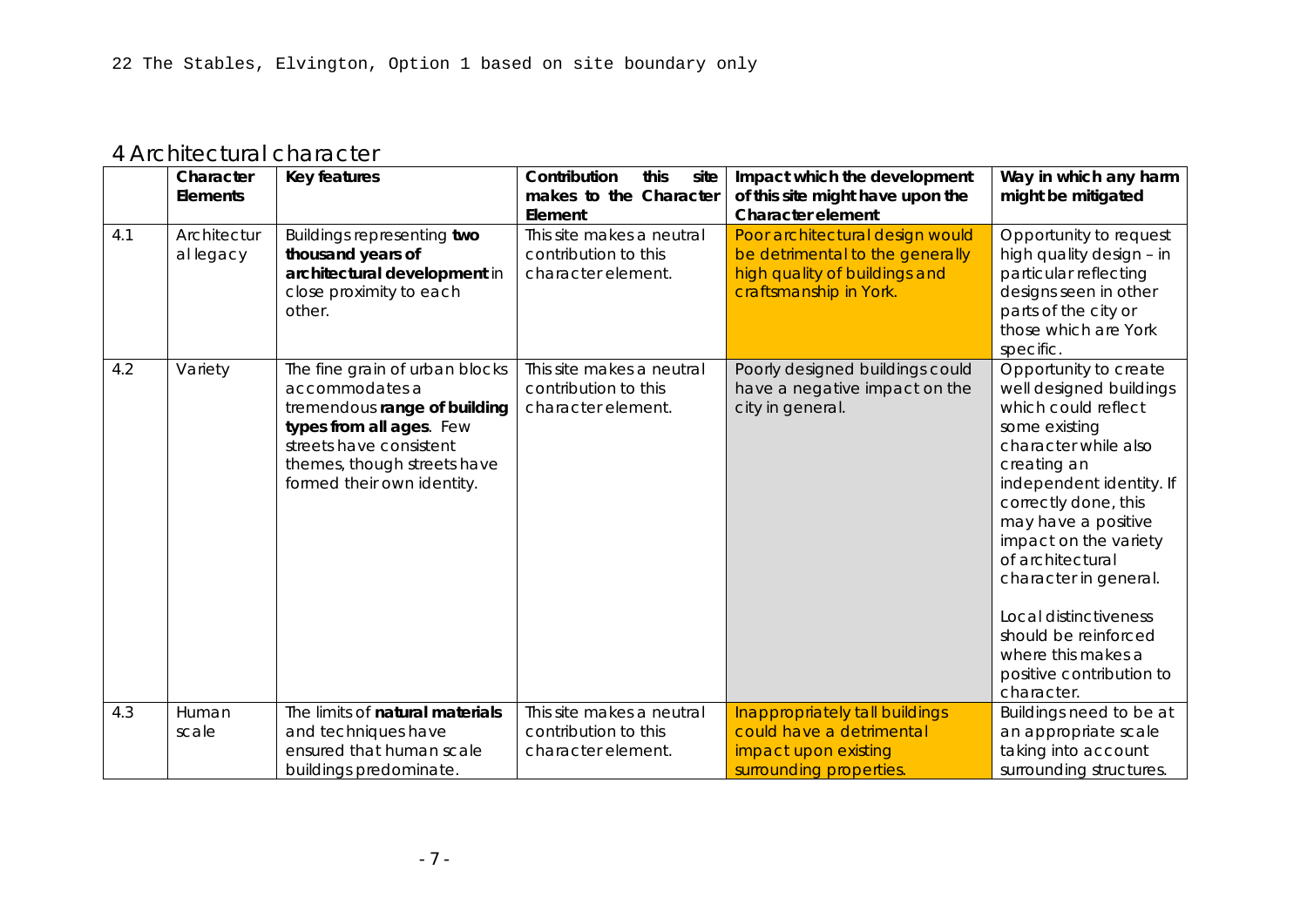### 4 Architectural character

|     | Character<br><b>Elements</b> | Key features                                                                                                                                                                                         | Contribution<br>this<br>site<br>makes to the Character                  | Impact which the development<br>of this site might have upon the                                                              | Way in which any harm<br>might be mitigated                                                                                                                                                                                                                                                                                                                                                       |
|-----|------------------------------|------------------------------------------------------------------------------------------------------------------------------------------------------------------------------------------------------|-------------------------------------------------------------------------|-------------------------------------------------------------------------------------------------------------------------------|---------------------------------------------------------------------------------------------------------------------------------------------------------------------------------------------------------------------------------------------------------------------------------------------------------------------------------------------------------------------------------------------------|
|     |                              |                                                                                                                                                                                                      | Element                                                                 | <b>Character element</b>                                                                                                      |                                                                                                                                                                                                                                                                                                                                                                                                   |
| 4.1 | Architectur<br>al legacy     | <b>Buildings representing two</b><br>thousand years of<br>architectural development in<br>close proximity to each<br>other.                                                                          | This site makes a neutral<br>contribution to this<br>character element. | Poor architectural design would<br>be detrimental to the generally<br>high quality of buildings and<br>craftsmanship in York. | Opportunity to request<br>high quality design - in<br>particular reflecting<br>designs seen in other<br>parts of the city or<br>those which are York<br>specific.                                                                                                                                                                                                                                 |
| 4.2 | Variety                      | The fine grain of urban blocks<br>accommodates a<br>tremendous range of building<br>types from all ages. Few<br>streets have consistent<br>themes, though streets have<br>formed their own identity. | This site makes a neutral<br>contribution to this<br>character element. | Poorly designed buildings could<br>have a negative impact on the<br>city in general.                                          | Opportunity to create<br>well designed buildings<br>which could reflect<br>some existing<br>character while also<br>creating an<br>independent identity. If<br>correctly done, this<br>may have a positive<br>impact on the variety<br>of architectural<br>character in general.<br>Local distinctiveness<br>should be reinforced<br>where this makes a<br>positive contribution to<br>character. |
| 4.3 | Human<br>scale               | The limits of natural materials<br>and techniques have<br>ensured that human scale<br>buildings predominate.                                                                                         | This site makes a neutral<br>contribution to this<br>character element. | Inappropriately tall buildings<br>could have a detrimental<br>impact upon existing<br>surrounding properties.                 | Buildings need to be at<br>an appropriate scale<br>taking into account<br>surrounding structures.                                                                                                                                                                                                                                                                                                 |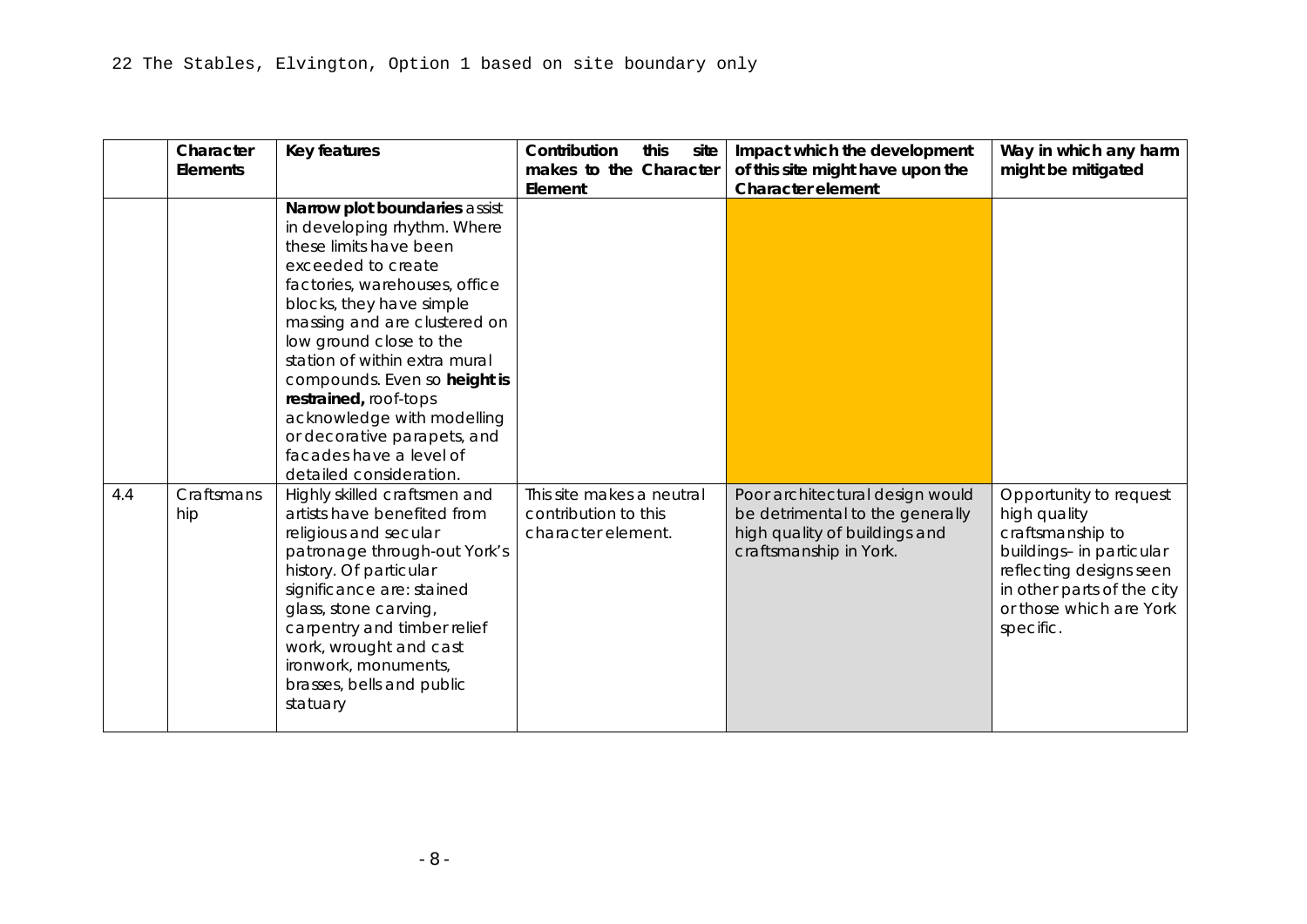|     | Character<br><b>Elements</b> | Key features                                                                                                                                                                                                                                                                                                                                                                                                                                      | Contribution<br>this<br>site<br>makes to the Character<br>Element       | Impact which the development<br>of this site might have upon the<br><b>Character element</b>                                  | Way in which any harm<br>might be mitigated                                                                                                                                             |
|-----|------------------------------|---------------------------------------------------------------------------------------------------------------------------------------------------------------------------------------------------------------------------------------------------------------------------------------------------------------------------------------------------------------------------------------------------------------------------------------------------|-------------------------------------------------------------------------|-------------------------------------------------------------------------------------------------------------------------------|-----------------------------------------------------------------------------------------------------------------------------------------------------------------------------------------|
|     |                              | Narrow plot boundaries assist<br>in developing rhythm. Where<br>these limits have been<br>exceeded to create<br>factories, warehouses, office<br>blocks, they have simple<br>massing and are clustered on<br>low ground close to the<br>station of within extra mural<br>compounds. Even so height is<br>restrained, roof-tops<br>acknowledge with modelling<br>or decorative parapets, and<br>facades have a level of<br>detailed consideration. |                                                                         |                                                                                                                               |                                                                                                                                                                                         |
| 4.4 | Craftsmans<br>hip            | Highly skilled craftsmen and<br>artists have benefited from<br>religious and secular<br>patronage through-out York's<br>history. Of particular<br>significance are: stained<br>glass, stone carving,<br>carpentry and timber relief<br>work, wrought and cast<br>ironwork, monuments,<br>brasses, bells and public<br>statuary                                                                                                                    | This site makes a neutral<br>contribution to this<br>character element. | Poor architectural design would<br>be detrimental to the generally<br>high quality of buildings and<br>craftsmanship in York. | Opportunity to request<br>high quality<br>craftsmanship to<br>buildings- in particular<br>reflecting designs seen<br>in other parts of the city<br>or those which are York<br>specific. |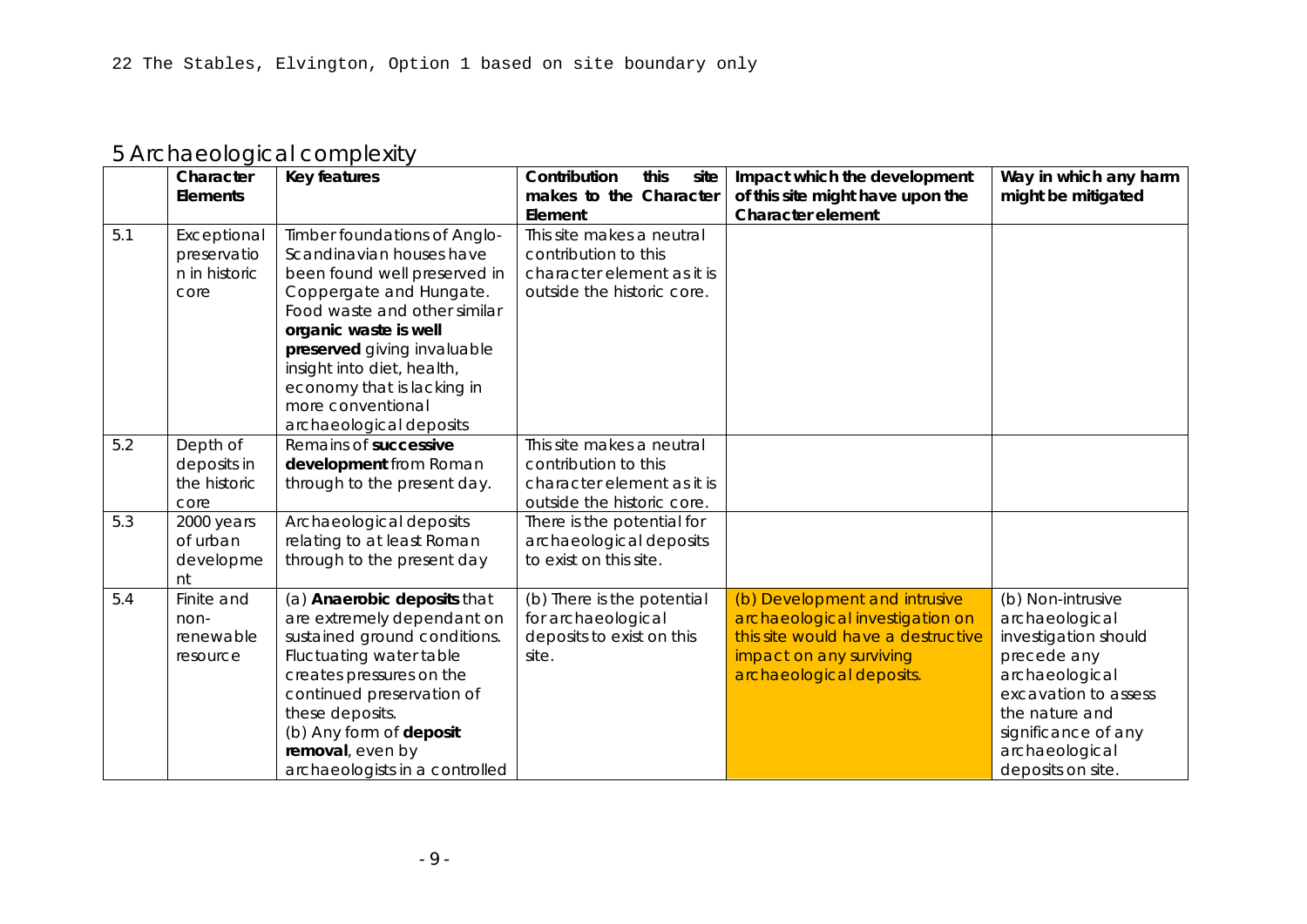|     | Character       | Key features                                             | Contribution<br>this<br>site                      | Impact which the development       | Way in which any harm |
|-----|-----------------|----------------------------------------------------------|---------------------------------------------------|------------------------------------|-----------------------|
|     | <b>Elements</b> |                                                          | makes to the Character                            | of this site might have upon the   | might be mitigated    |
|     |                 |                                                          | Element                                           | <b>Character element</b>           |                       |
| 5.1 | Exceptional     | Timber foundations of Anglo-                             | This site makes a neutral                         |                                    |                       |
|     | preservatio     | Scandinavian houses have                                 | contribution to this                              |                                    |                       |
|     | n in historic   | been found well preserved in                             | character element as it is                        |                                    |                       |
|     | core            | Coppergate and Hungate.                                  | outside the historic core.                        |                                    |                       |
|     |                 | Food waste and other similar                             |                                                   |                                    |                       |
|     |                 | organic waste is well                                    |                                                   |                                    |                       |
|     |                 | preserved giving invaluable                              |                                                   |                                    |                       |
|     |                 | insight into diet, health,                               |                                                   |                                    |                       |
|     |                 | economy that is lacking in                               |                                                   |                                    |                       |
|     |                 | more conventional                                        |                                                   |                                    |                       |
|     |                 | archaeological deposits                                  |                                                   |                                    |                       |
| 5.2 | Depth of        | Remains of successive                                    | This site makes a neutral                         |                                    |                       |
|     | deposits in     | development from Roman                                   | contribution to this                              |                                    |                       |
|     | the historic    | through to the present day.                              | character element as it is                        |                                    |                       |
|     | core            |                                                          | outside the historic core.                        |                                    |                       |
| 5.3 | 2000 years      | Archaeological deposits                                  | There is the potential for                        |                                    |                       |
|     | of urban        | relating to at least Roman<br>through to the present day | archaeological deposits<br>to exist on this site. |                                    |                       |
|     | developme<br>nt |                                                          |                                                   |                                    |                       |
| 5.4 | Finite and      | (a) Anaerobic deposits that                              | (b) There is the potential                        | (b) Development and intrusive      | (b) Non-intrusive     |
|     | non-            | are extremely dependant on                               | for archaeological                                | archaeological investigation on    | archaeological        |
|     | renewable       | sustained ground conditions.                             | deposits to exist on this                         | this site would have a destructive | investigation should  |
|     | resource        | Fluctuating water table                                  | site.                                             | impact on any surviving            | precede any           |
|     |                 | creates pressures on the                                 |                                                   | archaeological deposits.           | archaeological        |
|     |                 | continued preservation of                                |                                                   |                                    | excavation to assess  |
|     |                 | these deposits.                                          |                                                   |                                    | the nature and        |
|     |                 | (b) Any form of deposit                                  |                                                   |                                    | significance of any   |
|     |                 | removal, even by                                         |                                                   |                                    | archaeological        |
|     |                 | archaeologists in a controlled                           |                                                   |                                    | deposits on site.     |

### 5 Archaeological complexity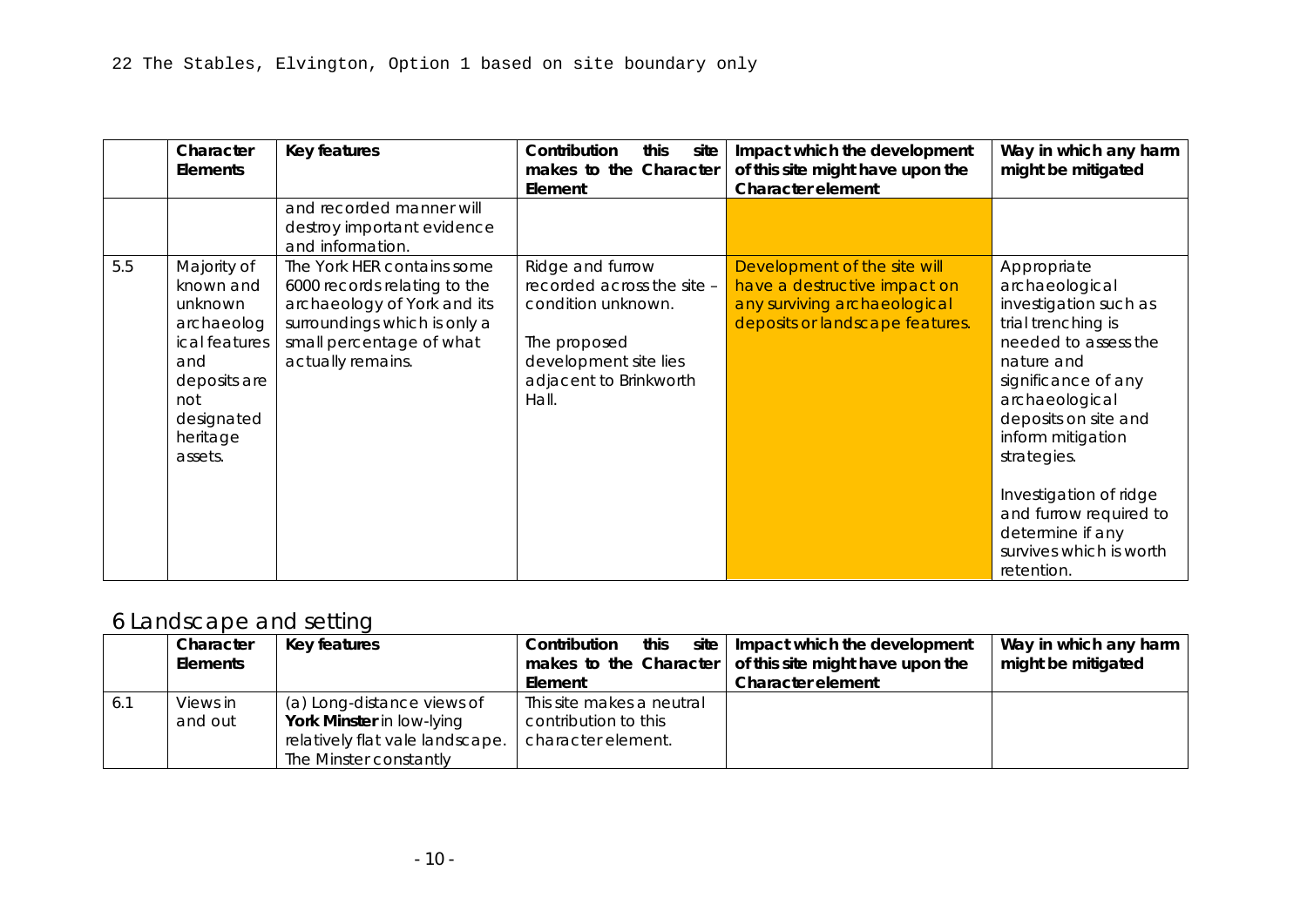|     | Character<br><b>Elements</b>                                                                                                          | Key features                                                                                                                                                               | Contribution<br>site<br>this<br>makes to the Character<br>Element                                                                                | Impact which the development<br>of this site might have upon the<br><b>Character element</b>                                    | Way in which any harm<br>might be mitigated                                                                                                                                                                                                                                                                                              |
|-----|---------------------------------------------------------------------------------------------------------------------------------------|----------------------------------------------------------------------------------------------------------------------------------------------------------------------------|--------------------------------------------------------------------------------------------------------------------------------------------------|---------------------------------------------------------------------------------------------------------------------------------|------------------------------------------------------------------------------------------------------------------------------------------------------------------------------------------------------------------------------------------------------------------------------------------------------------------------------------------|
|     |                                                                                                                                       | and recorded manner will<br>destroy important evidence<br>and information.                                                                                                 |                                                                                                                                                  |                                                                                                                                 |                                                                                                                                                                                                                                                                                                                                          |
| 5.5 | Majority of<br>known and<br>unknown<br>archaeolog<br>ical features<br>and<br>deposits are<br>not<br>designated<br>heritage<br>assets. | The York HER contains some<br>6000 records relating to the<br>archaeology of York and its<br>surroundings which is only a<br>small percentage of what<br>actually remains. | Ridge and furrow<br>recorded across the site -<br>condition unknown.<br>The proposed<br>development site lies<br>adjacent to Brinkworth<br>Hall. | Development of the site will<br>have a destructive impact on<br>any surviving archaeological<br>deposits or landscape features. | Appropriate<br>archaeological<br>investigation such as<br>trial trenching is<br>needed to assess the<br>nature and<br>significance of any<br>archaeological<br>deposits on site and<br>inform mitigation<br>strategies.<br>Investigation of ridge<br>and furrow required to<br>determine if any<br>survives which is worth<br>retention. |

# 6 Landscape and setting

|      | Character<br>Elements | Key features                    | Contribution<br>this      | site   Impact which the development<br>makes to the Character $\vert$ of this site might have upon the | Way in which any harm<br>might be mitigated |
|------|-----------------------|---------------------------------|---------------------------|--------------------------------------------------------------------------------------------------------|---------------------------------------------|
|      |                       |                                 | Element                   | Character element                                                                                      |                                             |
| -6.1 | Views in              | (a) Long-distance views of      | This site makes a neutral |                                                                                                        |                                             |
|      | and out               | York Minster in low-lying       | contribution to this      |                                                                                                        |                                             |
|      |                       | relatively flat vale landscape. | character element.        |                                                                                                        |                                             |
|      |                       | The Minster constantly          |                           |                                                                                                        |                                             |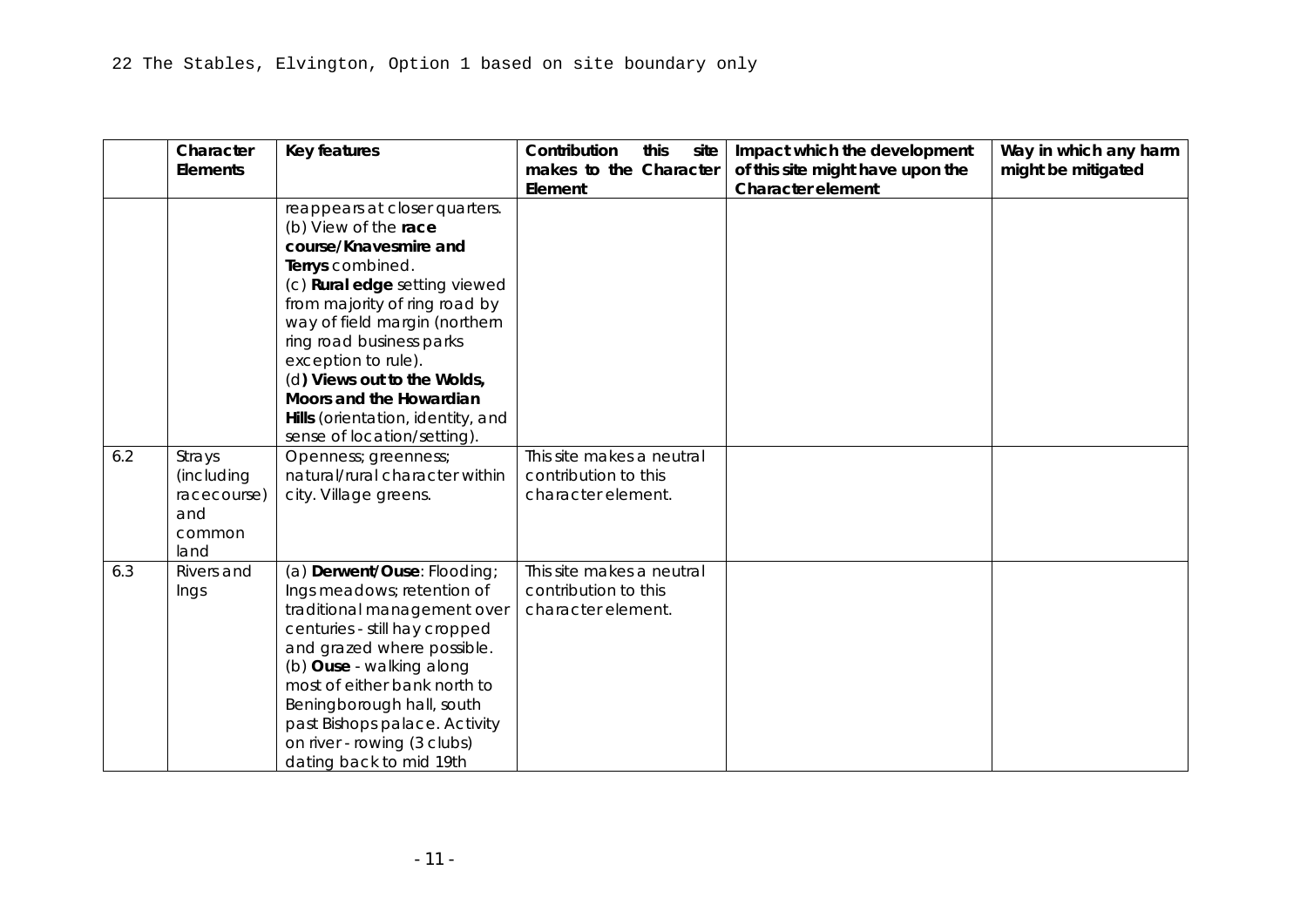|     | Character<br><b>Elements</b>                                 | Key features                                                                                                                                                                                                                                                                                                                                                                           | Contribution<br>this<br>site<br>makes to the Character<br>Element       | Impact which the development<br>of this site might have upon the<br><b>Character element</b> | Way in which any harm<br>might be mitigated |
|-----|--------------------------------------------------------------|----------------------------------------------------------------------------------------------------------------------------------------------------------------------------------------------------------------------------------------------------------------------------------------------------------------------------------------------------------------------------------------|-------------------------------------------------------------------------|----------------------------------------------------------------------------------------------|---------------------------------------------|
|     |                                                              | reappears at closer quarters.<br>(b) View of the race<br>course/Knavesmire and<br>Terrys combined.<br>(c) Rural edge setting viewed<br>from majority of ring road by<br>way of field margin (northern<br>ring road business parks<br>exception to rule).<br>(d) Views out to the Wolds,<br>Moors and the Howardian<br>Hills (orientation, identity, and<br>sense of location/setting). |                                                                         |                                                                                              |                                             |
| 6.2 | Strays<br>(including<br>racecourse)<br>and<br>common<br>land | Openness; greenness;<br>natural/rural character within<br>city. Village greens.                                                                                                                                                                                                                                                                                                        | This site makes a neutral<br>contribution to this<br>character element. |                                                                                              |                                             |
| 6.3 | Rivers and<br>Ings                                           | (a) Derwent/Ouse: Flooding;<br>Ings meadows; retention of<br>traditional management over<br>centuries - still hay cropped<br>and grazed where possible.<br>(b) Ouse - walking along<br>most of either bank north to<br>Beningborough hall, south<br>past Bishops palace. Activity<br>on river - rowing (3 clubs)<br>dating back to mid 19th                                            | This site makes a neutral<br>contribution to this<br>character element. |                                                                                              |                                             |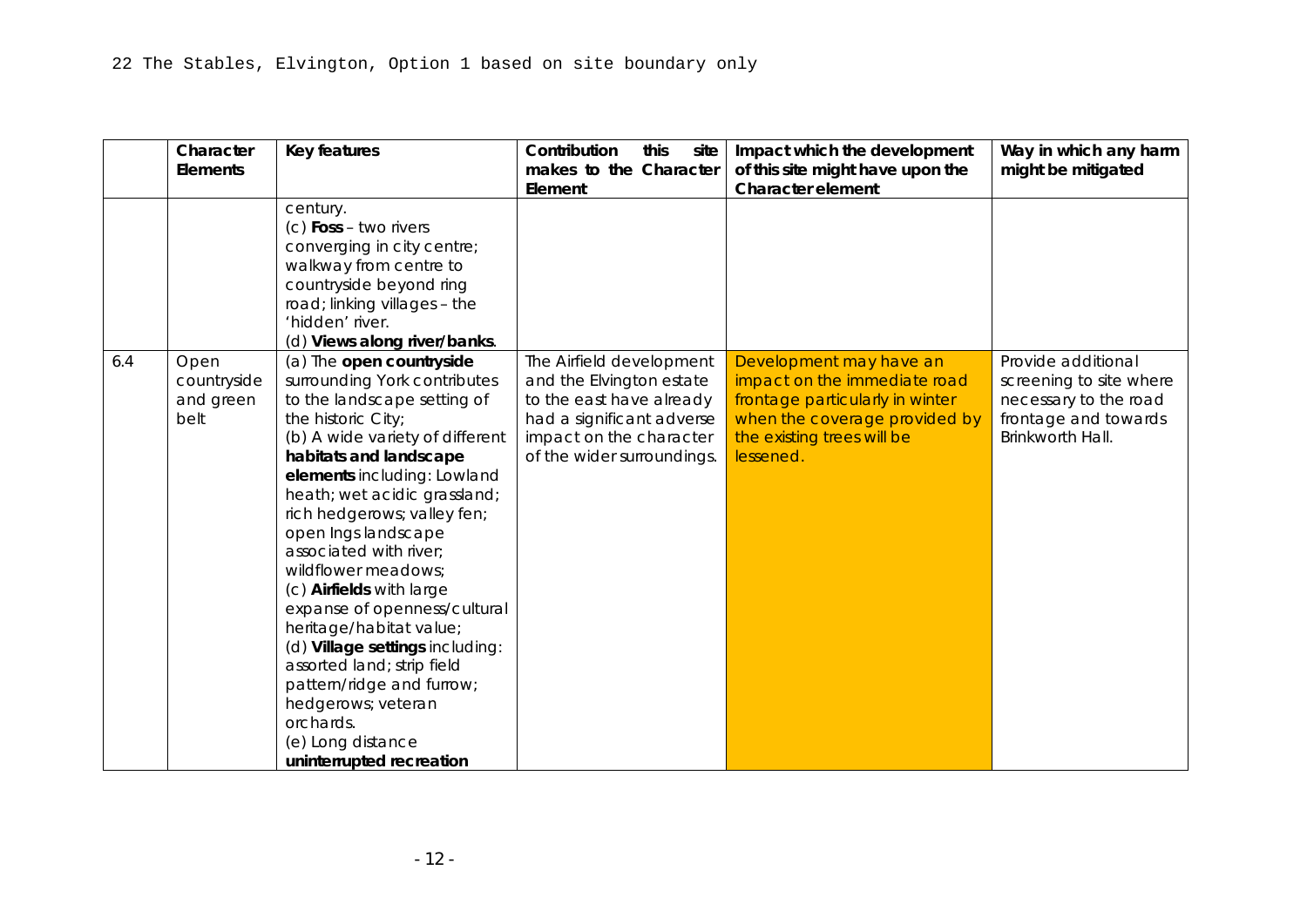|     | Character<br><b>Elements</b>             | Key features                                                                                                                                                                                                                                                                                                                                                                                                                                                                                                                                                                                                              | Contribution<br>this<br>site<br>makes to the Character                                                                                                                 | Impact which the development<br>of this site might have upon the<br><b>Character element</b>                                                                           | Way in which any harm<br>might be mitigated                                                                        |
|-----|------------------------------------------|---------------------------------------------------------------------------------------------------------------------------------------------------------------------------------------------------------------------------------------------------------------------------------------------------------------------------------------------------------------------------------------------------------------------------------------------------------------------------------------------------------------------------------------------------------------------------------------------------------------------------|------------------------------------------------------------------------------------------------------------------------------------------------------------------------|------------------------------------------------------------------------------------------------------------------------------------------------------------------------|--------------------------------------------------------------------------------------------------------------------|
|     |                                          | century.<br>$(c)$ Foss – two rivers<br>converging in city centre;<br>walkway from centre to<br>countryside beyond ring<br>road; linking villages - the<br>'hidden' river.<br>(d) Views along river/banks.                                                                                                                                                                                                                                                                                                                                                                                                                 | Element                                                                                                                                                                |                                                                                                                                                                        |                                                                                                                    |
| 6.4 | Open<br>countryside<br>and green<br>belt | (a) The open countryside<br>surrounding York contributes<br>to the landscape setting of<br>the historic City;<br>(b) A wide variety of different<br>habitats and landscape<br>elements including: Lowland<br>heath; wet acidic grassland;<br>rich hedgerows; valley fen;<br>open Ings landscape<br>associated with river;<br>wildflower meadows;<br>(c) Airfields with large<br>expanse of openness/cultural<br>heritage/habitat value;<br>(d) Village settings including:<br>assorted land; strip field<br>pattern/ridge and furrow;<br>hedgerows; veteran<br>orchards.<br>(e) Long distance<br>uninterrupted recreation | The Airfield development<br>and the Elvington estate<br>to the east have already<br>had a significant adverse<br>impact on the character<br>of the wider surroundings. | Development may have an<br>impact on the immediate road<br>frontage particularly in winter<br>when the coverage provided by<br>the existing trees will be<br>lessened. | Provide additional<br>screening to site where<br>necessary to the road<br>frontage and towards<br>Brinkworth Hall. |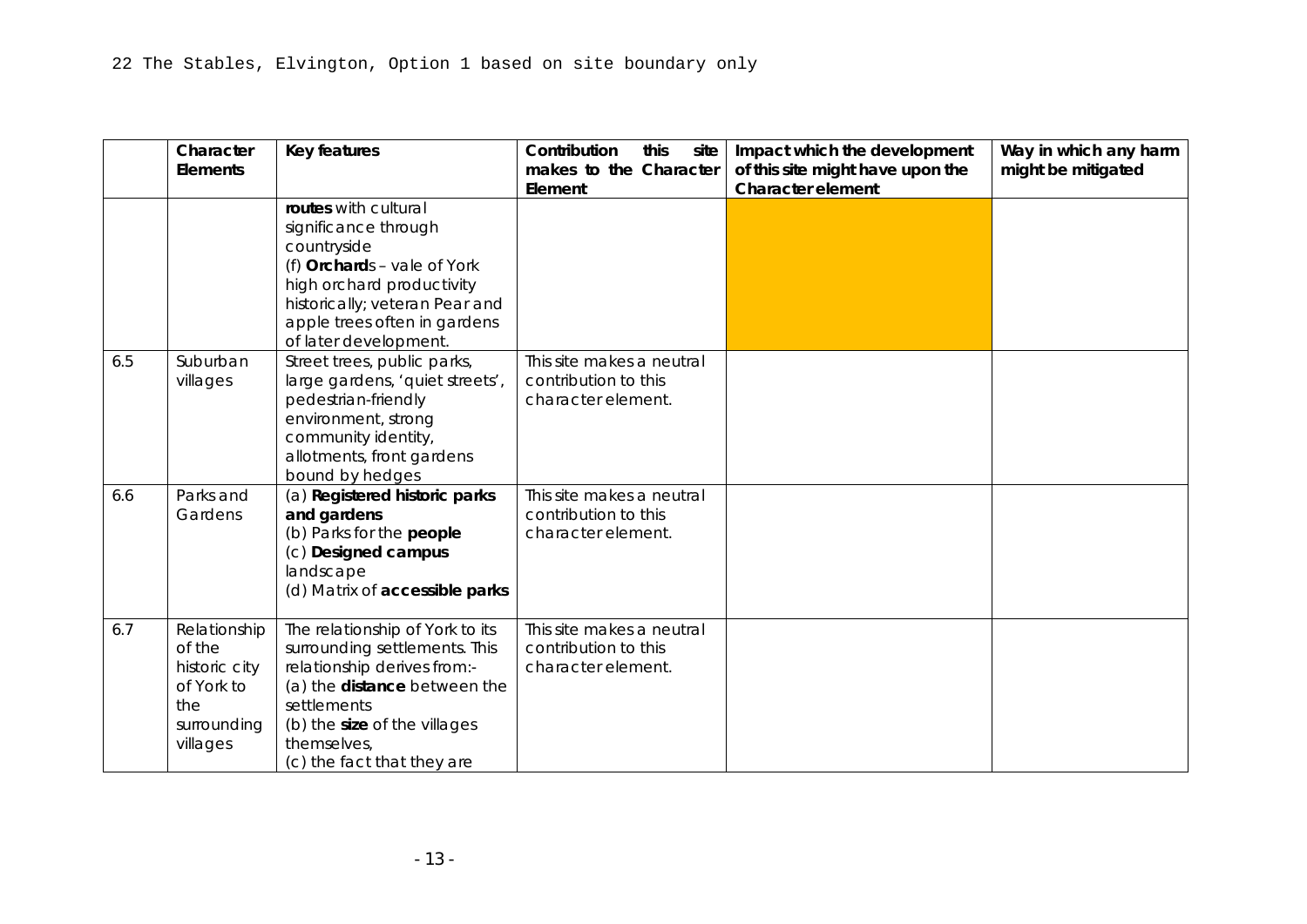|     | Character<br><b>Elements</b>                                                            | Key features                                                                                                                                                                                                                | Contribution<br>this<br>site<br>makes to the Character<br>Element       | Impact which the development<br>of this site might have upon the<br><b>Character element</b> | Way in which any harm<br>might be mitigated |
|-----|-----------------------------------------------------------------------------------------|-----------------------------------------------------------------------------------------------------------------------------------------------------------------------------------------------------------------------------|-------------------------------------------------------------------------|----------------------------------------------------------------------------------------------|---------------------------------------------|
|     |                                                                                         | routes with cultural<br>significance through<br>countryside<br>(f) Orchards - vale of York<br>high orchard productivity<br>historically; veteran Pear and<br>apple trees often in gardens<br>of later development.          |                                                                         |                                                                                              |                                             |
| 6.5 | Suburban<br>villages                                                                    | Street trees, public parks,<br>large gardens, 'quiet streets',<br>pedestrian-friendly<br>environment, strong<br>community identity,<br>allotments, front gardens<br>bound by hedges                                         | This site makes a neutral<br>contribution to this<br>character element. |                                                                                              |                                             |
| 6.6 | Parks and<br>Gardens                                                                    | (a) Registered historic parks<br>and gardens<br>(b) Parks for the people<br>(c) Designed campus<br>landscape<br>(d) Matrix of accessible parks                                                                              | This site makes a neutral<br>contribution to this<br>character element. |                                                                                              |                                             |
| 6.7 | Relationship<br>of the<br>historic city<br>of York to<br>the<br>surrounding<br>villages | The relationship of York to its<br>surrounding settlements. This<br>relationship derives from:-<br>(a) the distance between the<br>settlements<br>(b) the size of the villages<br>themselves,<br>(c) the fact that they are | This site makes a neutral<br>contribution to this<br>character element. |                                                                                              |                                             |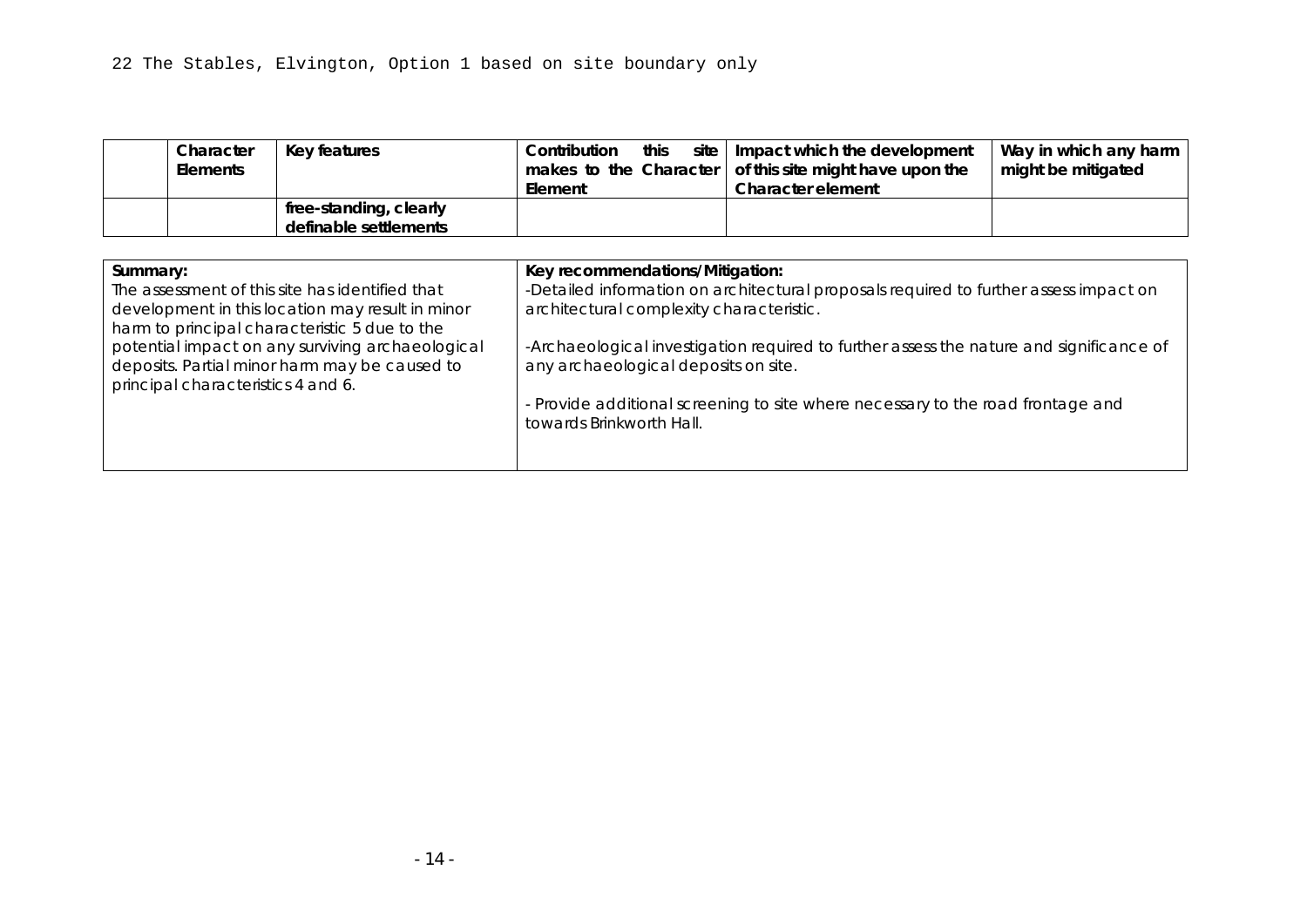| Character<br><b>Elements</b> | Key features           | this<br>Contribution<br>Element | site   Impact which the development<br>makes to the Character   of this site might have upon the<br>Character element | Way in which any harm<br>might be mitigated |
|------------------------------|------------------------|---------------------------------|-----------------------------------------------------------------------------------------------------------------------|---------------------------------------------|
|                              | free-standing, clearly |                                 |                                                                                                                       |                                             |
|                              | definable settlements  |                                 |                                                                                                                       |                                             |

| Summary:                                         | Key recommendations/Mitigation:                                                         |
|--------------------------------------------------|-----------------------------------------------------------------------------------------|
| The assessment of this site has identified that  | -Detailed information on architectural proposals required to further assess impact on   |
| development in this location may result in minor | architectural complexity characteristic.                                                |
| harm to principal characteristic 5 due to the    |                                                                                         |
| potential impact on any surviving archaeological | -Archaeological investigation required to further assess the nature and significance of |
| deposits. Partial minor harm may be caused to    | any archaeological deposits on site.                                                    |
| principal characteristics 4 and 6.               |                                                                                         |
|                                                  | - Provide additional screening to site where necessary to the road frontage and         |
|                                                  | towards Brinkworth Hall.                                                                |
|                                                  |                                                                                         |
|                                                  |                                                                                         |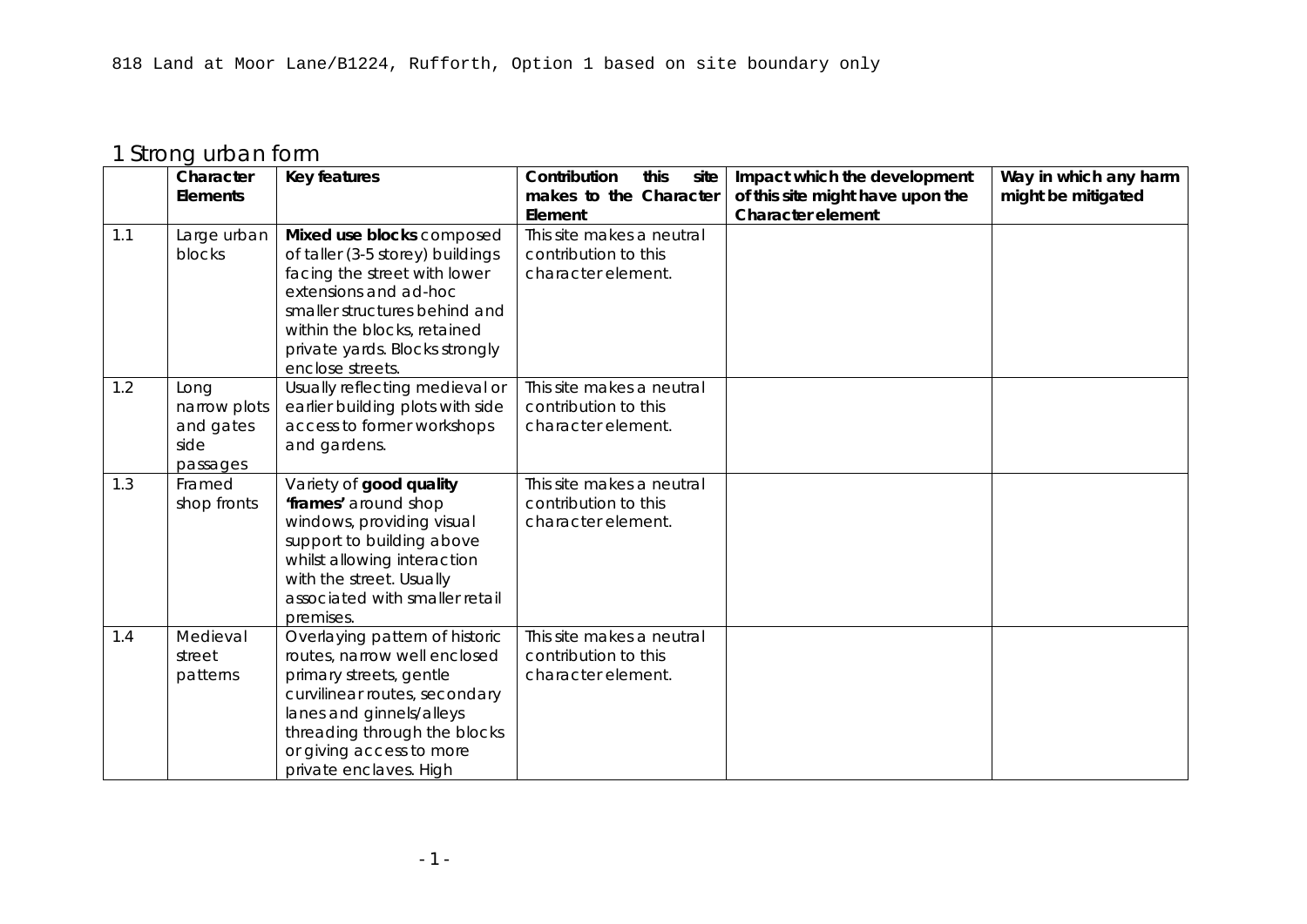# 1 Strong urban form

|     | Character    | <b>Key features</b>                         | this<br>Contribution<br>site      | Impact which the development                                 | Way in which any harm |
|-----|--------------|---------------------------------------------|-----------------------------------|--------------------------------------------------------------|-----------------------|
|     | Elements     |                                             | makes to the Character<br>Element | of this site might have upon the<br><b>Character element</b> | might be mitigated    |
| 1.1 | Large urban  | Mixed use blocks composed                   | This site makes a neutral         |                                                              |                       |
|     | blocks       | of taller (3-5 storey) buildings            | contribution to this              |                                                              |                       |
|     |              | facing the street with lower                | character element.                |                                                              |                       |
|     |              | extensions and ad-hoc                       |                                   |                                                              |                       |
|     |              | smaller structures behind and               |                                   |                                                              |                       |
|     |              | within the blocks, retained                 |                                   |                                                              |                       |
|     |              | private yards. Blocks strongly              |                                   |                                                              |                       |
|     |              | enclose streets.                            |                                   |                                                              |                       |
| 1.2 | Long         | Usually reflecting medieval or              | This site makes a neutral         |                                                              |                       |
|     | narrow plots | earlier building plots with side            | contribution to this              |                                                              |                       |
|     | and gates    | access to former workshops                  | character element.                |                                                              |                       |
|     | side         | and gardens.                                |                                   |                                                              |                       |
|     | passages     |                                             |                                   |                                                              |                       |
| 1.3 | Framed       | Variety of good quality                     | This site makes a neutral         |                                                              |                       |
|     | shop fronts  | 'frames' around shop                        | contribution to this              |                                                              |                       |
|     |              | windows, providing visual                   | character element.                |                                                              |                       |
|     |              | support to building above                   |                                   |                                                              |                       |
|     |              | whilst allowing interaction                 |                                   |                                                              |                       |
|     |              | with the street. Usually                    |                                   |                                                              |                       |
|     |              | associated with smaller retail              |                                   |                                                              |                       |
| 1.4 | Medieval     | premises.<br>Overlaying pattern of historic | This site makes a neutral         |                                                              |                       |
|     | street       | routes, narrow well enclosed                | contribution to this              |                                                              |                       |
|     | patterns     | primary streets, gentle                     | character element.                |                                                              |                       |
|     |              | curvilinear routes, secondary               |                                   |                                                              |                       |
|     |              | lanes and ginnels/alleys                    |                                   |                                                              |                       |
|     |              | threading through the blocks                |                                   |                                                              |                       |
|     |              | or giving access to more                    |                                   |                                                              |                       |
|     |              | private enclaves. High                      |                                   |                                                              |                       |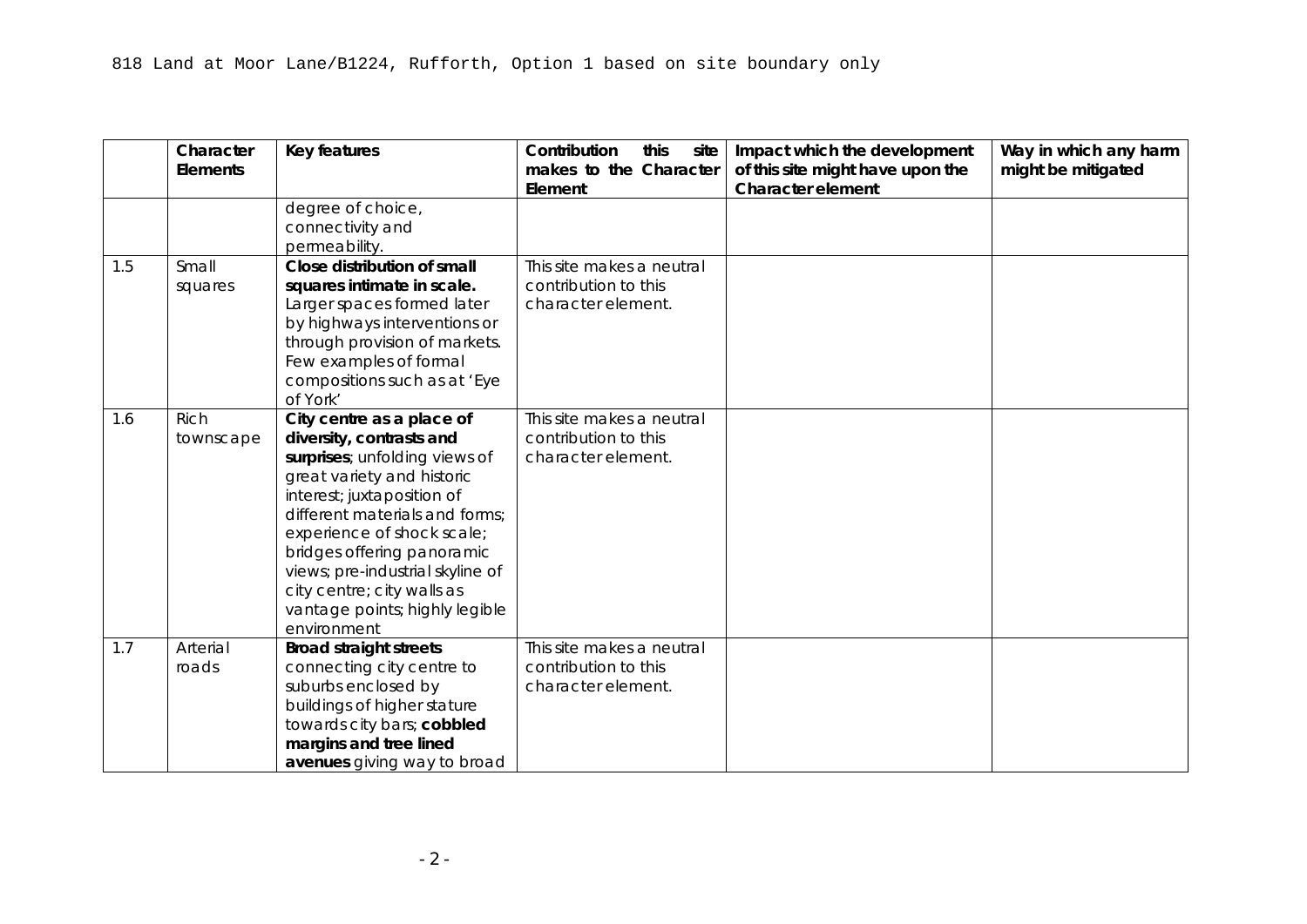|     | Character<br><b>Elements</b> | Key features                                                                                                                                                                                                                                                                                                                                                        | Contribution<br>this<br>site<br>makes to the Character<br>Element       | Impact which the development<br>of this site might have upon the<br><b>Character element</b> | Way in which any harm<br>might be mitigated |
|-----|------------------------------|---------------------------------------------------------------------------------------------------------------------------------------------------------------------------------------------------------------------------------------------------------------------------------------------------------------------------------------------------------------------|-------------------------------------------------------------------------|----------------------------------------------------------------------------------------------|---------------------------------------------|
|     |                              | degree of choice,<br>connectivity and<br>permeability.                                                                                                                                                                                                                                                                                                              |                                                                         |                                                                                              |                                             |
| 1.5 | Small<br>squares             | Close distribution of small<br>squares intimate in scale.<br>Larger spaces formed later<br>by highways interventions or<br>through provision of markets.<br>Few examples of formal<br>compositions such as at 'Eye<br>of York'                                                                                                                                      | This site makes a neutral<br>contribution to this<br>character element. |                                                                                              |                                             |
| 1.6 | <b>Rich</b><br>townscape     | City centre as a place of<br>diversity, contrasts and<br>surprises; unfolding views of<br>great variety and historic<br>interest; juxtaposition of<br>different materials and forms;<br>experience of shock scale;<br>bridges offering panoramic<br>views; pre-industrial skyline of<br>city centre; city walls as<br>vantage points; highly legible<br>environment | This site makes a neutral<br>contribution to this<br>character element. |                                                                                              |                                             |
| 1.7 | Arterial<br>roads            | <b>Broad straight streets</b><br>connecting city centre to<br>suburbs enclosed by<br>buildings of higher stature<br>towards city bars; cobbled<br>margins and tree lined<br>avenues giving way to broad                                                                                                                                                             | This site makes a neutral<br>contribution to this<br>character element. |                                                                                              |                                             |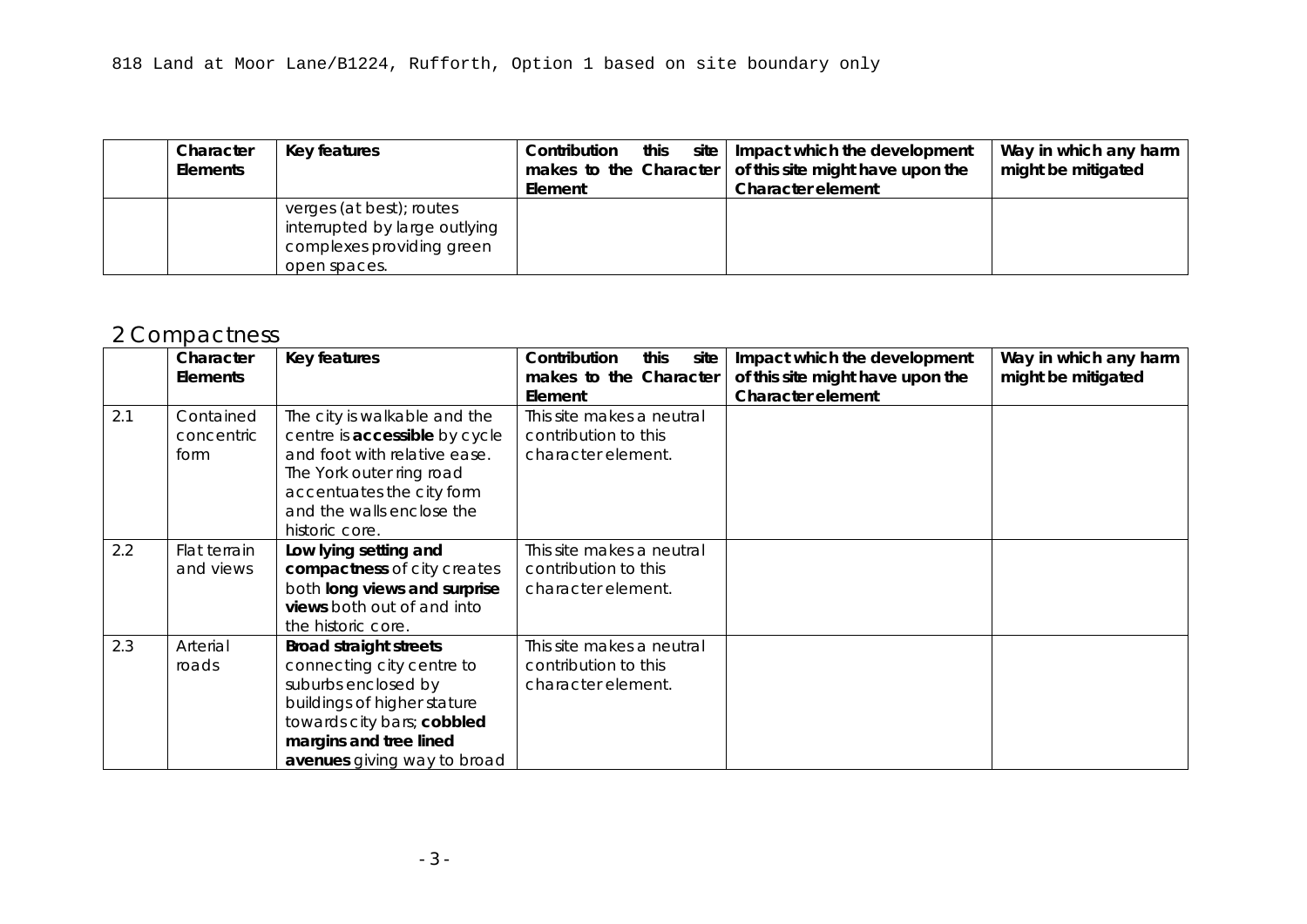| Character<br><b>Elements</b> | Key features                                                                                           | Contribution<br>this<br>Element | site $\vert$ Impact which the development<br>makes to the Character $\vert$ of this site might have upon the<br>Character element | Way in which any harm<br>might be mitigated |
|------------------------------|--------------------------------------------------------------------------------------------------------|---------------------------------|-----------------------------------------------------------------------------------------------------------------------------------|---------------------------------------------|
|                              | verges (at best); routes<br>interrupted by large outlying<br>complexes providing green<br>open spaces. |                                 |                                                                                                                                   |                                             |

# 2 Compactness

|     | Character       | Key features                  | Contribution<br>this<br>site | Impact which the development     | Way in which any harm |
|-----|-----------------|-------------------------------|------------------------------|----------------------------------|-----------------------|
|     | <b>Elements</b> |                               | makes to the Character       | of this site might have upon the | might be mitigated    |
|     |                 |                               | Element                      | <b>Character element</b>         |                       |
| 2.1 | Contained       | The city is walkable and the  | This site makes a neutral    |                                  |                       |
|     | concentric      | centre is accessible by cycle | contribution to this         |                                  |                       |
|     | form            | and foot with relative ease.  | character element.           |                                  |                       |
|     |                 | The York outer ring road      |                              |                                  |                       |
|     |                 | accentuates the city form     |                              |                                  |                       |
|     |                 | and the walls enclose the     |                              |                                  |                       |
|     |                 | historic core.                |                              |                                  |                       |
| 2.2 | Flat terrain    | Low lying setting and         | This site makes a neutral    |                                  |                       |
|     | and views       | compactness of city creates   | contribution to this         |                                  |                       |
|     |                 | both long views and surprise  | character element.           |                                  |                       |
|     |                 | views both out of and into    |                              |                                  |                       |
|     |                 | the historic core.            |                              |                                  |                       |
| 2.3 | Arterial        | <b>Broad straight streets</b> | This site makes a neutral    |                                  |                       |
|     | roads           | connecting city centre to     | contribution to this         |                                  |                       |
|     |                 | suburbs enclosed by           | character element.           |                                  |                       |
|     |                 | buildings of higher stature   |                              |                                  |                       |
|     |                 | towards city bars; cobbled    |                              |                                  |                       |
|     |                 | margins and tree lined        |                              |                                  |                       |
|     |                 | avenues giving way to broad   |                              |                                  |                       |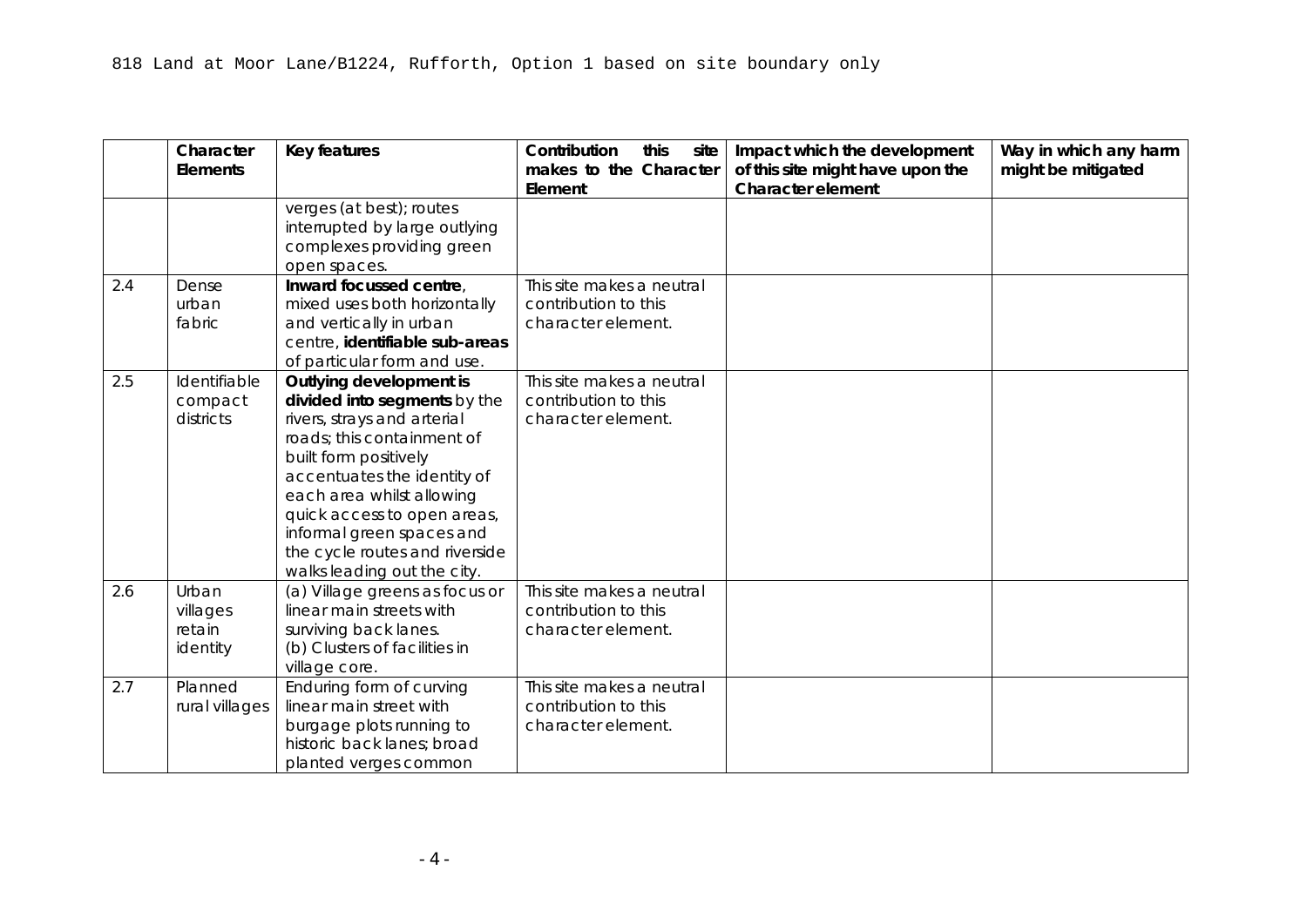|     | Character<br><b>Elements</b>            | <b>Key features</b>                                                                                                                                                                                                                                                                                                                    | Contribution<br>this<br>site<br>makes to the Character<br>Element       | Impact which the development<br>of this site might have upon the<br><b>Character element</b> | Way in which any harm<br>might be mitigated |
|-----|-----------------------------------------|----------------------------------------------------------------------------------------------------------------------------------------------------------------------------------------------------------------------------------------------------------------------------------------------------------------------------------------|-------------------------------------------------------------------------|----------------------------------------------------------------------------------------------|---------------------------------------------|
|     |                                         | verges (at best); routes<br>interrupted by large outlying<br>complexes providing green<br>open spaces.                                                                                                                                                                                                                                 |                                                                         |                                                                                              |                                             |
| 2.4 | Dense<br>urban<br>fabric                | Inward focussed centre,<br>mixed uses both horizontally<br>and vertically in urban<br>centre, identifiable sub-areas<br>of particular form and use.                                                                                                                                                                                    | This site makes a neutral<br>contribution to this<br>character element. |                                                                                              |                                             |
| 2.5 | Identifiable<br>compact<br>districts    | Outlying development is<br>divided into segments by the<br>rivers, strays and arterial<br>roads; this containment of<br>built form positively<br>accentuates the identity of<br>each area whilst allowing<br>quick access to open areas,<br>informal green spaces and<br>the cycle routes and riverside<br>walks leading out the city. | This site makes a neutral<br>contribution to this<br>character element. |                                                                                              |                                             |
| 2.6 | Urban<br>villages<br>retain<br>identity | (a) Village greens as focus or<br>linear main streets with<br>surviving back lanes.<br>(b) Clusters of facilities in<br>village core.                                                                                                                                                                                                  | This site makes a neutral<br>contribution to this<br>character element. |                                                                                              |                                             |
| 2.7 | Planned<br>rural villages               | Enduring form of curving<br>linear main street with<br>burgage plots running to<br>historic back lanes; broad<br>planted verges common                                                                                                                                                                                                 | This site makes a neutral<br>contribution to this<br>character element. |                                                                                              |                                             |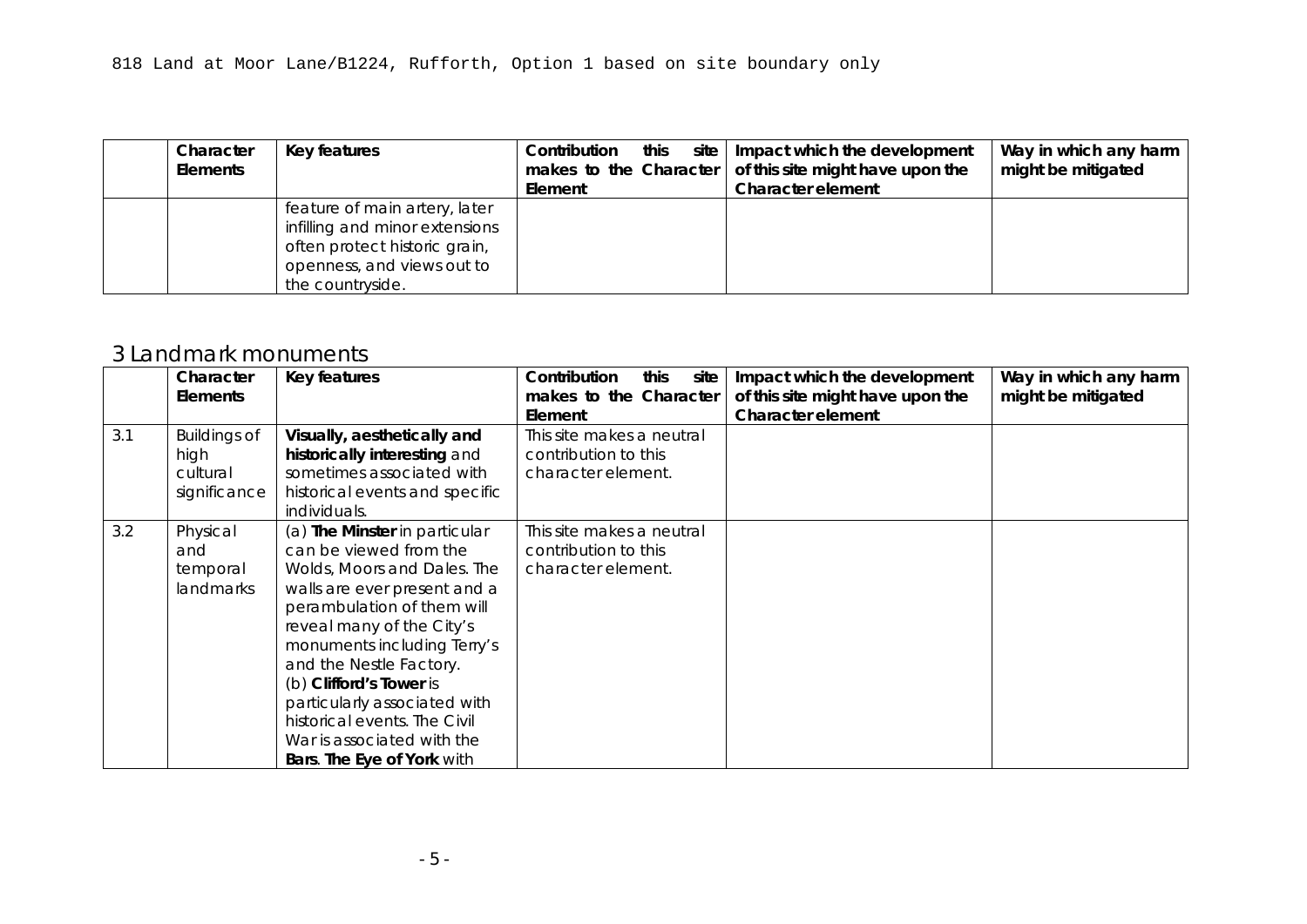| Character<br><b>Elements</b> | Key features                                                                                                                                       | Contribution<br>site l<br>this<br>Element | Impact which the development<br>makes to the Character $\vert$ of this site might have upon the<br><b>Character element</b> | Way in which any harm<br>might be mitigated |
|------------------------------|----------------------------------------------------------------------------------------------------------------------------------------------------|-------------------------------------------|-----------------------------------------------------------------------------------------------------------------------------|---------------------------------------------|
|                              | feature of main artery, later<br>infilling and minor extensions<br>often protect historic grain,<br>openness, and views out to<br>the countryside. |                                           |                                                                                                                             |                                             |

#### 3 Landmark monuments

|     | Character                                | Key features                                                                                                                                                                                                                                                                                                                                                                                       | Contribution<br>this<br>site                                            | Impact which the development     | Way in which any harm |
|-----|------------------------------------------|----------------------------------------------------------------------------------------------------------------------------------------------------------------------------------------------------------------------------------------------------------------------------------------------------------------------------------------------------------------------------------------------------|-------------------------------------------------------------------------|----------------------------------|-----------------------|
|     | <b>Elements</b>                          |                                                                                                                                                                                                                                                                                                                                                                                                    | makes to the Character                                                  | of this site might have upon the | might be mitigated    |
|     |                                          |                                                                                                                                                                                                                                                                                                                                                                                                    | Element                                                                 | Character element                |                       |
| 3.1 | <b>Buildings of</b><br>high              | Visually, aesthetically and<br>historically interesting and                                                                                                                                                                                                                                                                                                                                        | This site makes a neutral<br>contribution to this                       |                                  |                       |
|     | cultural                                 | sometimes associated with                                                                                                                                                                                                                                                                                                                                                                          | character element.                                                      |                                  |                       |
|     | significance                             | historical events and specific<br>individuals.                                                                                                                                                                                                                                                                                                                                                     |                                                                         |                                  |                       |
| 3.2 | Physical<br>and<br>temporal<br>landmarks | (a) The Minster in particular<br>can be viewed from the<br>Wolds, Moors and Dales. The<br>walls are ever present and a<br>perambulation of them will<br>reveal many of the City's<br>monuments including Terry's<br>and the Nestle Factory.<br>(b) Clifford's Tower is<br>particularly associated with<br>historical events. The Civil<br>War is associated with the<br>Bars. The Eye of York with | This site makes a neutral<br>contribution to this<br>character element. |                                  |                       |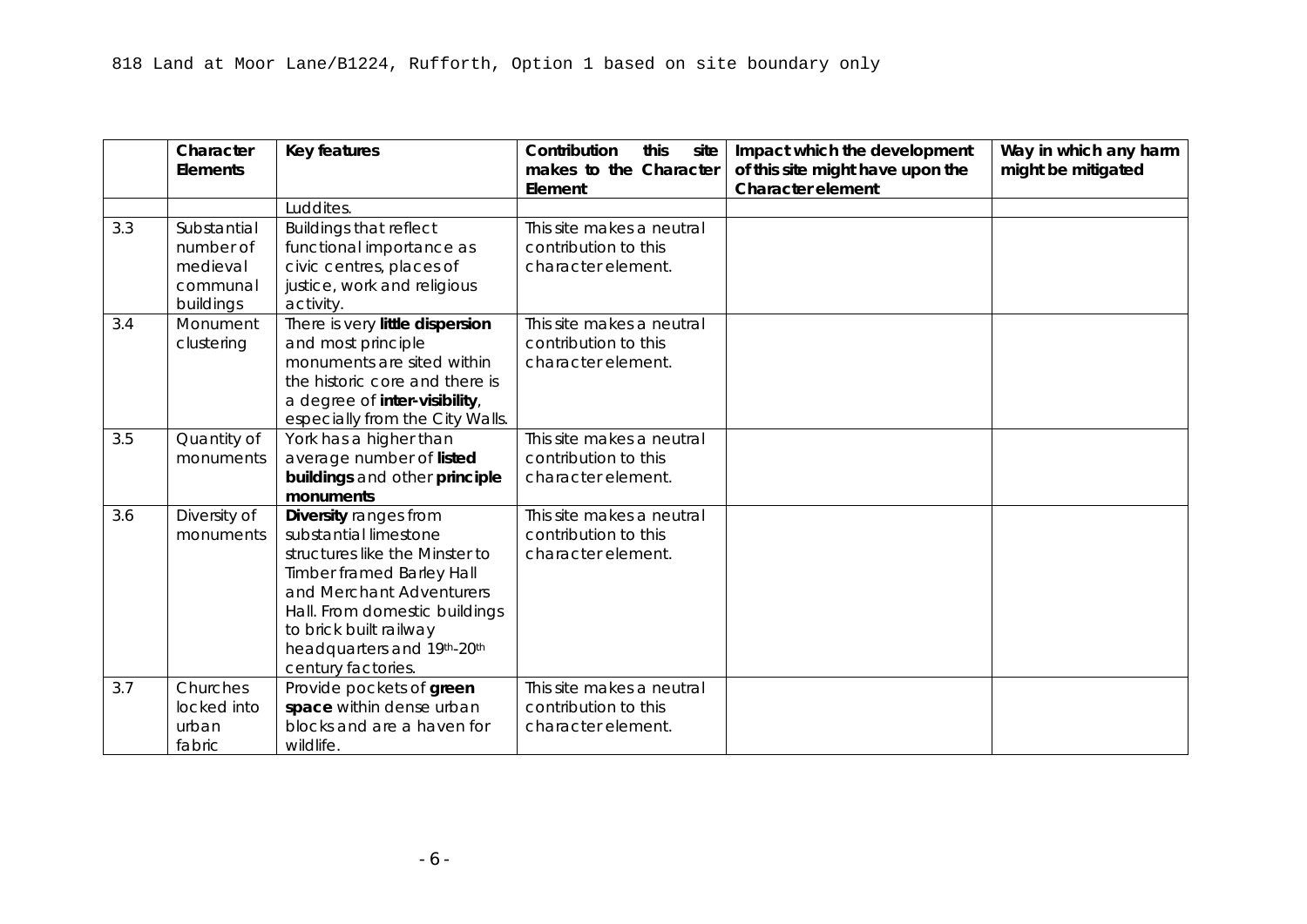|     | Character<br><b>Elements</b> | Key features                     | Contribution<br>this<br>site<br>makes to the Character | Impact which the development<br>of this site might have upon the | Way in which any harm<br>might be mitigated |
|-----|------------------------------|----------------------------------|--------------------------------------------------------|------------------------------------------------------------------|---------------------------------------------|
|     |                              |                                  | Element                                                | <b>Character element</b>                                         |                                             |
|     |                              | Luddites.                        |                                                        |                                                                  |                                             |
| 3.3 | Substantial                  | <b>Buildings that reflect</b>    | This site makes a neutral                              |                                                                  |                                             |
|     | number of                    | functional importance as         | contribution to this                                   |                                                                  |                                             |
|     | medieval                     | civic centres, places of         | character element.                                     |                                                                  |                                             |
|     | communal                     | justice, work and religious      |                                                        |                                                                  |                                             |
|     | buildings                    | activity.                        |                                                        |                                                                  |                                             |
| 3.4 | Monument                     | There is very little dispersion  | This site makes a neutral                              |                                                                  |                                             |
|     | clustering                   | and most principle               | contribution to this                                   |                                                                  |                                             |
|     |                              | monuments are sited within       | character element.                                     |                                                                  |                                             |
|     |                              | the historic core and there is   |                                                        |                                                                  |                                             |
|     |                              | a degree of inter-visibility,    |                                                        |                                                                  |                                             |
|     |                              | especially from the City Walls.  |                                                        |                                                                  |                                             |
| 3.5 | Quantity of                  | York has a higher than           | This site makes a neutral                              |                                                                  |                                             |
|     | monuments                    | average number of listed         | contribution to this                                   |                                                                  |                                             |
|     |                              | buildings and other principle    | character element.                                     |                                                                  |                                             |
|     |                              | monuments                        |                                                        |                                                                  |                                             |
| 3.6 | Diversity of                 | Diversity ranges from            | This site makes a neutral                              |                                                                  |                                             |
|     | monuments                    | substantial limestone            | contribution to this                                   |                                                                  |                                             |
|     |                              | structures like the Minster to   | character element.                                     |                                                                  |                                             |
|     |                              | <b>Timber framed Barley Hall</b> |                                                        |                                                                  |                                             |
|     |                              | and Merchant Adventurers         |                                                        |                                                                  |                                             |
|     |                              | Hall. From domestic buildings    |                                                        |                                                                  |                                             |
|     |                              | to brick built railway           |                                                        |                                                                  |                                             |
|     |                              | headquarters and 19th-20th       |                                                        |                                                                  |                                             |
|     |                              | century factories.               |                                                        |                                                                  |                                             |
| 3.7 | Churches                     | Provide pockets of green         | This site makes a neutral                              |                                                                  |                                             |
|     | locked into                  | space within dense urban         | contribution to this                                   |                                                                  |                                             |
|     | urban                        | blocks and are a haven for       | character element.                                     |                                                                  |                                             |
|     | fabric                       | wildlife.                        |                                                        |                                                                  |                                             |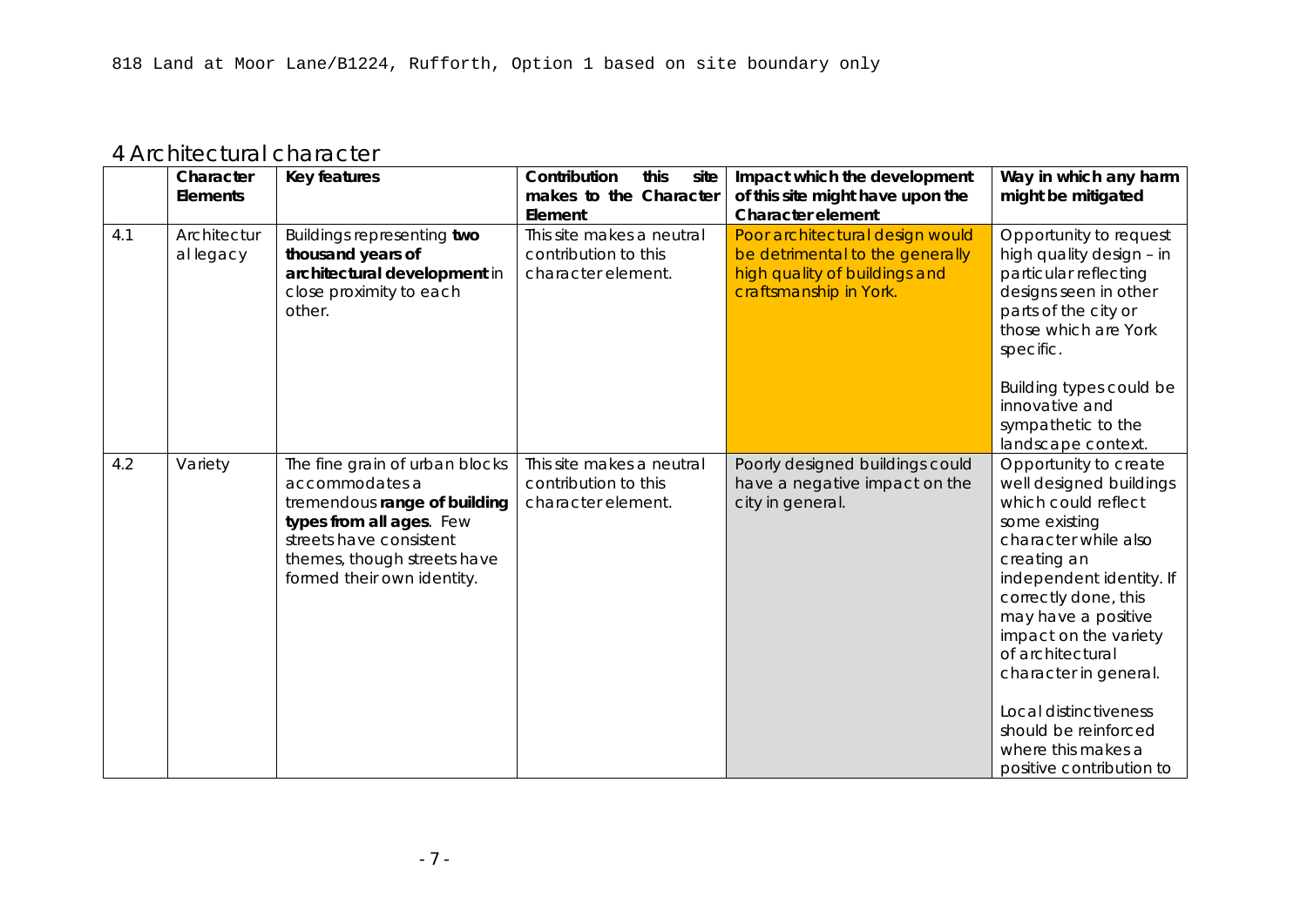### 4 Architectural character

|     | Character<br><b>Elements</b> | <b>Key features</b>                                                                                                                                                                                  | Contribution<br>this<br>site<br>makes to the Character<br>Element       | Impact which the development<br>of this site might have upon the<br><b>Character element</b>                                  | Way in which any harm<br>might be mitigated                                                                                                                                                                                                                                                                                                                                         |
|-----|------------------------------|------------------------------------------------------------------------------------------------------------------------------------------------------------------------------------------------------|-------------------------------------------------------------------------|-------------------------------------------------------------------------------------------------------------------------------|-------------------------------------------------------------------------------------------------------------------------------------------------------------------------------------------------------------------------------------------------------------------------------------------------------------------------------------------------------------------------------------|
| 4.1 | Architectur<br>al legacy     | Buildings representing two<br>thousand years of<br>architectural development in<br>close proximity to each<br>other.                                                                                 | This site makes a neutral<br>contribution to this<br>character element. | Poor architectural design would<br>be detrimental to the generally<br>high quality of buildings and<br>craftsmanship in York. | Opportunity to request<br>high quality design - in<br>particular reflecting<br>designs seen in other<br>parts of the city or<br>those which are York<br>specific.                                                                                                                                                                                                                   |
|     |                              |                                                                                                                                                                                                      |                                                                         |                                                                                                                               | Building types could be<br>innovative and<br>sympathetic to the<br>landscape context.                                                                                                                                                                                                                                                                                               |
| 4.2 | Variety                      | The fine grain of urban blocks<br>accommodates a<br>tremendous range of building<br>types from all ages. Few<br>streets have consistent<br>themes, though streets have<br>formed their own identity. | This site makes a neutral<br>contribution to this<br>character element. | Poorly designed buildings could<br>have a negative impact on the<br>city in general.                                          | Opportunity to create<br>well designed buildings<br>which could reflect<br>some existing<br>character while also<br>creating an<br>independent identity. If<br>correctly done, this<br>may have a positive<br>impact on the variety<br>of architectural<br>character in general.<br>Local distinctiveness<br>should be reinforced<br>where this makes a<br>positive contribution to |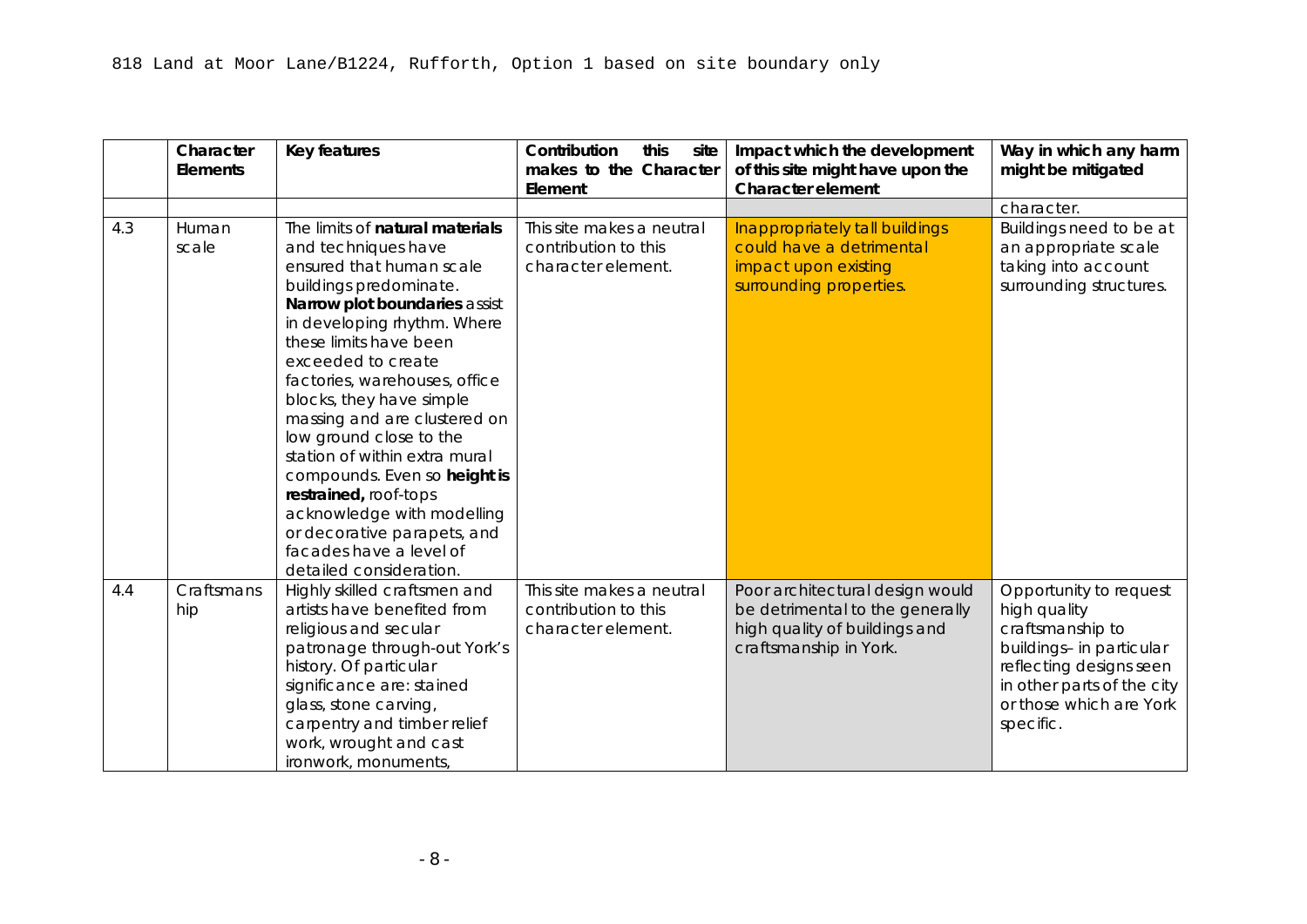|     | Character<br>Elements | Key features                                                                                                                                                                                                                                                                                                                                                                                                                                                                                                                                                      | Contribution<br>this<br>site<br>makes to the Character<br>Element       | Impact which the development<br>of this site might have upon the<br><b>Character element</b>                                  | Way in which any harm<br>might be mitigated                                                                                                                                             |
|-----|-----------------------|-------------------------------------------------------------------------------------------------------------------------------------------------------------------------------------------------------------------------------------------------------------------------------------------------------------------------------------------------------------------------------------------------------------------------------------------------------------------------------------------------------------------------------------------------------------------|-------------------------------------------------------------------------|-------------------------------------------------------------------------------------------------------------------------------|-----------------------------------------------------------------------------------------------------------------------------------------------------------------------------------------|
|     |                       |                                                                                                                                                                                                                                                                                                                                                                                                                                                                                                                                                                   |                                                                         |                                                                                                                               | character.                                                                                                                                                                              |
| 4.3 | Human<br>scale        | The limits of natural materials<br>and techniques have<br>ensured that human scale<br>buildings predominate.<br>Narrow plot boundaries assist<br>in developing rhythm. Where<br>these limits have been<br>exceeded to create<br>factories, warehouses, office<br>blocks, they have simple<br>massing and are clustered on<br>low ground close to the<br>station of within extra mural<br>compounds. Even so height is<br>restrained, roof-tops<br>acknowledge with modelling<br>or decorative parapets, and<br>facades have a level of<br>detailed consideration. | This site makes a neutral<br>contribution to this<br>character element. | Inappropriately tall buildings<br>could have a detrimental<br>impact upon existing<br>surrounding properties.                 | Buildings need to be at<br>an appropriate scale<br>taking into account<br>surrounding structures.                                                                                       |
| 4.4 | Craftsmans<br>hip     | Highly skilled craftsmen and<br>artists have benefited from<br>religious and secular<br>patronage through-out York's<br>history. Of particular<br>significance are: stained<br>glass, stone carving,<br>carpentry and timber relief<br>work, wrought and cast<br>ironwork, monuments,                                                                                                                                                                                                                                                                             | This site makes a neutral<br>contribution to this<br>character element. | Poor architectural design would<br>be detrimental to the generally<br>high quality of buildings and<br>craftsmanship in York. | Opportunity to request<br>high quality<br>craftsmanship to<br>buildings- in particular<br>reflecting designs seen<br>in other parts of the city<br>or those which are York<br>specific. |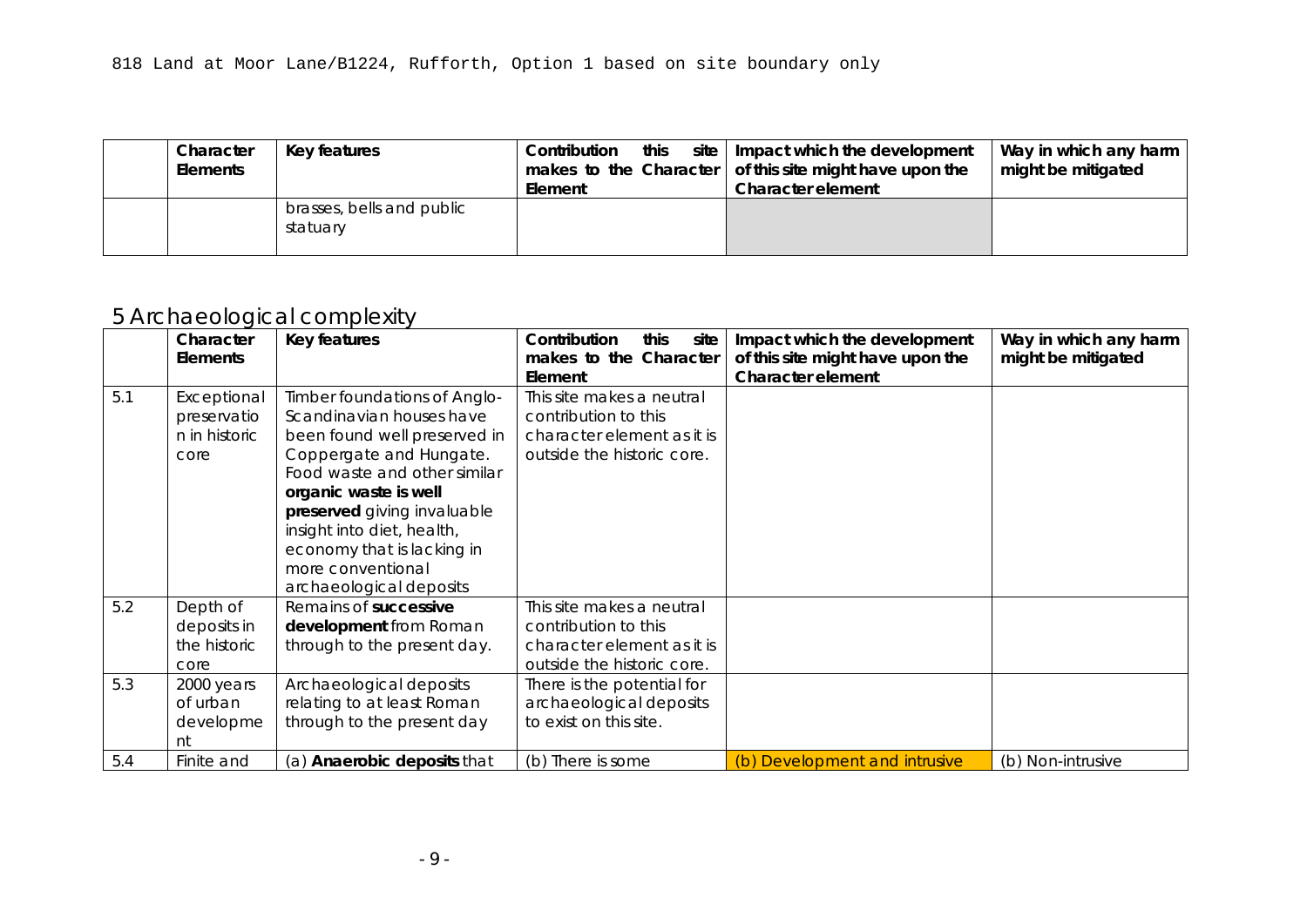| Character<br><b>Elements</b> | Key features                          | Contribution<br>this<br>Element | site   Impact which the development<br>makes to the Character of this site might have upon the<br>Character element | Way in which any harm<br>might be mitigated |
|------------------------------|---------------------------------------|---------------------------------|---------------------------------------------------------------------------------------------------------------------|---------------------------------------------|
|                              | brasses, bells and public<br>statuary |                                 |                                                                                                                     |                                             |

### 5 Archaeological complexity

|     | Character       | Key features                       | Contribution<br>this<br>site | Impact which the development     | Way in which any harm |
|-----|-----------------|------------------------------------|------------------------------|----------------------------------|-----------------------|
|     | <b>Elements</b> |                                    | makes to the Character       | of this site might have upon the | might be mitigated    |
|     |                 |                                    | Element                      | <b>Character element</b>         |                       |
| 5.1 | Exceptional     | Timber foundations of Anglo-       | This site makes a neutral    |                                  |                       |
|     | preservatio     | Scandinavian houses have           | contribution to this         |                                  |                       |
|     | n in historic   | been found well preserved in       | character element as it is   |                                  |                       |
|     | core            | Coppergate and Hungate.            | outside the historic core.   |                                  |                       |
|     |                 | Food waste and other similar       |                              |                                  |                       |
|     |                 | organic waste is well              |                              |                                  |                       |
|     |                 | preserved giving invaluable        |                              |                                  |                       |
|     |                 | insight into diet, health,         |                              |                                  |                       |
|     |                 | economy that is lacking in         |                              |                                  |                       |
|     |                 | more conventional                  |                              |                                  |                       |
|     |                 | archaeological deposits            |                              |                                  |                       |
| 5.2 | Depth of        | Remains of successive              | This site makes a neutral    |                                  |                       |
|     | deposits in     | development from Roman             | contribution to this         |                                  |                       |
|     | the historic    | through to the present day.        | character element as it is   |                                  |                       |
|     | core            |                                    | outside the historic core.   |                                  |                       |
| 5.3 | 2000 years      | Archaeological deposits            | There is the potential for   |                                  |                       |
|     | of urban        | relating to at least Roman         | archaeological deposits      |                                  |                       |
|     | developme       | through to the present day         | to exist on this site.       |                                  |                       |
|     | nt              |                                    |                              |                                  |                       |
| 5.4 | Finite and      | (a) <b>Anaerobic deposits</b> that | (b) There is some            | (b) Development and intrusive    | (b) Non-intrusive     |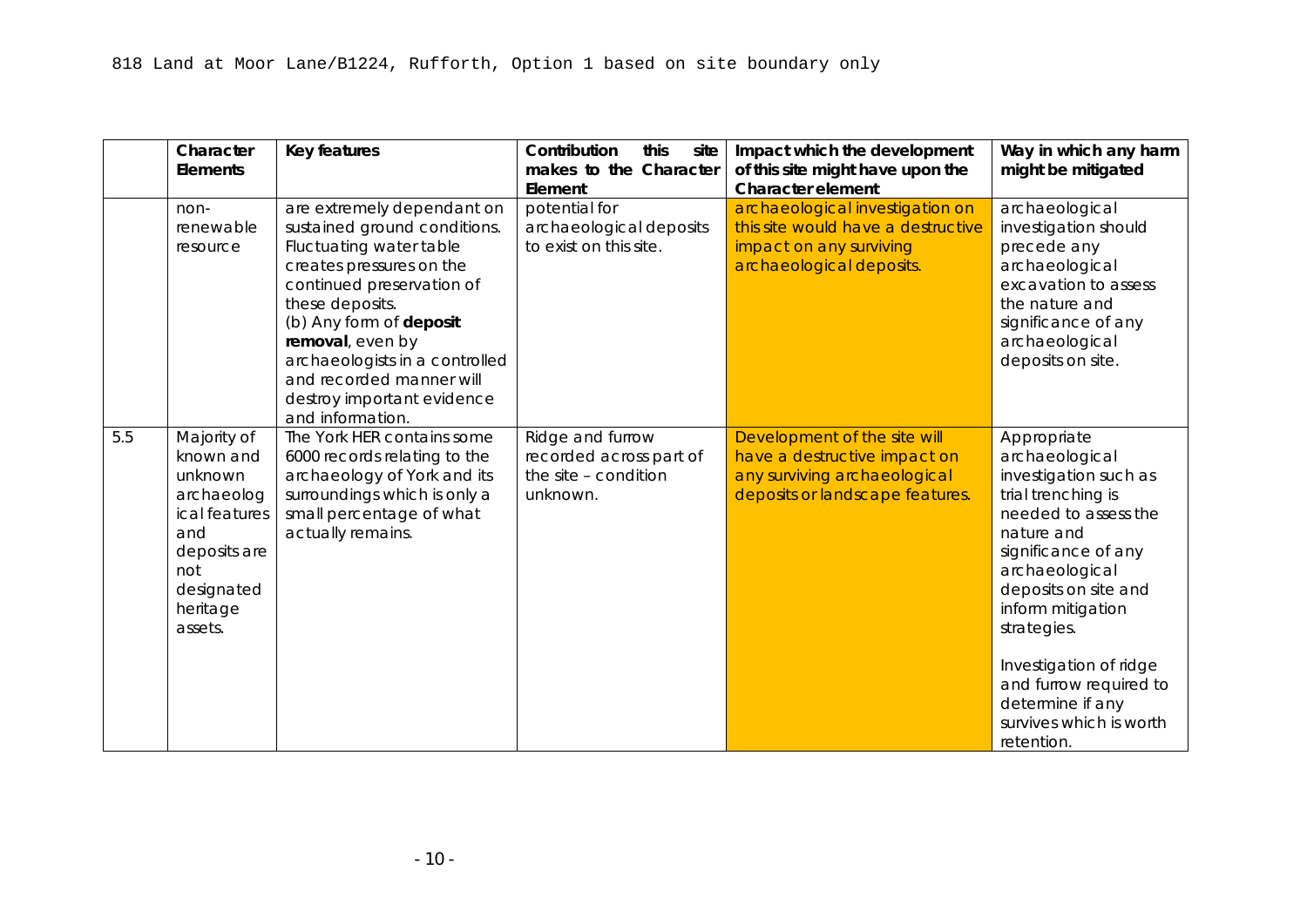|     | Character<br>Elements                                                                                                                 | <b>Key features</b>                                                                                                                                                                                                                                                                                                              | Contribution<br>this<br>site<br>makes to the Character<br>Element               | Impact which the development<br>of this site might have upon the<br><b>Character element</b>                                    | Way in which any harm<br>might be mitigated                                                                                                                                                                                                                                                                                              |
|-----|---------------------------------------------------------------------------------------------------------------------------------------|----------------------------------------------------------------------------------------------------------------------------------------------------------------------------------------------------------------------------------------------------------------------------------------------------------------------------------|---------------------------------------------------------------------------------|---------------------------------------------------------------------------------------------------------------------------------|------------------------------------------------------------------------------------------------------------------------------------------------------------------------------------------------------------------------------------------------------------------------------------------------------------------------------------------|
|     | non-<br>renewable<br>resource                                                                                                         | are extremely dependant on<br>sustained ground conditions.<br>Fluctuating water table<br>creates pressures on the<br>continued preservation of<br>these deposits.<br>(b) Any form of deposit<br>removal, even by<br>archaeologists in a controlled<br>and recorded manner will<br>destroy important evidence<br>and information. | potential for<br>archaeological deposits<br>to exist on this site.              | archaeological investigation on<br>this site would have a destructive<br>impact on any surviving<br>archaeological deposits.    | archaeological<br>investigation should<br>precede any<br>archaeological<br>excavation to assess<br>the nature and<br>significance of any<br>archaeological<br>deposits on site.                                                                                                                                                          |
| 5.5 | Majority of<br>known and<br>unknown<br>archaeolog<br>ical features<br>and<br>deposits are<br>not<br>designated<br>heritage<br>assets. | The York HER contains some<br>6000 records relating to the<br>archaeology of York and its<br>surroundings which is only a<br>small percentage of what<br>actually remains.                                                                                                                                                       | Ridge and furrow<br>recorded across part of<br>the site - condition<br>unknown. | Development of the site will<br>have a destructive impact on<br>any surviving archaeological<br>deposits or landscape features. | Appropriate<br>archaeological<br>investigation such as<br>trial trenching is<br>needed to assess the<br>nature and<br>significance of any<br>archaeological<br>deposits on site and<br>inform mitigation<br>strategies.<br>Investigation of ridge<br>and furrow required to<br>determine if any<br>survives which is worth<br>retention. |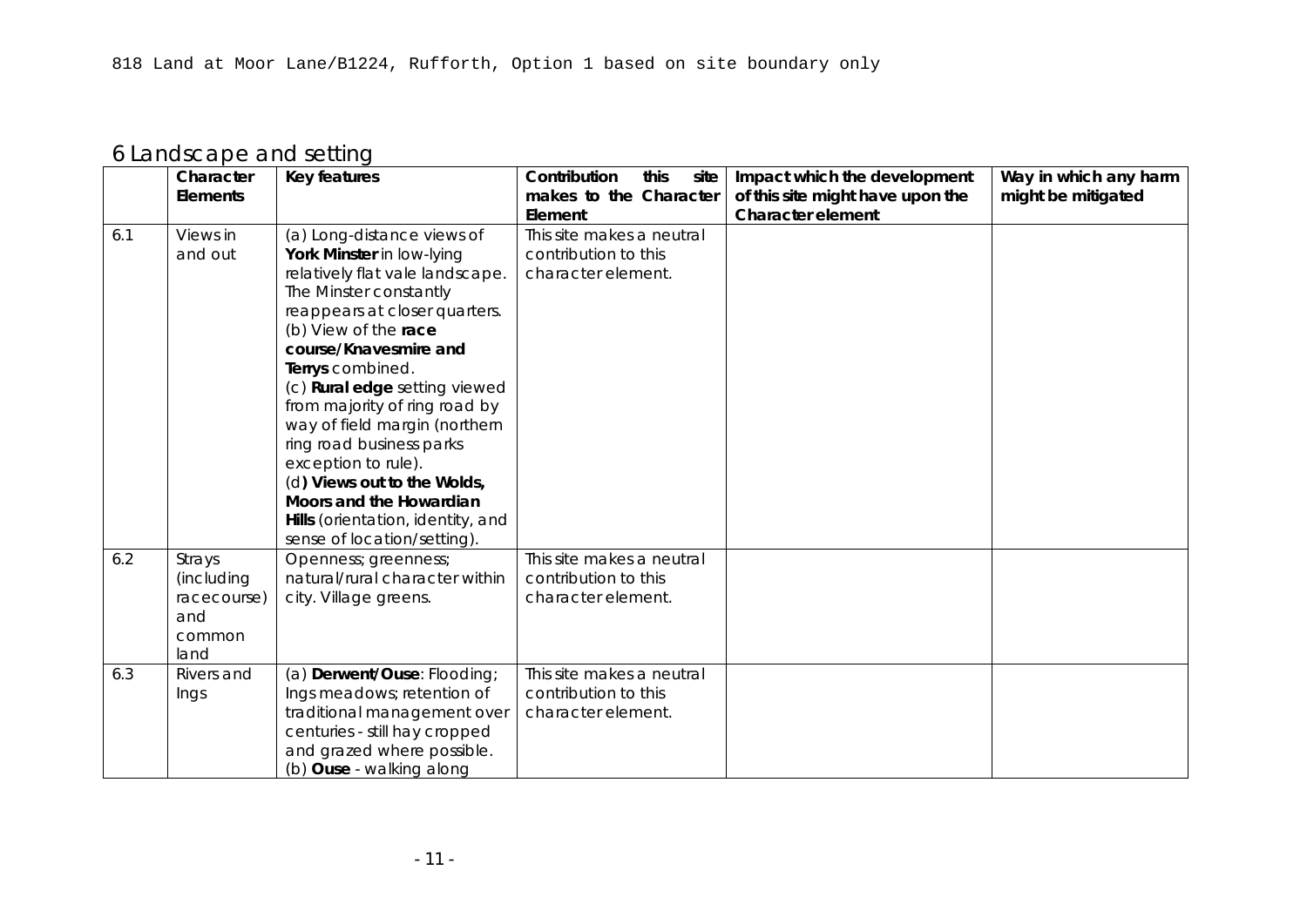| 6 Landscape and setting |
|-------------------------|
|-------------------------|

|     | Character<br><b>Elements</b> | Key features                      | Contribution<br>this<br>site<br>makes to the Character | Impact which the development<br>of this site might have upon the | Way in which any harm<br>might be mitigated |
|-----|------------------------------|-----------------------------------|--------------------------------------------------------|------------------------------------------------------------------|---------------------------------------------|
|     |                              |                                   | Element                                                | <b>Character element</b>                                         |                                             |
| 6.1 | Views in                     | (a) Long-distance views of        | This site makes a neutral                              |                                                                  |                                             |
|     | and out                      | York Minster in low-lying         | contribution to this                                   |                                                                  |                                             |
|     |                              | relatively flat vale landscape.   | character element.                                     |                                                                  |                                             |
|     |                              | The Minster constantly            |                                                        |                                                                  |                                             |
|     |                              | reappears at closer quarters.     |                                                        |                                                                  |                                             |
|     |                              | (b) View of the race              |                                                        |                                                                  |                                             |
|     |                              | course/Knavesmire and             |                                                        |                                                                  |                                             |
|     |                              | Terrys combined.                  |                                                        |                                                                  |                                             |
|     |                              | (c) Rural edge setting viewed     |                                                        |                                                                  |                                             |
|     |                              | from majority of ring road by     |                                                        |                                                                  |                                             |
|     |                              | way of field margin (northern     |                                                        |                                                                  |                                             |
|     |                              | ring road business parks          |                                                        |                                                                  |                                             |
|     |                              | exception to rule).               |                                                        |                                                                  |                                             |
|     |                              | (d) Views out to the Wolds,       |                                                        |                                                                  |                                             |
|     |                              | Moors and the Howardian           |                                                        |                                                                  |                                             |
|     |                              | Hills (orientation, identity, and |                                                        |                                                                  |                                             |
|     |                              | sense of location/setting).       |                                                        |                                                                  |                                             |
| 6.2 | Strays                       | Openness; greenness;              | This site makes a neutral                              |                                                                  |                                             |
|     | (including                   | natural/rural character within    | contribution to this                                   |                                                                  |                                             |
|     | racecourse)                  | city. Village greens.             | character element.                                     |                                                                  |                                             |
|     | and                          |                                   |                                                        |                                                                  |                                             |
|     | common                       |                                   |                                                        |                                                                  |                                             |
|     | land                         |                                   |                                                        |                                                                  |                                             |
| 6.3 | Rivers and                   | (a) Derwent/Ouse: Flooding;       | This site makes a neutral                              |                                                                  |                                             |
|     | Ings                         | Ings meadows; retention of        | contribution to this                                   |                                                                  |                                             |
|     |                              | traditional management over       | character element.                                     |                                                                  |                                             |
|     |                              | centuries - still hay cropped     |                                                        |                                                                  |                                             |
|     |                              | and grazed where possible.        |                                                        |                                                                  |                                             |
|     |                              | (b) Ouse - walking along          |                                                        |                                                                  |                                             |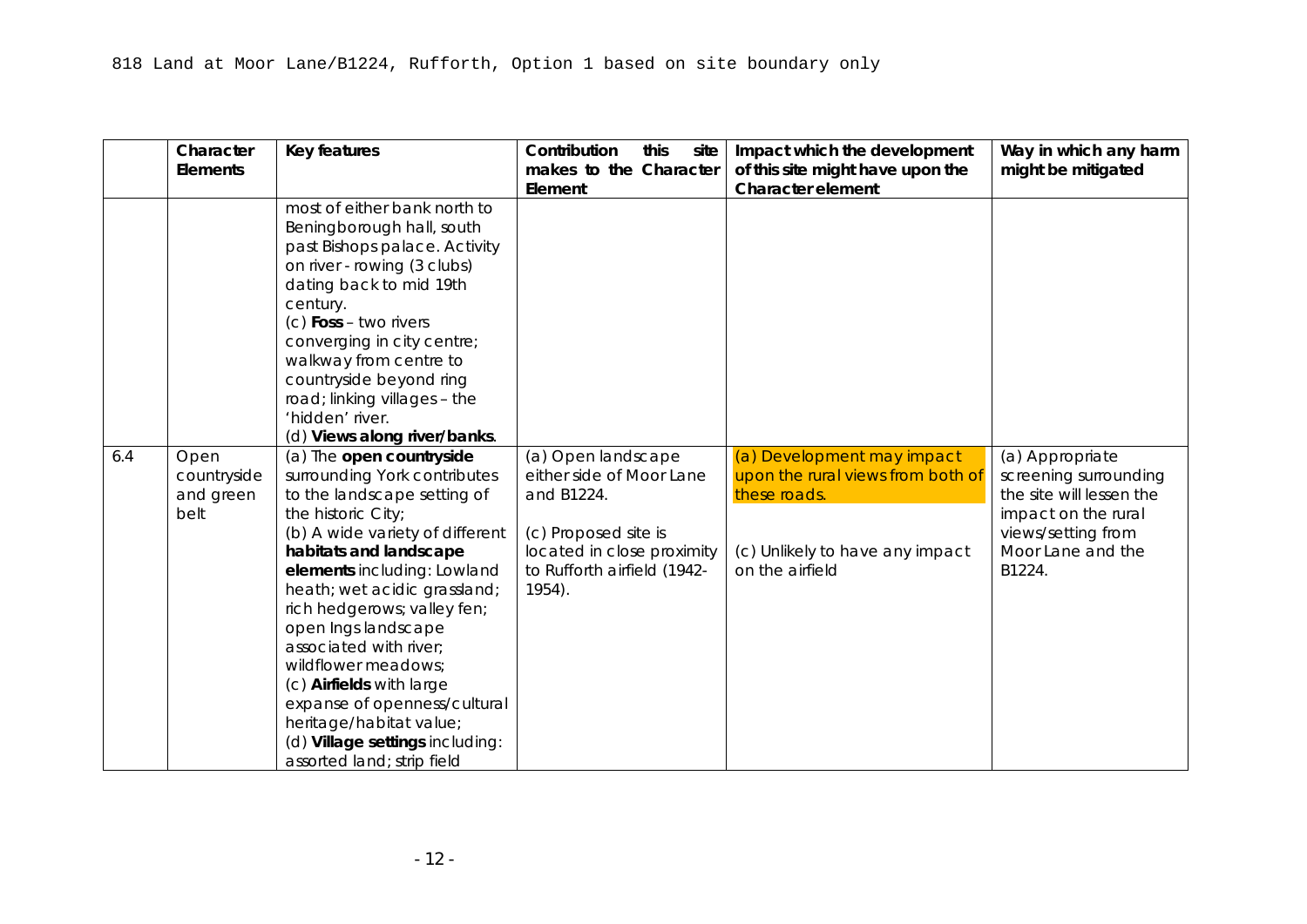|     | Character<br><b>Elements</b>             | <b>Key features</b>                                                                                                                                                                                                                                                                                                                                                                                                                                                                                      | Contribution<br>this<br>site<br>makes to the Character<br>Element                                                                                           | Impact which the development<br>of this site might have upon the<br><b>Character element</b>                                          | Way in which any harm<br>might be mitigated                                                                                                      |
|-----|------------------------------------------|----------------------------------------------------------------------------------------------------------------------------------------------------------------------------------------------------------------------------------------------------------------------------------------------------------------------------------------------------------------------------------------------------------------------------------------------------------------------------------------------------------|-------------------------------------------------------------------------------------------------------------------------------------------------------------|---------------------------------------------------------------------------------------------------------------------------------------|--------------------------------------------------------------------------------------------------------------------------------------------------|
|     |                                          | most of either bank north to<br>Beningborough hall, south<br>past Bishops palace. Activity<br>on river - rowing (3 clubs)<br>dating back to mid 19th<br>century.<br>$(c)$ Foss – two rivers<br>converging in city centre;<br>walkway from centre to<br>countryside beyond ring<br>road; linking villages - the<br>'hidden' river.<br>(d) Views along river/banks.                                                                                                                                        |                                                                                                                                                             |                                                                                                                                       |                                                                                                                                                  |
| 6.4 | Open<br>countryside<br>and green<br>belt | (a) The open countryside<br>surrounding York contributes<br>to the landscape setting of<br>the historic City;<br>(b) A wide variety of different<br>habitats and landscape<br>elements including: Lowland<br>heath; wet acidic grassland;<br>rich hedgerows; valley fen;<br>open Ings landscape<br>associated with river;<br>wildflower meadows;<br>(c) Airfields with large<br>expanse of openness/cultural<br>heritage/habitat value;<br>(d) Village settings including:<br>assorted land; strip field | (a) Open landscape<br>either side of Moor Lane<br>and B1224.<br>(c) Proposed site is<br>located in close proximity<br>to Rufforth airfield (1942-<br>1954). | (a) Development may impact<br>upon the rural views from both of<br>these roads.<br>(c) Unlikely to have any impact<br>on the airfield | (a) Appropriate<br>screening surrounding<br>the site will lessen the<br>impact on the rural<br>views/setting from<br>Moor Lane and the<br>B1224. |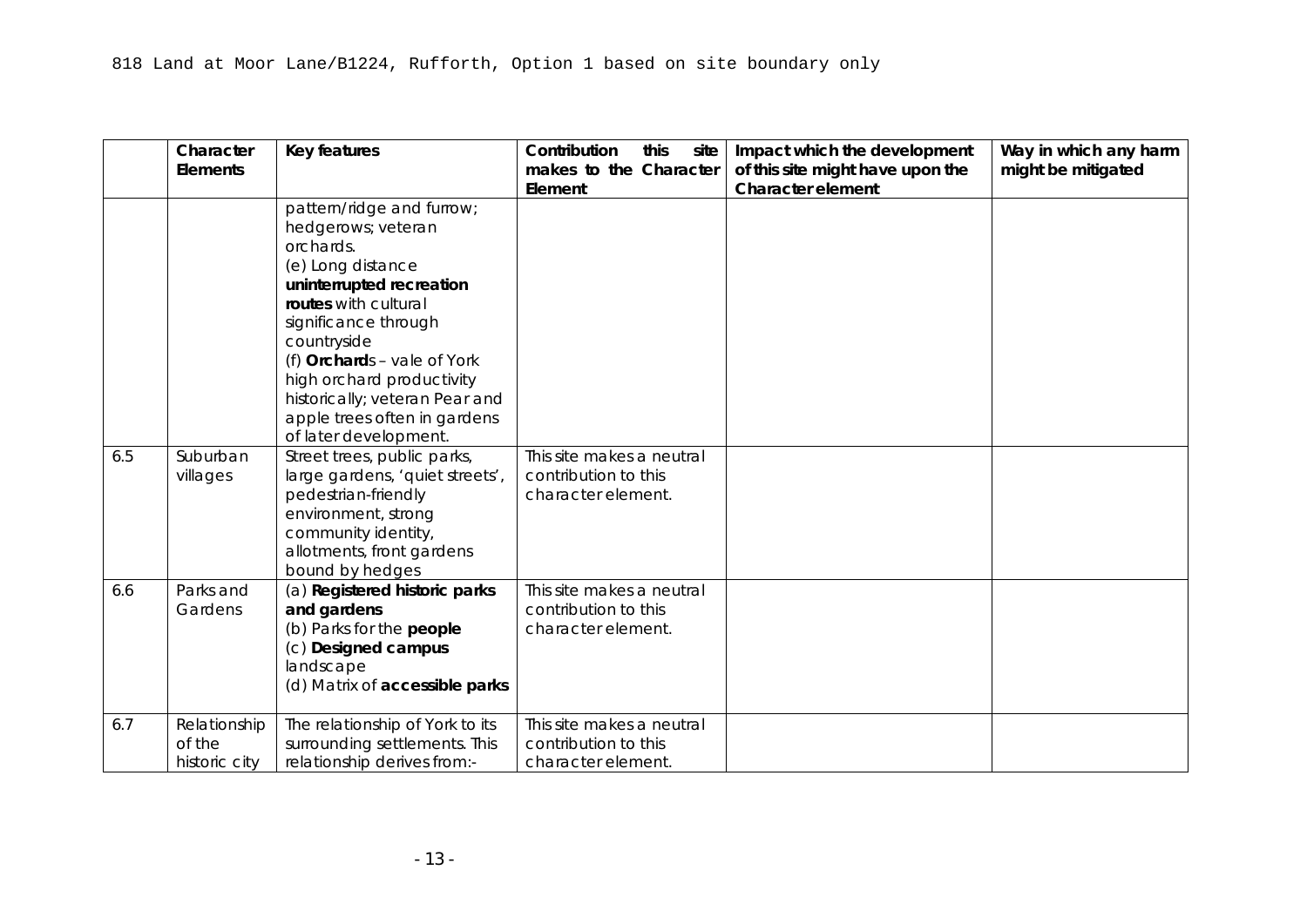|     | Character<br><b>Elements</b>            | <b>Key features</b>                                                                                                                                                                                                                                                                                        | Contribution<br>this<br>site<br>makes to the Character<br>Element       | Impact which the development<br>of this site might have upon the<br><b>Character element</b> | Way in which any harm<br>might be mitigated |
|-----|-----------------------------------------|------------------------------------------------------------------------------------------------------------------------------------------------------------------------------------------------------------------------------------------------------------------------------------------------------------|-------------------------------------------------------------------------|----------------------------------------------------------------------------------------------|---------------------------------------------|
|     |                                         | pattern/ridge and furrow;<br>hedgerows; veteran<br>orchards.<br>(e) Long distance<br>uninterrupted recreation<br>routes with cultural<br>significance through<br>countryside<br>(f) Orchards - vale of York<br>high orchard productivity<br>historically; veteran Pear and<br>apple trees often in gardens |                                                                         |                                                                                              |                                             |
| 6.5 | Suburban<br>villages                    | of later development.<br>Street trees, public parks,<br>large gardens, 'quiet streets',<br>pedestrian-friendly<br>environment, strong<br>community identity,<br>allotments, front gardens<br>bound by hedges                                                                                               | This site makes a neutral<br>contribution to this<br>character element. |                                                                                              |                                             |
| 6.6 | Parks and<br>Gardens                    | (a) Registered historic parks<br>and gardens<br>(b) Parks for the people<br>(c) Designed campus<br>landscape<br>(d) Matrix of accessible parks                                                                                                                                                             | This site makes a neutral<br>contribution to this<br>character element. |                                                                                              |                                             |
| 6.7 | Relationship<br>of the<br>historic city | The relationship of York to its<br>surrounding settlements. This<br>relationship derives from:-                                                                                                                                                                                                            | This site makes a neutral<br>contribution to this<br>character element. |                                                                                              |                                             |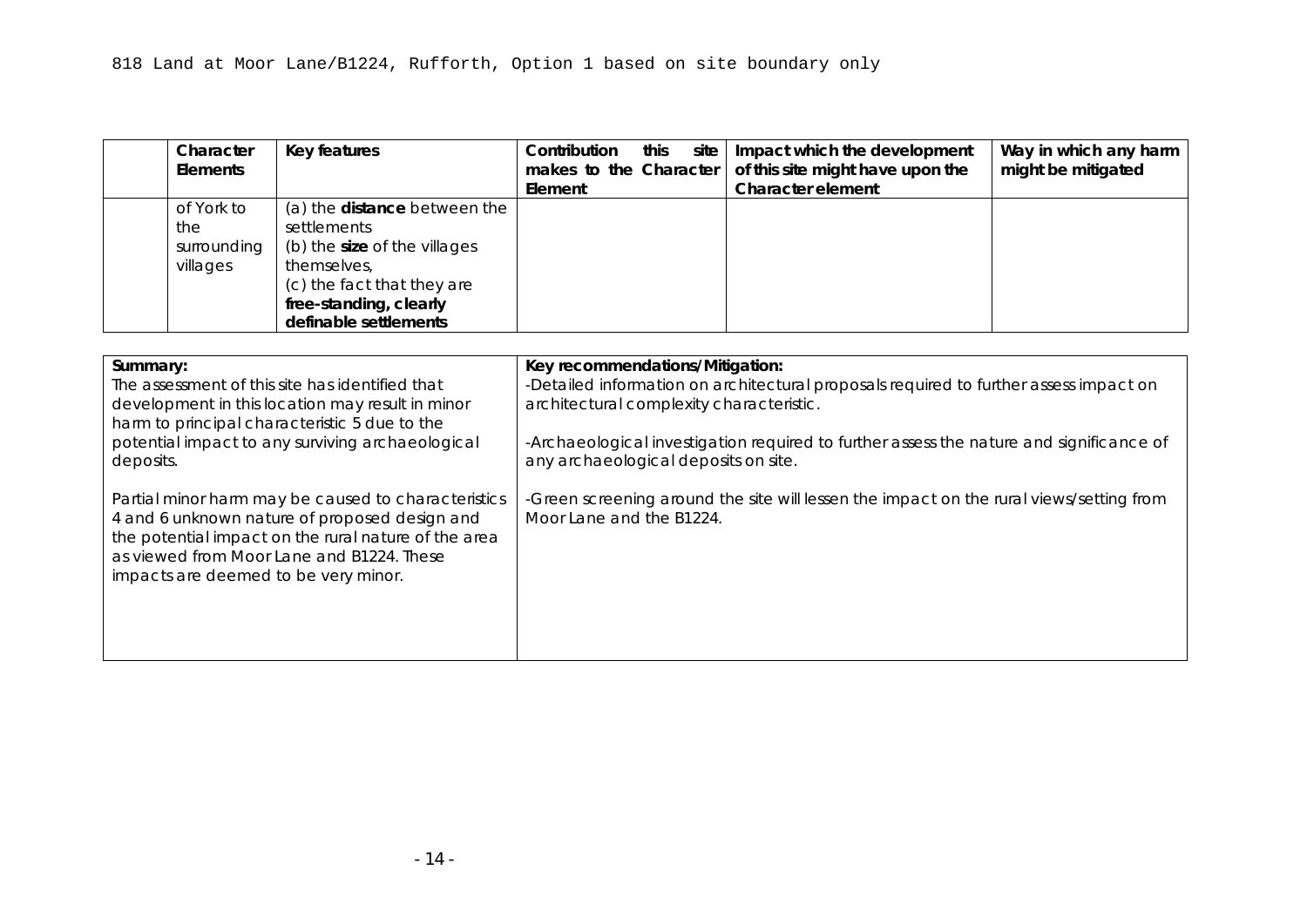| Character<br>Elements                        | Key features                                                                                                                                                                       | site  <br>Contribution<br>this<br>Element | Impact which the development<br>makes to the Character $\vert$ of this site might have upon the<br><b>Character element</b> | Way in which any harm<br>might be mitigated |
|----------------------------------------------|------------------------------------------------------------------------------------------------------------------------------------------------------------------------------------|-------------------------------------------|-----------------------------------------------------------------------------------------------------------------------------|---------------------------------------------|
| of York to<br>the<br>surrounding<br>villages | (a) the <b>distance</b> between the<br>settlements<br>(b) the size of the villages<br>themselves,<br>(c) the fact that they are<br>free-standing, clearly<br>definable settlements |                                           |                                                                                                                             |                                             |

| Summary:<br>The assessment of this site has identified that<br>development in this location may result in minor<br>harm to principal characteristic 5 due to the<br>potential impact to any surviving archaeological<br>deposits.                 | Key recommendations/Mitigation:<br>-Detailed information on architectural proposals required to further assess impact on<br>architectural complexity characteristic.<br>-Archaeological investigation required to further assess the nature and significance of<br>any archaeological deposits on site. |
|---------------------------------------------------------------------------------------------------------------------------------------------------------------------------------------------------------------------------------------------------|---------------------------------------------------------------------------------------------------------------------------------------------------------------------------------------------------------------------------------------------------------------------------------------------------------|
| Partial minor harm may be caused to characteristics<br>4 and 6 unknown nature of proposed design and<br>the potential impact on the rural nature of the area<br>as viewed from Moor Lane and B1224. These<br>impacts are deemed to be very minor. | -Green screening around the site will lessen the impact on the rural views/setting from<br>Moor Lane and the B1224.                                                                                                                                                                                     |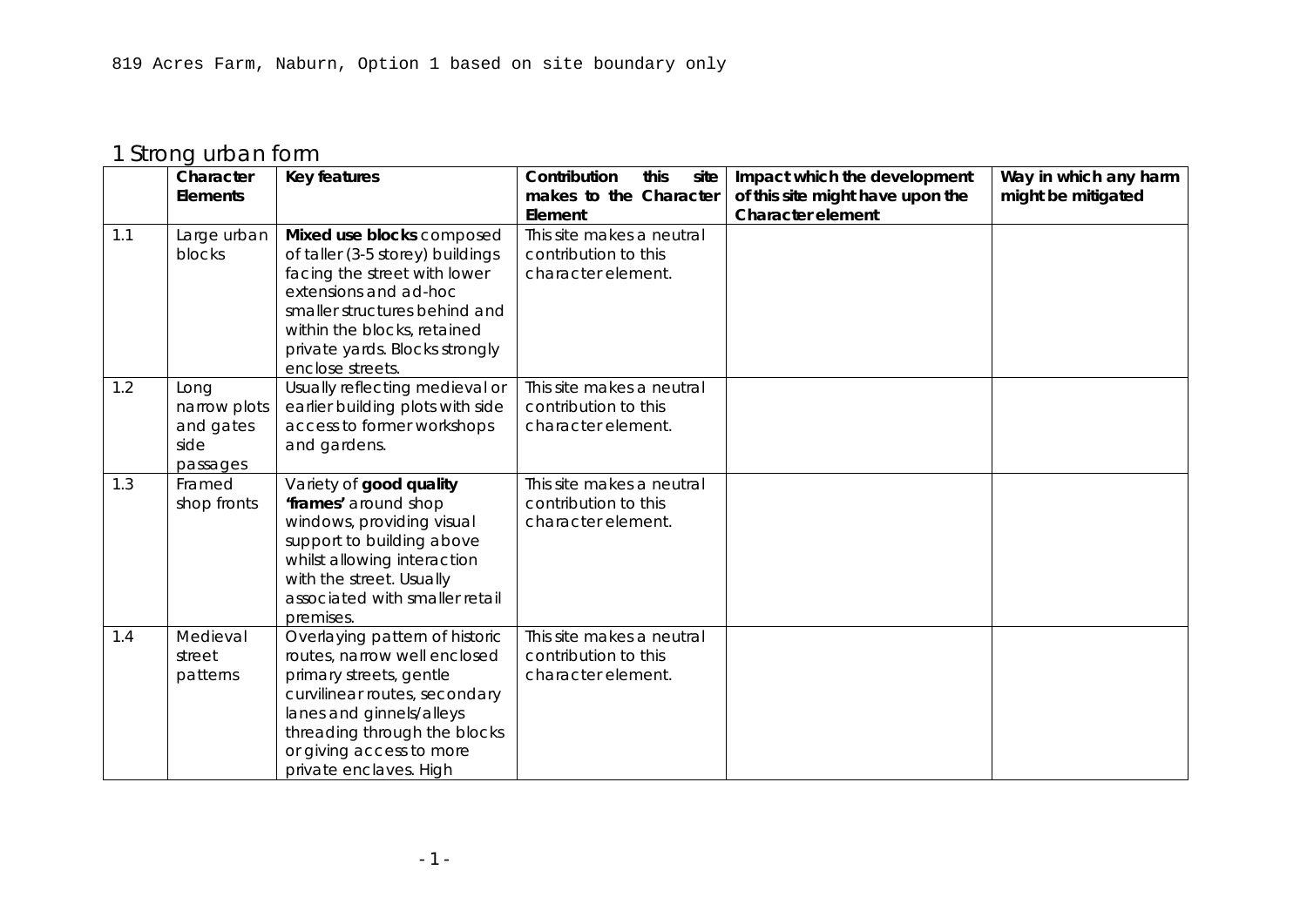# 1 Strong urban form

|     | Character    | <b>Key features</b>                         | this<br>Contribution<br>site      | Impact which the development                                 | Way in which any harm |
|-----|--------------|---------------------------------------------|-----------------------------------|--------------------------------------------------------------|-----------------------|
|     | Elements     |                                             | makes to the Character<br>Element | of this site might have upon the<br><b>Character element</b> | might be mitigated    |
| 1.1 | Large urban  | Mixed use blocks composed                   | This site makes a neutral         |                                                              |                       |
|     | blocks       | of taller (3-5 storey) buildings            | contribution to this              |                                                              |                       |
|     |              | facing the street with lower                | character element.                |                                                              |                       |
|     |              | extensions and ad-hoc                       |                                   |                                                              |                       |
|     |              | smaller structures behind and               |                                   |                                                              |                       |
|     |              | within the blocks, retained                 |                                   |                                                              |                       |
|     |              | private yards. Blocks strongly              |                                   |                                                              |                       |
|     |              | enclose streets.                            |                                   |                                                              |                       |
| 1.2 | Long         | Usually reflecting medieval or              | This site makes a neutral         |                                                              |                       |
|     | narrow plots | earlier building plots with side            | contribution to this              |                                                              |                       |
|     | and gates    | access to former workshops                  | character element.                |                                                              |                       |
|     | side         | and gardens.                                |                                   |                                                              |                       |
|     | passages     |                                             |                                   |                                                              |                       |
| 1.3 | Framed       | Variety of good quality                     | This site makes a neutral         |                                                              |                       |
|     | shop fronts  | 'frames' around shop                        | contribution to this              |                                                              |                       |
|     |              | windows, providing visual                   | character element.                |                                                              |                       |
|     |              | support to building above                   |                                   |                                                              |                       |
|     |              | whilst allowing interaction                 |                                   |                                                              |                       |
|     |              | with the street. Usually                    |                                   |                                                              |                       |
|     |              | associated with smaller retail              |                                   |                                                              |                       |
| 1.4 | Medieval     | premises.<br>Overlaying pattern of historic | This site makes a neutral         |                                                              |                       |
|     | street       | routes, narrow well enclosed                | contribution to this              |                                                              |                       |
|     | patterns     | primary streets, gentle                     | character element.                |                                                              |                       |
|     |              | curvilinear routes, secondary               |                                   |                                                              |                       |
|     |              | lanes and ginnels/alleys                    |                                   |                                                              |                       |
|     |              | threading through the blocks                |                                   |                                                              |                       |
|     |              | or giving access to more                    |                                   |                                                              |                       |
|     |              | private enclaves. High                      |                                   |                                                              |                       |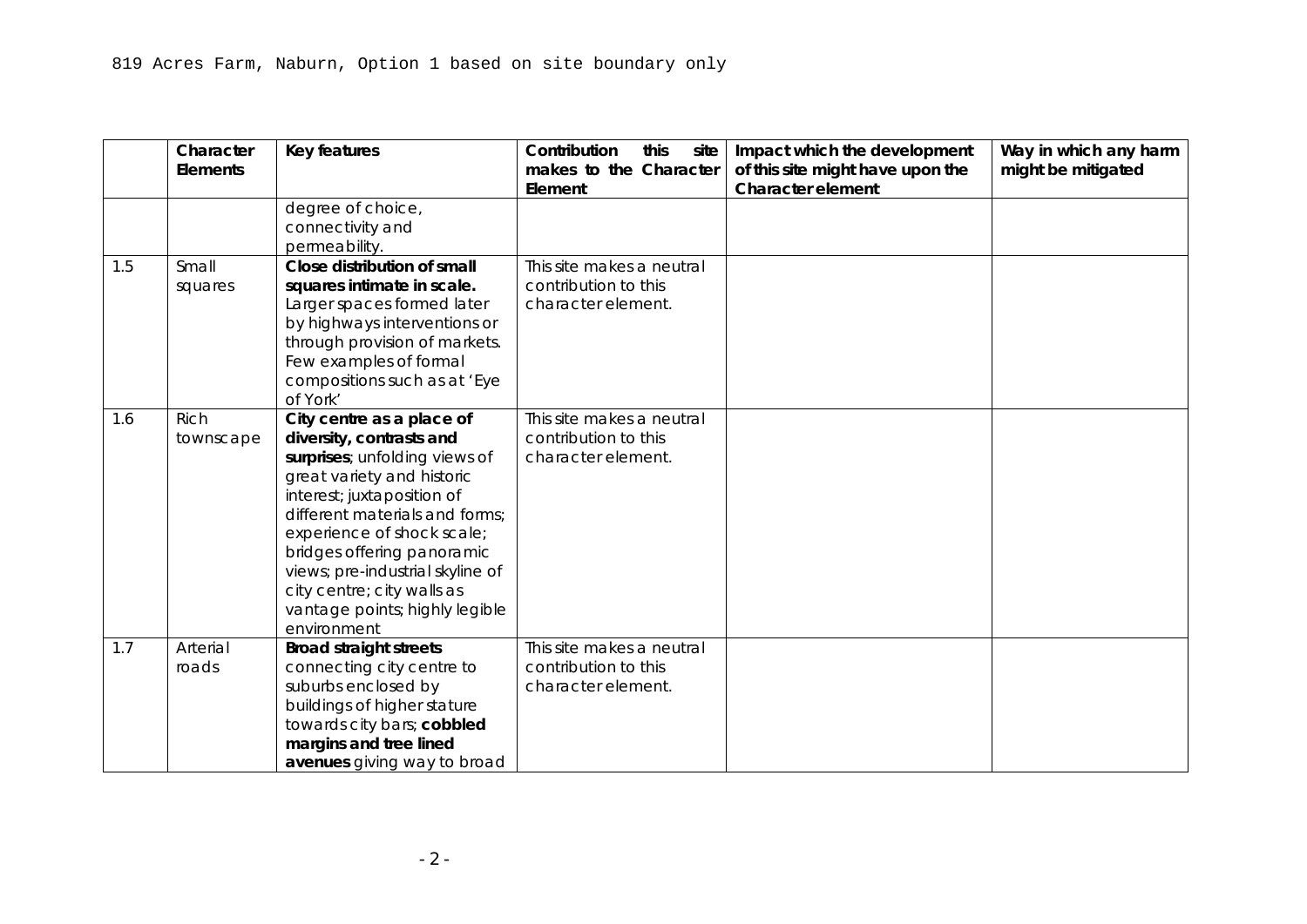|     | Character<br><b>Elements</b> | Key features                                                                                                                                                                                                                                                                                                                                                        | Contribution<br>this<br>site<br>makes to the Character<br>Element       | Impact which the development<br>of this site might have upon the<br><b>Character element</b> | Way in which any harm<br>might be mitigated |
|-----|------------------------------|---------------------------------------------------------------------------------------------------------------------------------------------------------------------------------------------------------------------------------------------------------------------------------------------------------------------------------------------------------------------|-------------------------------------------------------------------------|----------------------------------------------------------------------------------------------|---------------------------------------------|
|     |                              | degree of choice,<br>connectivity and<br>permeability.                                                                                                                                                                                                                                                                                                              |                                                                         |                                                                                              |                                             |
| 1.5 | Small<br>squares             | Close distribution of small<br>squares intimate in scale.<br>Larger spaces formed later<br>by highways interventions or<br>through provision of markets.<br>Few examples of formal<br>compositions such as at 'Eye<br>of York'                                                                                                                                      | This site makes a neutral<br>contribution to this<br>character element. |                                                                                              |                                             |
| 1.6 | <b>Rich</b><br>townscape     | City centre as a place of<br>diversity, contrasts and<br>surprises; unfolding views of<br>great variety and historic<br>interest; juxtaposition of<br>different materials and forms;<br>experience of shock scale;<br>bridges offering panoramic<br>views; pre-industrial skyline of<br>city centre; city walls as<br>vantage points; highly legible<br>environment | This site makes a neutral<br>contribution to this<br>character element. |                                                                                              |                                             |
| 1.7 | Arterial<br>roads            | <b>Broad straight streets</b><br>connecting city centre to<br>suburbs enclosed by<br>buildings of higher stature<br>towards city bars; cobbled<br>margins and tree lined<br>avenues giving way to broad                                                                                                                                                             | This site makes a neutral<br>contribution to this<br>character element. |                                                                                              |                                             |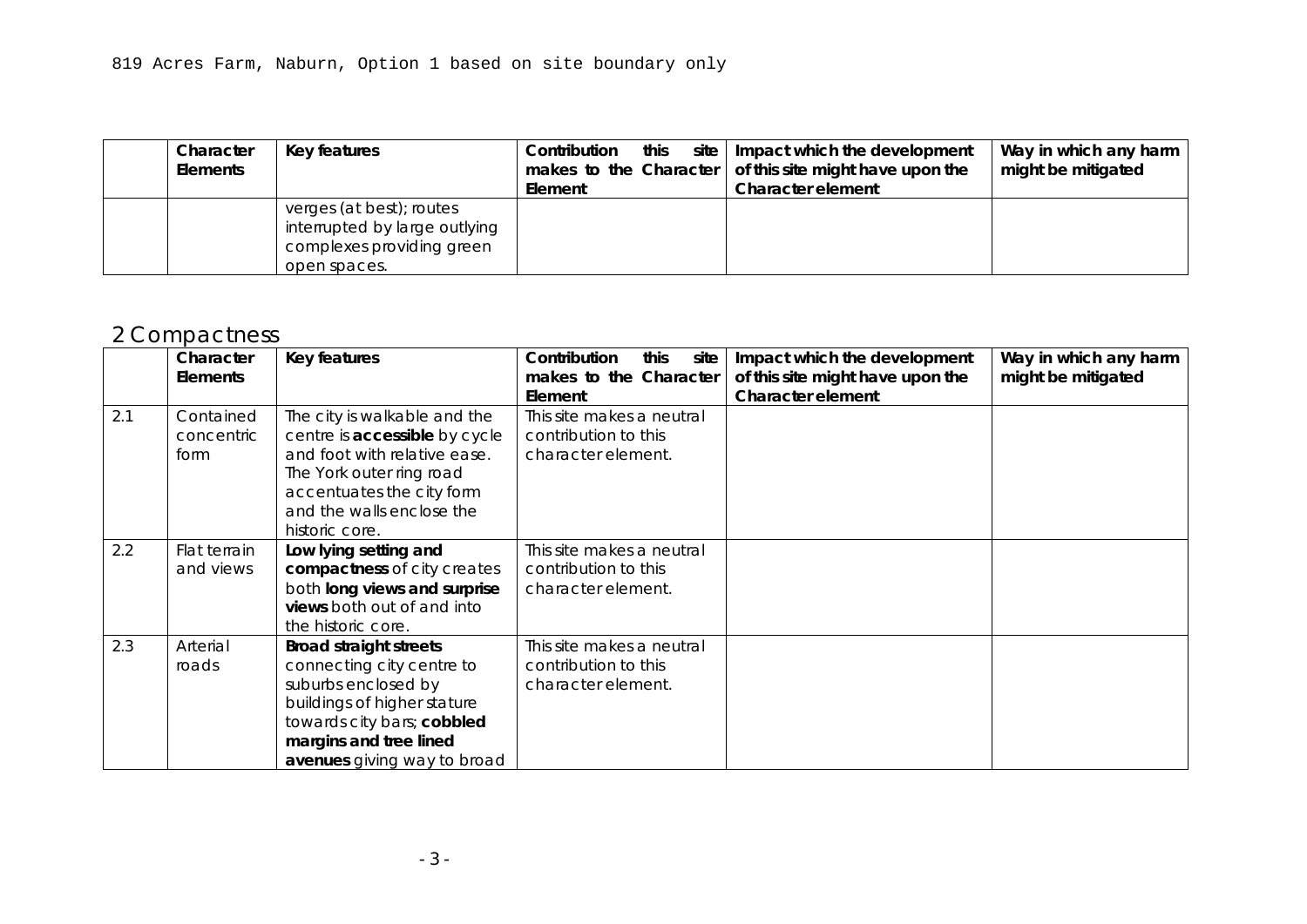| Character<br><b>Elements</b> | Key features |                                                                                        | Contribution<br>Element | this | Character element | site   Impact which the development<br>makes to the Character $\vert$ of this site might have upon the | Way in which any harm<br>might be mitigated |
|------------------------------|--------------|----------------------------------------------------------------------------------------|-------------------------|------|-------------------|--------------------------------------------------------------------------------------------------------|---------------------------------------------|
|                              | open spaces. | verges (at best); routes<br>interrupted by large outlying<br>complexes providing green |                         |      |                   |                                                                                                        |                                             |

# 2 Compactness

|     | Character       | Key features                  | Contribution<br>this<br>site | Impact which the development     | Way in which any harm |
|-----|-----------------|-------------------------------|------------------------------|----------------------------------|-----------------------|
|     | <b>Elements</b> |                               | makes to the Character       | of this site might have upon the | might be mitigated    |
|     |                 |                               | Element                      | <b>Character element</b>         |                       |
| 2.1 | Contained       | The city is walkable and the  | This site makes a neutral    |                                  |                       |
|     | concentric      | centre is accessible by cycle | contribution to this         |                                  |                       |
|     | form            | and foot with relative ease.  | character element.           |                                  |                       |
|     |                 | The York outer ring road      |                              |                                  |                       |
|     |                 | accentuates the city form     |                              |                                  |                       |
|     |                 | and the walls enclose the     |                              |                                  |                       |
|     |                 | historic core.                |                              |                                  |                       |
| 2.2 | Flat terrain    | Low lying setting and         | This site makes a neutral    |                                  |                       |
|     | and views       | compactness of city creates   | contribution to this         |                                  |                       |
|     |                 | both long views and surprise  | character element.           |                                  |                       |
|     |                 | views both out of and into    |                              |                                  |                       |
|     |                 | the historic core.            |                              |                                  |                       |
| 2.3 | Arterial        | <b>Broad straight streets</b> | This site makes a neutral    |                                  |                       |
|     | roads           | connecting city centre to     | contribution to this         |                                  |                       |
|     |                 | suburbs enclosed by           | character element.           |                                  |                       |
|     |                 | buildings of higher stature   |                              |                                  |                       |
|     |                 | towards city bars; cobbled    |                              |                                  |                       |
|     |                 | margins and tree lined        |                              |                                  |                       |
|     |                 | avenues giving way to broad   |                              |                                  |                       |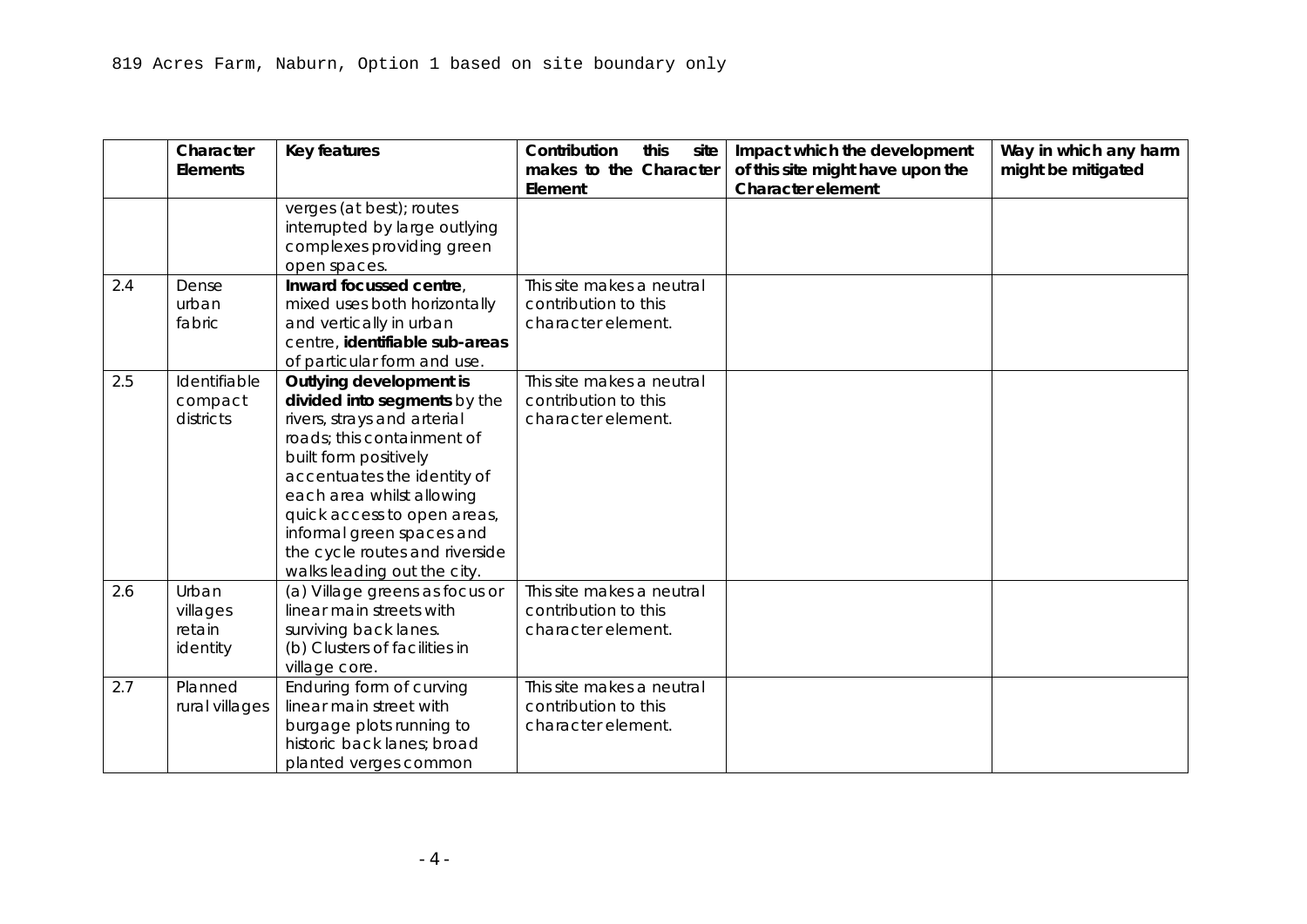|     | Character<br><b>Elements</b>            | Key features                                                                                                                                                                                                                                                                                                                           | Contribution<br>this<br>site<br>makes to the Character<br>Element       | Impact which the development<br>of this site might have upon the<br><b>Character element</b> | Way in which any harm<br>might be mitigated |
|-----|-----------------------------------------|----------------------------------------------------------------------------------------------------------------------------------------------------------------------------------------------------------------------------------------------------------------------------------------------------------------------------------------|-------------------------------------------------------------------------|----------------------------------------------------------------------------------------------|---------------------------------------------|
|     |                                         | verges (at best); routes<br>interrupted by large outlying<br>complexes providing green<br>open spaces.                                                                                                                                                                                                                                 |                                                                         |                                                                                              |                                             |
| 2.4 | Dense<br>urban<br>fabric                | Inward focussed centre,<br>mixed uses both horizontally<br>and vertically in urban<br>centre, identifiable sub-areas<br>of particular form and use.                                                                                                                                                                                    | This site makes a neutral<br>contribution to this<br>character element. |                                                                                              |                                             |
| 2.5 | Identifiable<br>compact<br>districts    | Outlying development is<br>divided into segments by the<br>rivers, strays and arterial<br>roads; this containment of<br>built form positively<br>accentuates the identity of<br>each area whilst allowing<br>quick access to open areas,<br>informal green spaces and<br>the cycle routes and riverside<br>walks leading out the city. | This site makes a neutral<br>contribution to this<br>character element. |                                                                                              |                                             |
| 2.6 | Urban<br>villages<br>retain<br>identity | (a) Village greens as focus or<br>linear main streets with<br>surviving back lanes.<br>(b) Clusters of facilities in<br>village core.                                                                                                                                                                                                  | This site makes a neutral<br>contribution to this<br>character element. |                                                                                              |                                             |
| 2.7 | Planned<br>rural villages               | Enduring form of curving<br>linear main street with<br>burgage plots running to<br>historic back lanes; broad<br>planted verges common                                                                                                                                                                                                 | This site makes a neutral<br>contribution to this<br>character element. |                                                                                              |                                             |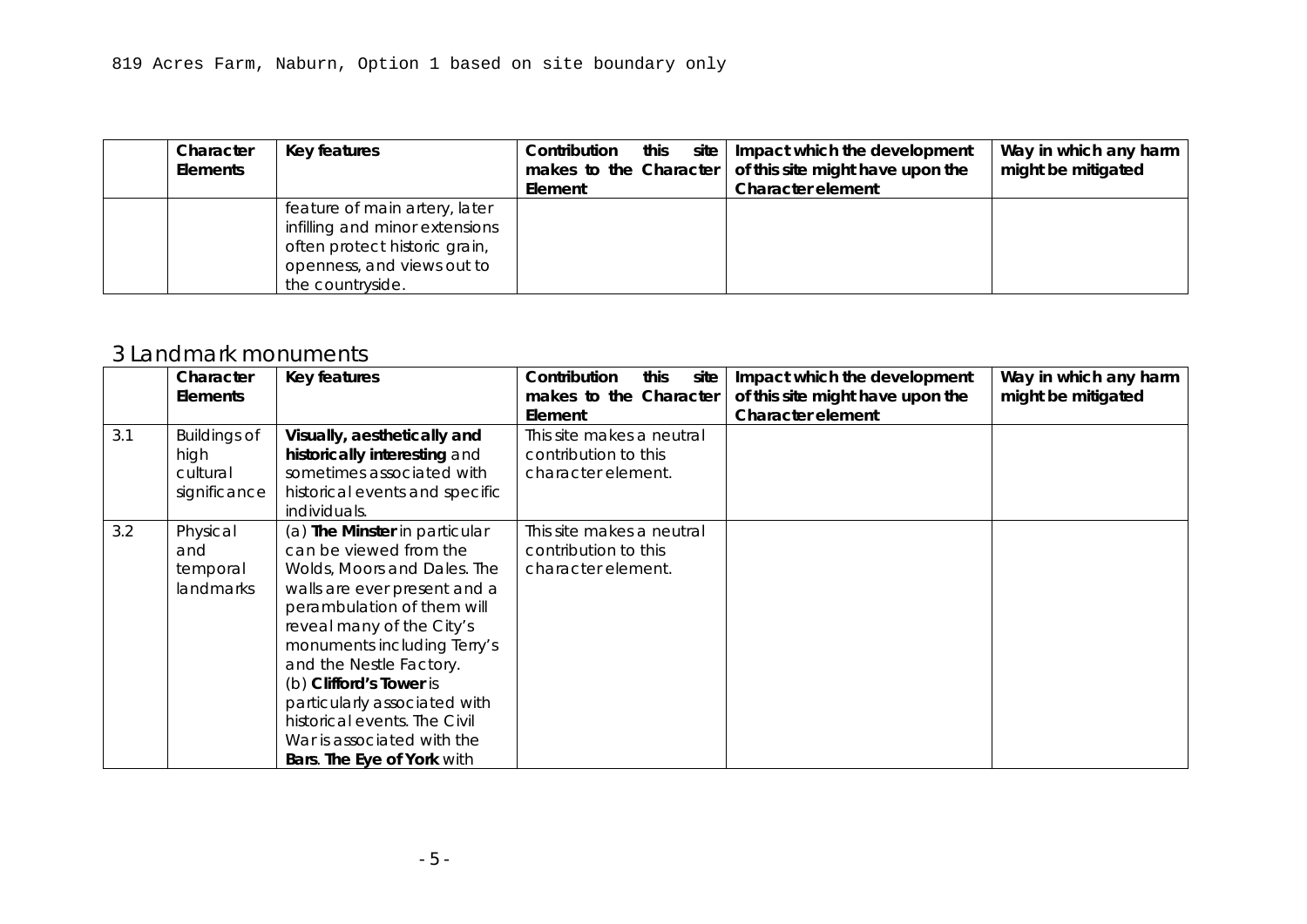| Character<br><b>Elements</b> | Key features                                                                                                                                       | Contribution<br>this<br>Element | site   Impact which the development<br>makes to the Character $\vert$ of this site might have upon the<br>Character element | Way in which any harm<br>might be mitigated |
|------------------------------|----------------------------------------------------------------------------------------------------------------------------------------------------|---------------------------------|-----------------------------------------------------------------------------------------------------------------------------|---------------------------------------------|
|                              | feature of main artery, later<br>infilling and minor extensions<br>often protect historic grain,<br>openness, and views out to<br>the countryside. |                                 |                                                                                                                             |                                             |

#### 3 Landmark monuments

|     | Character           | Key features                                              | Contribution<br>this<br>site | Impact which the development     | Way in which any harm |
|-----|---------------------|-----------------------------------------------------------|------------------------------|----------------------------------|-----------------------|
|     | <b>Elements</b>     |                                                           | makes to the Character       | of this site might have upon the | might be mitigated    |
|     |                     |                                                           | Element                      | Character element                |                       |
| 3.1 | <b>Buildings of</b> | Visually, aesthetically and                               | This site makes a neutral    |                                  |                       |
|     | high                | historically interesting and<br>sometimes associated with | contribution to this         |                                  |                       |
|     | cultural            |                                                           | character element.           |                                  |                       |
|     | significance        | historical events and specific                            |                              |                                  |                       |
|     |                     | individuals.                                              |                              |                                  |                       |
| 3.2 | Physical            | (a) The Minster in particular                             | This site makes a neutral    |                                  |                       |
|     | and                 | can be viewed from the                                    | contribution to this         |                                  |                       |
|     | temporal            | Wolds, Moors and Dales. The                               | character element.           |                                  |                       |
|     | landmarks           | walls are ever present and a                              |                              |                                  |                       |
|     |                     | perambulation of them will                                |                              |                                  |                       |
|     |                     | reveal many of the City's                                 |                              |                                  |                       |
|     |                     | monuments including Terry's                               |                              |                                  |                       |
|     |                     | and the Nestle Factory.                                   |                              |                                  |                       |
|     |                     | (b) Clifford's Tower is                                   |                              |                                  |                       |
|     |                     | particularly associated with                              |                              |                                  |                       |
|     |                     | historical events. The Civil                              |                              |                                  |                       |
|     |                     | War is associated with the                                |                              |                                  |                       |
|     |                     | Bars. The Eye of York with                                |                              |                                  |                       |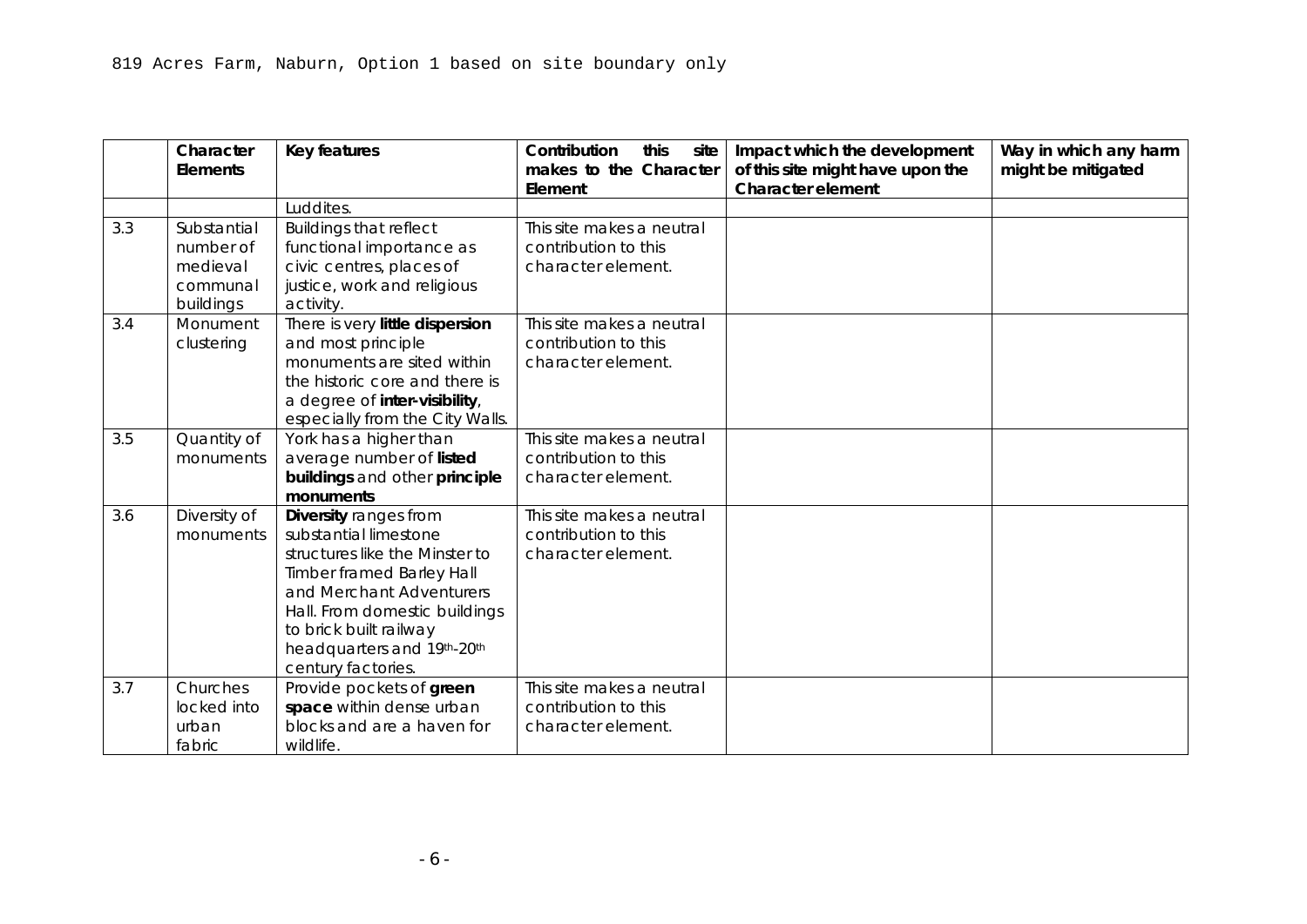|     | Character<br><b>Elements</b> | <b>Key features</b>             | Contribution<br>this<br>site<br>makes to the Character | Impact which the development<br>of this site might have upon the | Way in which any harm<br>might be mitigated |
|-----|------------------------------|---------------------------------|--------------------------------------------------------|------------------------------------------------------------------|---------------------------------------------|
|     |                              |                                 | Element                                                | <b>Character element</b>                                         |                                             |
|     |                              | Luddites.                       |                                                        |                                                                  |                                             |
| 3.3 | Substantial                  | <b>Buildings that reflect</b>   | This site makes a neutral                              |                                                                  |                                             |
|     | number of                    | functional importance as        | contribution to this                                   |                                                                  |                                             |
|     | medieval                     | civic centres, places of        | character element.                                     |                                                                  |                                             |
|     | communal                     | justice, work and religious     |                                                        |                                                                  |                                             |
|     | buildings                    | activity.                       |                                                        |                                                                  |                                             |
| 3.4 | Monument                     | There is very little dispersion | This site makes a neutral                              |                                                                  |                                             |
|     | clustering                   | and most principle              | contribution to this                                   |                                                                  |                                             |
|     |                              | monuments are sited within      | character element.                                     |                                                                  |                                             |
|     |                              | the historic core and there is  |                                                        |                                                                  |                                             |
|     |                              | a degree of inter-visibility,   |                                                        |                                                                  |                                             |
|     |                              | especially from the City Walls. |                                                        |                                                                  |                                             |
| 3.5 | Quantity of                  | York has a higher than          | This site makes a neutral                              |                                                                  |                                             |
|     | monuments                    | average number of listed        | contribution to this                                   |                                                                  |                                             |
|     |                              | buildings and other principle   | character element.                                     |                                                                  |                                             |
|     |                              | monuments                       |                                                        |                                                                  |                                             |
| 3.6 | Diversity of                 | Diversity ranges from           | This site makes a neutral                              |                                                                  |                                             |
|     | monuments                    | substantial limestone           | contribution to this                                   |                                                                  |                                             |
|     |                              | structures like the Minster to  | character element.                                     |                                                                  |                                             |
|     |                              | Timber framed Barley Hall       |                                                        |                                                                  |                                             |
|     |                              | and Merchant Adventurers        |                                                        |                                                                  |                                             |
|     |                              | Hall. From domestic buildings   |                                                        |                                                                  |                                             |
|     |                              | to brick built railway          |                                                        |                                                                  |                                             |
|     |                              | headquarters and 19th-20th      |                                                        |                                                                  |                                             |
|     |                              | century factories.              |                                                        |                                                                  |                                             |
| 3.7 | Churches                     | Provide pockets of green        | This site makes a neutral                              |                                                                  |                                             |
|     | locked into                  | space within dense urban        | contribution to this                                   |                                                                  |                                             |
|     | urban                        | blocks and are a haven for      | character element.                                     |                                                                  |                                             |
|     | fabric                       | wildlife.                       |                                                        |                                                                  |                                             |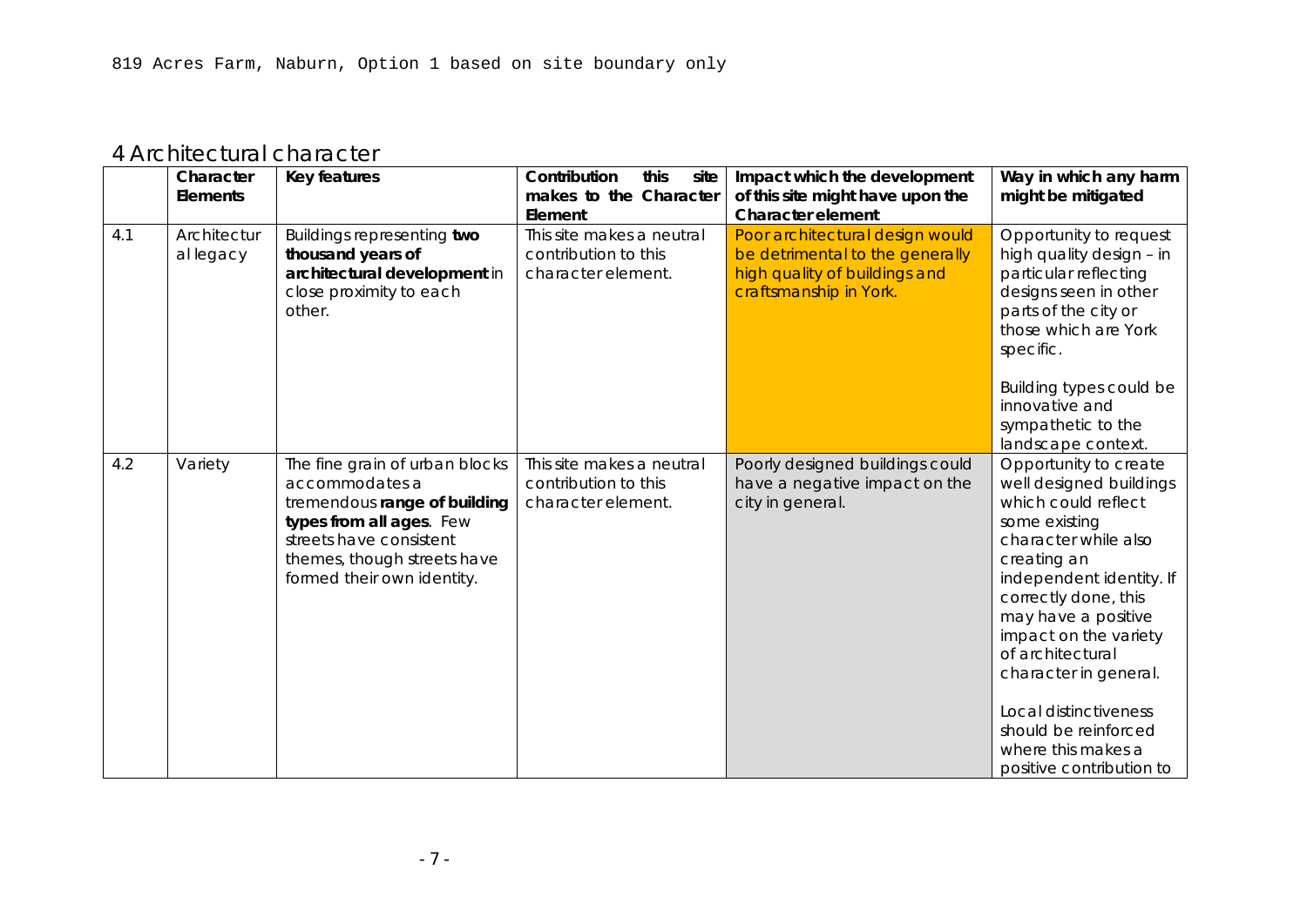### 4 Architectural character

|     | Character<br>Elements    | <b>Key features</b>                                                                                                                                                                                  | Contribution<br>this<br>site<br>makes to the Character<br>Element       | Impact which the development<br>of this site might have upon the<br><b>Character element</b>                                  | Way in which any harm<br>might be mitigated                                                                                                                                                                                                                                                                                                                                         |
|-----|--------------------------|------------------------------------------------------------------------------------------------------------------------------------------------------------------------------------------------------|-------------------------------------------------------------------------|-------------------------------------------------------------------------------------------------------------------------------|-------------------------------------------------------------------------------------------------------------------------------------------------------------------------------------------------------------------------------------------------------------------------------------------------------------------------------------------------------------------------------------|
| 4.1 | Architectur<br>al legacy | Buildings representing two<br>thousand years of<br>architectural development in<br>close proximity to each<br>other.                                                                                 | This site makes a neutral<br>contribution to this<br>character element. | Poor architectural design would<br>be detrimental to the generally<br>high quality of buildings and<br>craftsmanship in York. | Opportunity to request<br>high quality design - in<br>particular reflecting<br>designs seen in other<br>parts of the city or<br>those which are York<br>specific.<br>Building types could be<br>innovative and<br>sympathetic to the<br>landscape context.                                                                                                                          |
| 4.2 | Variety                  | The fine grain of urban blocks<br>accommodates a<br>tremendous range of building<br>types from all ages. Few<br>streets have consistent<br>themes, though streets have<br>formed their own identity. | This site makes a neutral<br>contribution to this<br>character element. | Poorly designed buildings could<br>have a negative impact on the<br>city in general.                                          | Opportunity to create<br>well designed buildings<br>which could reflect<br>some existing<br>character while also<br>creating an<br>independent identity. If<br>correctly done, this<br>may have a positive<br>impact on the variety<br>of architectural<br>character in general.<br>Local distinctiveness<br>should be reinforced<br>where this makes a<br>positive contribution to |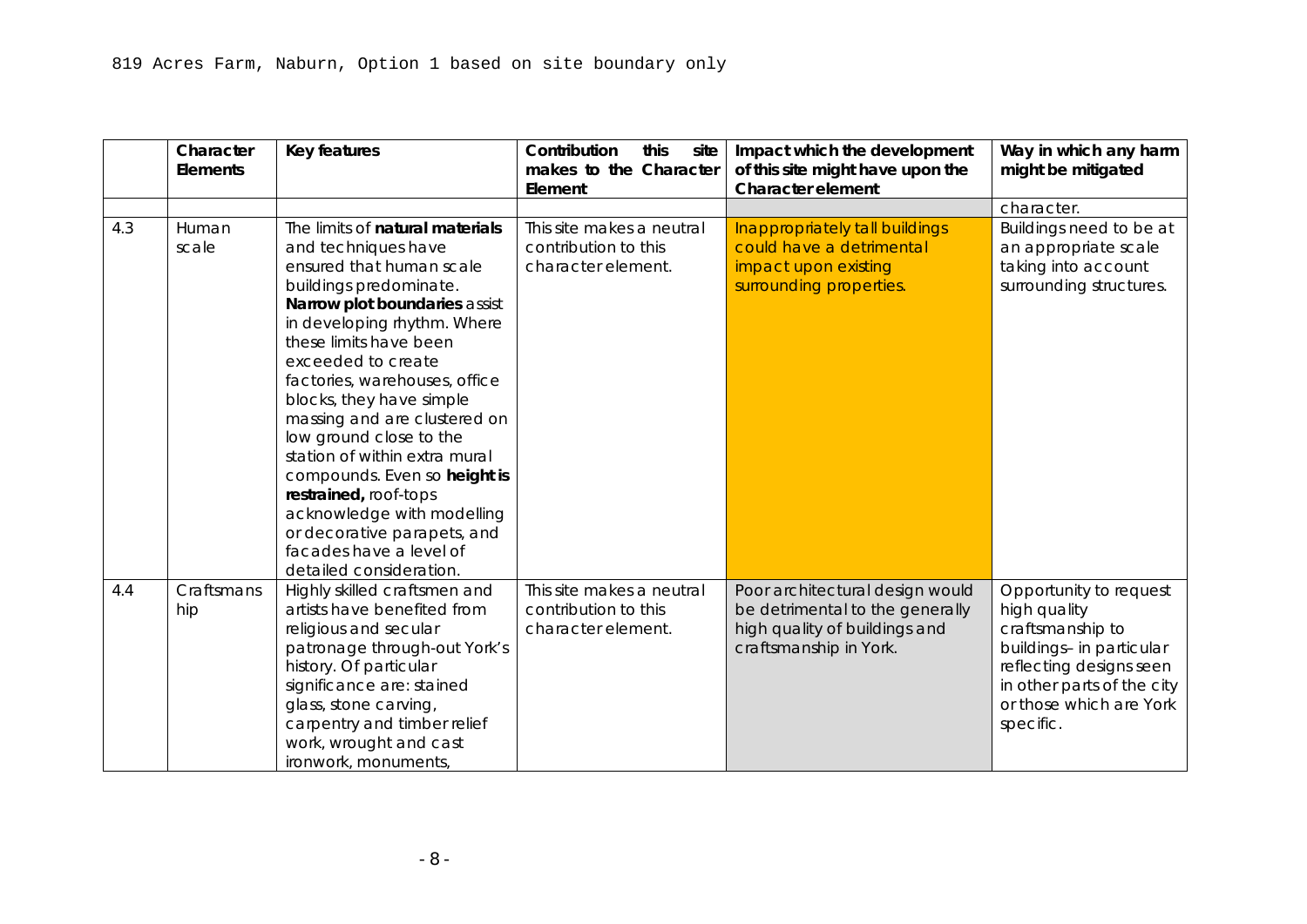|     | Character<br><b>Elements</b> | <b>Key features</b>                                                                                                                                                                                                                                                                                                                                                                                                                                                                                                                                               | Contribution<br>this<br>site<br>makes to the Character<br>Element       | Impact which the development<br>of this site might have upon the<br><b>Character element</b>                                  | Way in which any harm<br>might be mitigated                                                                                                                                             |
|-----|------------------------------|-------------------------------------------------------------------------------------------------------------------------------------------------------------------------------------------------------------------------------------------------------------------------------------------------------------------------------------------------------------------------------------------------------------------------------------------------------------------------------------------------------------------------------------------------------------------|-------------------------------------------------------------------------|-------------------------------------------------------------------------------------------------------------------------------|-----------------------------------------------------------------------------------------------------------------------------------------------------------------------------------------|
|     |                              |                                                                                                                                                                                                                                                                                                                                                                                                                                                                                                                                                                   |                                                                         |                                                                                                                               | character.                                                                                                                                                                              |
| 4.3 | Human<br>scale               | The limits of natural materials<br>and techniques have<br>ensured that human scale<br>buildings predominate.<br>Narrow plot boundaries assist<br>in developing rhythm. Where<br>these limits have been<br>exceeded to create<br>factories, warehouses, office<br>blocks, they have simple<br>massing and are clustered on<br>low ground close to the<br>station of within extra mural<br>compounds. Even so height is<br>restrained, roof-tops<br>acknowledge with modelling<br>or decorative parapets, and<br>facades have a level of<br>detailed consideration. | This site makes a neutral<br>contribution to this<br>character element. | Inappropriately tall buildings<br>could have a detrimental<br>impact upon existing<br>surrounding properties.                 | Buildings need to be at<br>an appropriate scale<br>taking into account<br>surrounding structures.                                                                                       |
| 4.4 | Craftsmans<br>hip            | Highly skilled craftsmen and<br>artists have benefited from<br>religious and secular<br>patronage through-out York's<br>history. Of particular<br>significance are: stained<br>glass, stone carving,<br>carpentry and timber relief<br>work, wrought and cast<br>ironwork, monuments,                                                                                                                                                                                                                                                                             | This site makes a neutral<br>contribution to this<br>character element. | Poor architectural design would<br>be detrimental to the generally<br>high quality of buildings and<br>craftsmanship in York. | Opportunity to request<br>high quality<br>craftsmanship to<br>buildings- in particular<br>reflecting designs seen<br>in other parts of the city<br>or those which are York<br>specific. |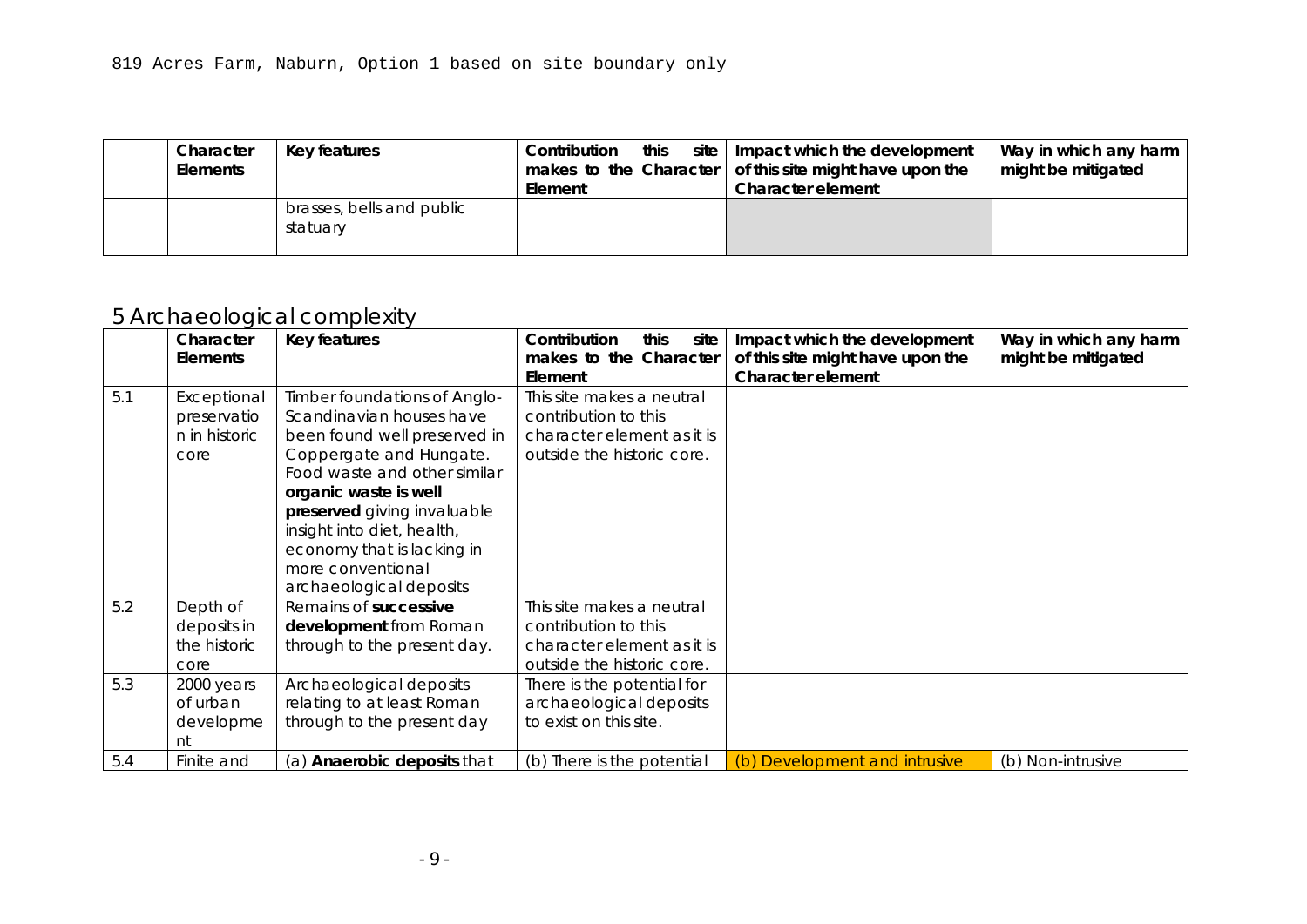| Character<br><b>Elements</b> | Key features                          | Contribution<br>this<br>Element | site   Impact which the development<br>makes to the Character $\vert$ of this site might have upon the<br>Character element | Way in which any harm<br>might be mitigated |
|------------------------------|---------------------------------------|---------------------------------|-----------------------------------------------------------------------------------------------------------------------------|---------------------------------------------|
|                              | brasses, bells and public<br>statuary |                                 |                                                                                                                             |                                             |

# 5 Archaeological complexity

|     | Character       | Key features                       | Contribution<br>this<br>site | Impact which the development     | Way in which any harm |
|-----|-----------------|------------------------------------|------------------------------|----------------------------------|-----------------------|
|     | <b>Elements</b> |                                    | makes to the Character       | of this site might have upon the | might be mitigated    |
|     |                 |                                    | Element                      | <b>Character element</b>         |                       |
| 5.1 | Exceptional     | Timber foundations of Anglo-       | This site makes a neutral    |                                  |                       |
|     | preservatio     | Scandinavian houses have           | contribution to this         |                                  |                       |
|     | n in historic   | been found well preserved in       | character element as it is   |                                  |                       |
|     | core            | Coppergate and Hungate.            | outside the historic core.   |                                  |                       |
|     |                 | Food waste and other similar       |                              |                                  |                       |
|     |                 | organic waste is well              |                              |                                  |                       |
|     |                 | preserved giving invaluable        |                              |                                  |                       |
|     |                 | insight into diet, health,         |                              |                                  |                       |
|     |                 | economy that is lacking in         |                              |                                  |                       |
|     |                 | more conventional                  |                              |                                  |                       |
|     |                 | archaeological deposits            |                              |                                  |                       |
| 5.2 | Depth of        | Remains of successive              | This site makes a neutral    |                                  |                       |
|     | deposits in     | development from Roman             | contribution to this         |                                  |                       |
|     | the historic    | through to the present day.        | character element as it is   |                                  |                       |
|     | core            |                                    | outside the historic core.   |                                  |                       |
| 5.3 | 2000 years      | Archaeological deposits            | There is the potential for   |                                  |                       |
|     | of urban        | relating to at least Roman         | archaeological deposits      |                                  |                       |
|     | developme       | through to the present day         | to exist on this site.       |                                  |                       |
|     | nt              |                                    |                              |                                  |                       |
| 5.4 | Finite and      | (a) <b>Anaerobic deposits</b> that | (b) There is the potential   | (b) Development and intrusive    | (b) Non-intrusive     |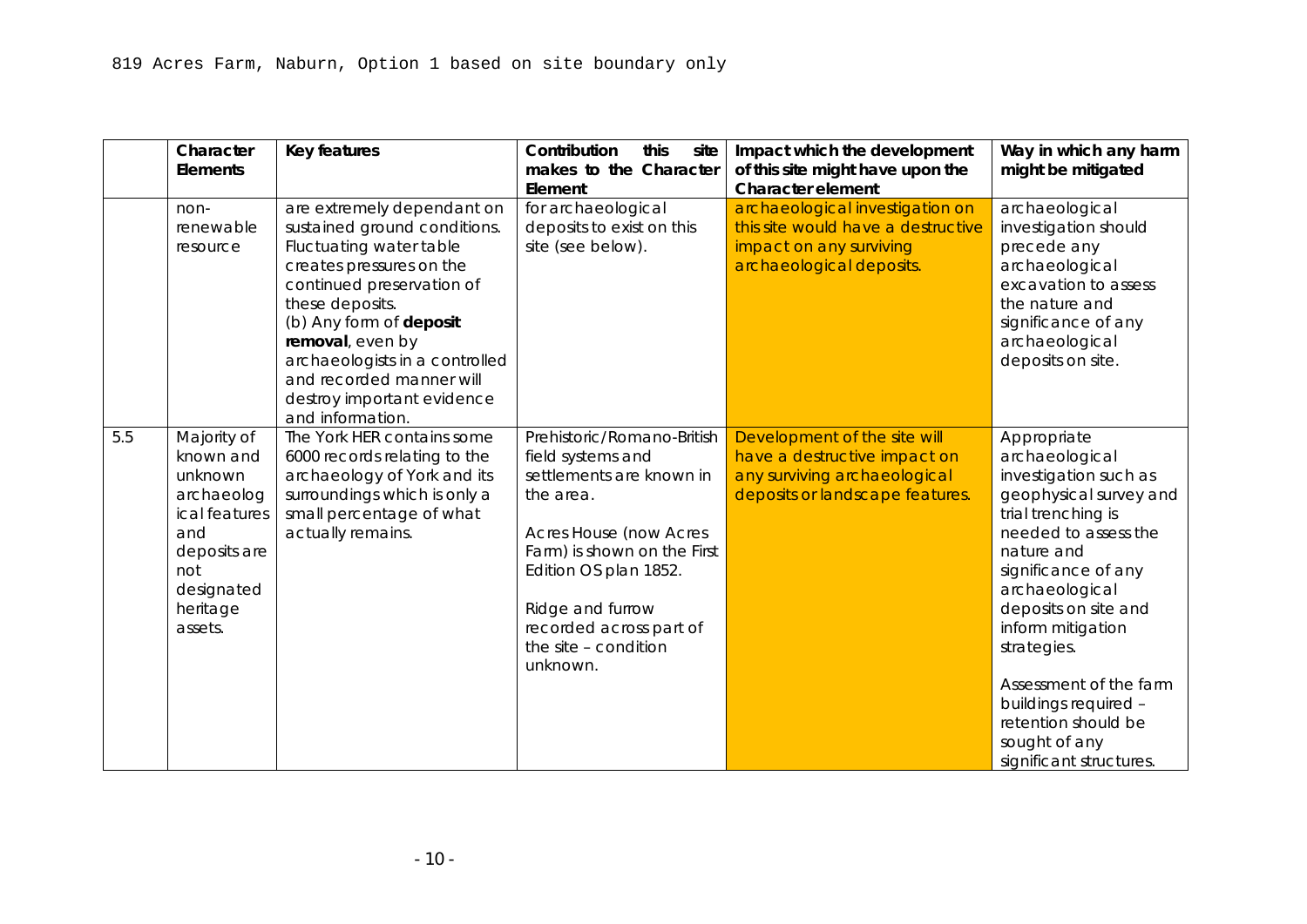|     | Character<br><b>Elements</b>                                                                                                          | <b>Key features</b>                                                                                                                                                                                                                                                                                                              | Contribution<br>this<br>site<br>makes to the Character<br>Element                                                                                                                                                                                                    | Impact which the development<br>of this site might have upon the<br><b>Character element</b>                                    | Way in which any harm<br>might be mitigated                                                                                                                                                                                                                                                                                                                            |
|-----|---------------------------------------------------------------------------------------------------------------------------------------|----------------------------------------------------------------------------------------------------------------------------------------------------------------------------------------------------------------------------------------------------------------------------------------------------------------------------------|----------------------------------------------------------------------------------------------------------------------------------------------------------------------------------------------------------------------------------------------------------------------|---------------------------------------------------------------------------------------------------------------------------------|------------------------------------------------------------------------------------------------------------------------------------------------------------------------------------------------------------------------------------------------------------------------------------------------------------------------------------------------------------------------|
|     | non-<br>renewable<br>resource                                                                                                         | are extremely dependant on<br>sustained ground conditions.<br>Fluctuating water table<br>creates pressures on the<br>continued preservation of<br>these deposits.<br>(b) Any form of deposit<br>removal, even by<br>archaeologists in a controlled<br>and recorded manner will<br>destroy important evidence<br>and information. | for archaeological<br>deposits to exist on this<br>site (see below).                                                                                                                                                                                                 | archaeological investigation on<br>this site would have a destructive<br>impact on any surviving<br>archaeological deposits.    | archaeological<br>investigation should<br>precede any<br>archaeological<br>excavation to assess<br>the nature and<br>significance of any<br>archaeological<br>deposits on site.                                                                                                                                                                                        |
| 5.5 | Majority of<br>known and<br>unknown<br>archaeolog<br>ical features<br>and<br>deposits are<br>not<br>designated<br>heritage<br>assets. | The York HER contains some<br>6000 records relating to the<br>archaeology of York and its<br>surroundings which is only a<br>small percentage of what<br>actually remains.                                                                                                                                                       | Prehistoric/Romano-British<br>field systems and<br>settlements are known in<br>the area.<br><b>Acres House (now Acres</b><br>Farm) is shown on the First<br>Edition OS plan 1852.<br>Ridge and furrow<br>recorded across part of<br>the site - condition<br>unknown. | Development of the site will<br>have a destructive impact on<br>any surviving archaeological<br>deposits or landscape features. | Appropriate<br>archaeological<br>investigation such as<br>geophysical survey and<br>trial trenching is<br>needed to assess the<br>nature and<br>significance of any<br>archaeological<br>deposits on site and<br>inform mitigation<br>strategies.<br>Assessment of the farm<br>buildings required -<br>retention should be<br>sought of any<br>significant structures. |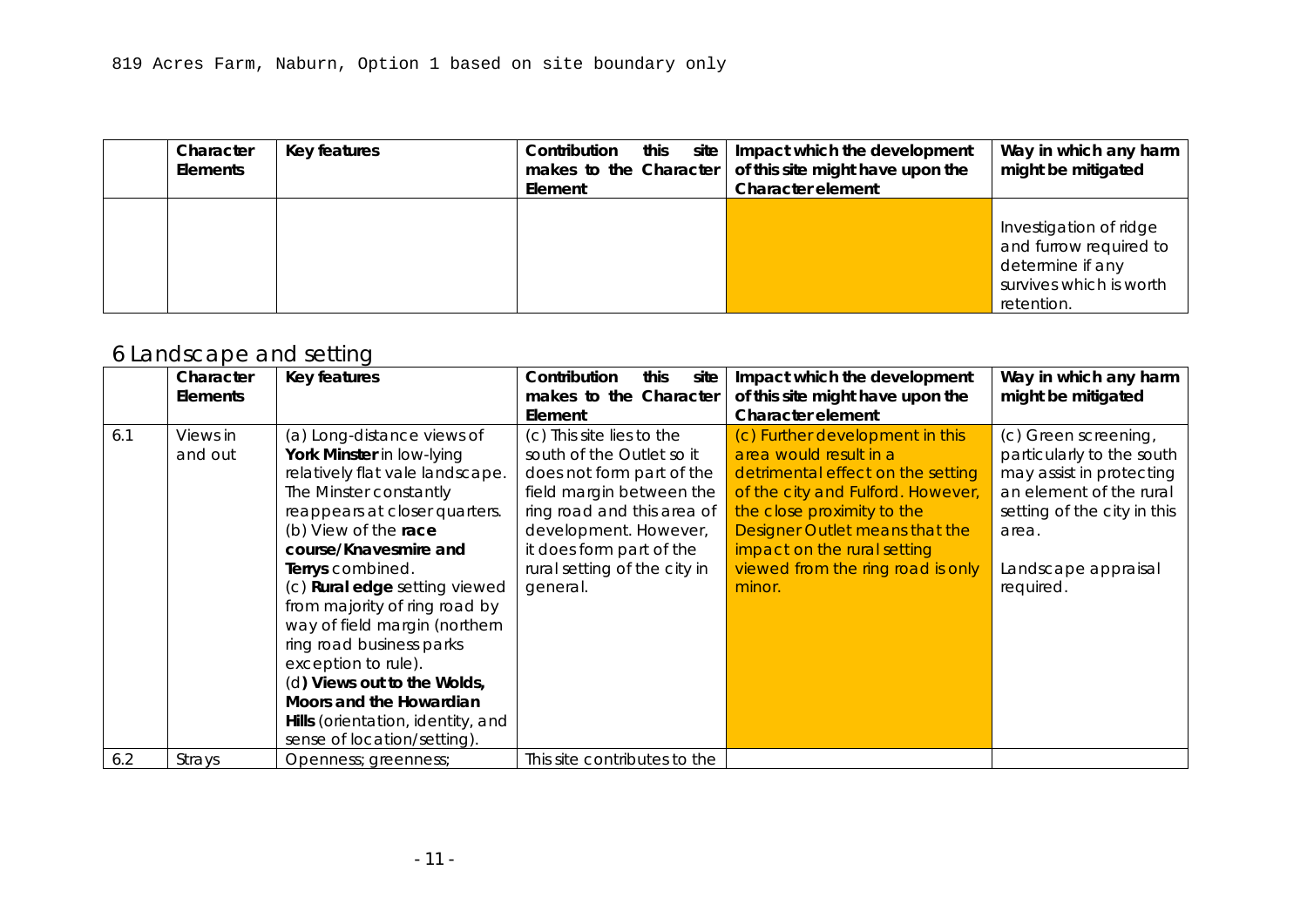| Character<br><b>Elements</b> | Key features | Contribution<br>this<br>Element | site   Impact which the development<br>makes to the Character $\vert$ of this site might have upon the<br><b>Character element</b> | Way in which any harm<br>might be mitigated                                                                   |
|------------------------------|--------------|---------------------------------|------------------------------------------------------------------------------------------------------------------------------------|---------------------------------------------------------------------------------------------------------------|
|                              |              |                                 |                                                                                                                                    | Investigation of ridge<br>and furrow required to<br>determine if any<br>survives which is worth<br>retention. |

# 6 Landscape and setting

|     | Character       | Key features                         | Contribution<br>this<br>site | Impact which the development      | Way in which any harm       |
|-----|-----------------|--------------------------------------|------------------------------|-----------------------------------|-----------------------------|
|     | <b>Elements</b> |                                      | makes to the Character       | of this site might have upon the  | might be mitigated          |
|     |                 |                                      | Element                      | Character element                 |                             |
| 6.1 | Views in        | (a) Long-distance views of           | (c) This site lies to the    | (c) Further development in this   | (c) Green screening,        |
|     | and out         | York Minster in low-lying            | south of the Outlet so it    | area would result in a            | particularly to the south   |
|     |                 | relatively flat vale landscape.      | does not form part of the    | detrimental effect on the setting | may assist in protecting    |
|     |                 | The Minster constantly               | field margin between the     | of the city and Fulford. However, | an element of the rural     |
|     |                 | reappears at closer quarters.        | ring road and this area of   | the close proximity to the        | setting of the city in this |
|     |                 | (b) View of the race                 | development. However,        | Designer Outlet means that the    | area.                       |
|     |                 | course/Knavesmire and                | it does form part of the     | impact on the rural setting       |                             |
|     |                 | Terrys combined.                     | rural setting of the city in | viewed from the ring road is only | Landscape appraisal         |
|     |                 | (c) <b>Rural edge</b> setting viewed | general.                     | minor.                            | required.                   |
|     |                 | from majority of ring road by        |                              |                                   |                             |
|     |                 | way of field margin (northern        |                              |                                   |                             |
|     |                 | ring road business parks             |                              |                                   |                             |
|     |                 | exception to rule).                  |                              |                                   |                             |
|     |                 | (d) Views out to the Wolds,          |                              |                                   |                             |
|     |                 | Moors and the Howardian              |                              |                                   |                             |
|     |                 | Hills (orientation, identity, and    |                              |                                   |                             |
|     |                 | sense of location/setting).          |                              |                                   |                             |
| 6.2 | Strays          | Openness; greenness;                 | This site contributes to the |                                   |                             |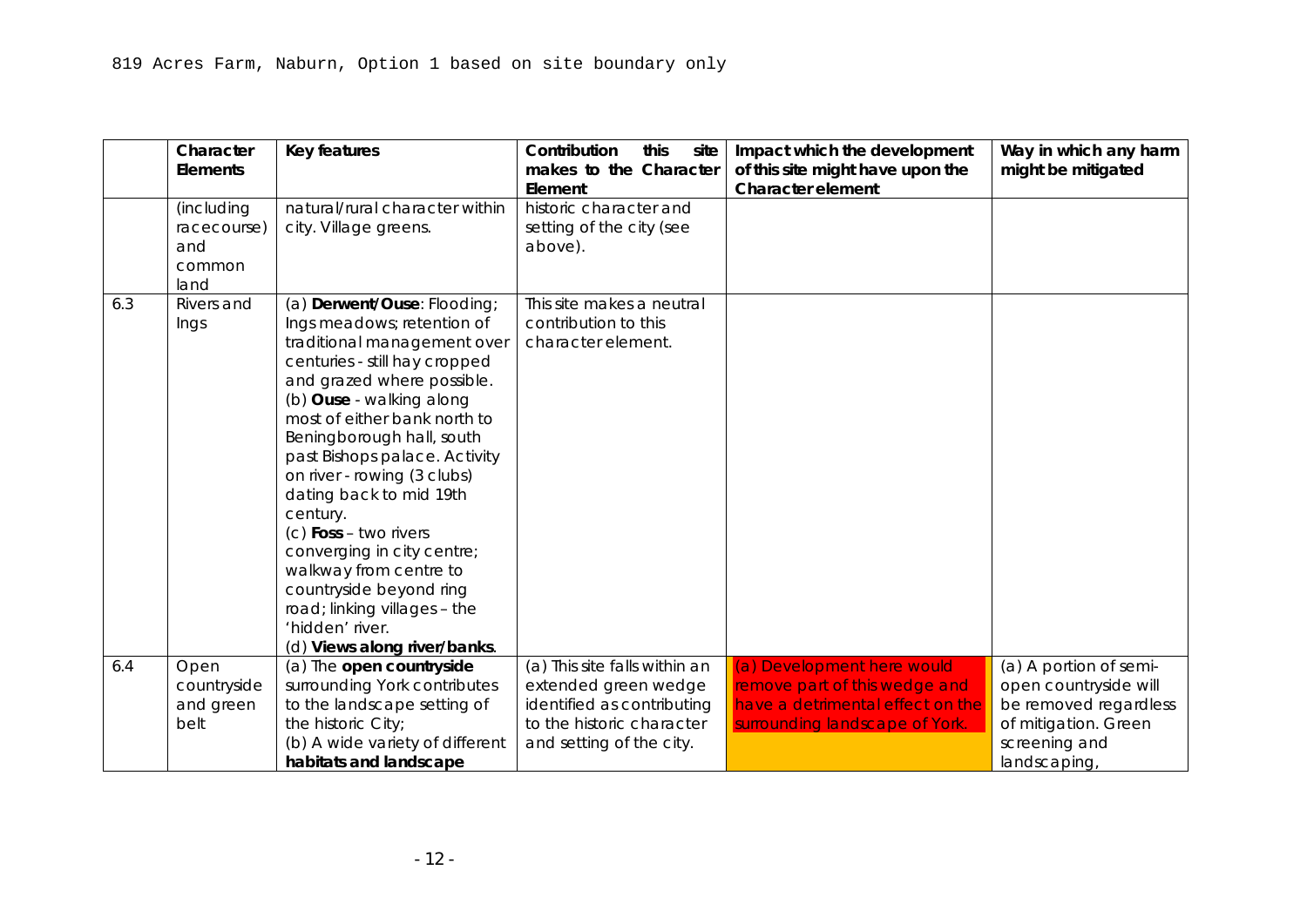|     | Character<br><b>Elements</b>                       | <b>Key features</b>                                                                                                                                                                                                                                                                                                                                                                                                                                                                                                                                      | Contribution<br>this<br>site<br>makes to the Character<br>Element       | Impact which the development<br>of this site might have upon the<br><b>Character element</b> | Way in which any harm<br>might be mitigated    |
|-----|----------------------------------------------------|----------------------------------------------------------------------------------------------------------------------------------------------------------------------------------------------------------------------------------------------------------------------------------------------------------------------------------------------------------------------------------------------------------------------------------------------------------------------------------------------------------------------------------------------------------|-------------------------------------------------------------------------|----------------------------------------------------------------------------------------------|------------------------------------------------|
|     | (including<br>racecourse)<br>and<br>common<br>land | natural/rural character within<br>city. Village greens.                                                                                                                                                                                                                                                                                                                                                                                                                                                                                                  | historic character and<br>setting of the city (see<br>above).           |                                                                                              |                                                |
| 6.3 | Rivers and<br>Ings                                 | (a) Derwent/Ouse: Flooding;<br>Ings meadows; retention of<br>traditional management over<br>centuries - still hay cropped<br>and grazed where possible.<br>(b) Ouse - walking along<br>most of either bank north to<br>Beningborough hall, south<br>past Bishops palace. Activity<br>on river - rowing (3 clubs)<br>dating back to mid 19th<br>century.<br>$(c)$ Foss - two rivers<br>converging in city centre;<br>walkway from centre to<br>countryside beyond ring<br>road; linking villages - the<br>'hidden' river.<br>(d) Views along river/banks. | This site makes a neutral<br>contribution to this<br>character element. |                                                                                              |                                                |
| 6.4 | Open                                               | (a) The open countryside                                                                                                                                                                                                                                                                                                                                                                                                                                                                                                                                 | (a) This site falls within an                                           | (a) Development here would                                                                   | (a) A portion of semi-                         |
|     | countryside<br>and green                           | surrounding York contributes<br>to the landscape setting of                                                                                                                                                                                                                                                                                                                                                                                                                                                                                              | extended green wedge<br>identified as contributing                      | remove part of this wedge and<br>have a detrimental effect on the                            | open countryside will<br>be removed regardless |
|     | belt                                               | the historic City;<br>(b) A wide variety of different                                                                                                                                                                                                                                                                                                                                                                                                                                                                                                    | to the historic character<br>and setting of the city.                   | surrounding landscape of York.                                                               | of mitigation. Green<br>screening and          |
|     |                                                    | habitats and landscape                                                                                                                                                                                                                                                                                                                                                                                                                                                                                                                                   |                                                                         |                                                                                              | landscaping,                                   |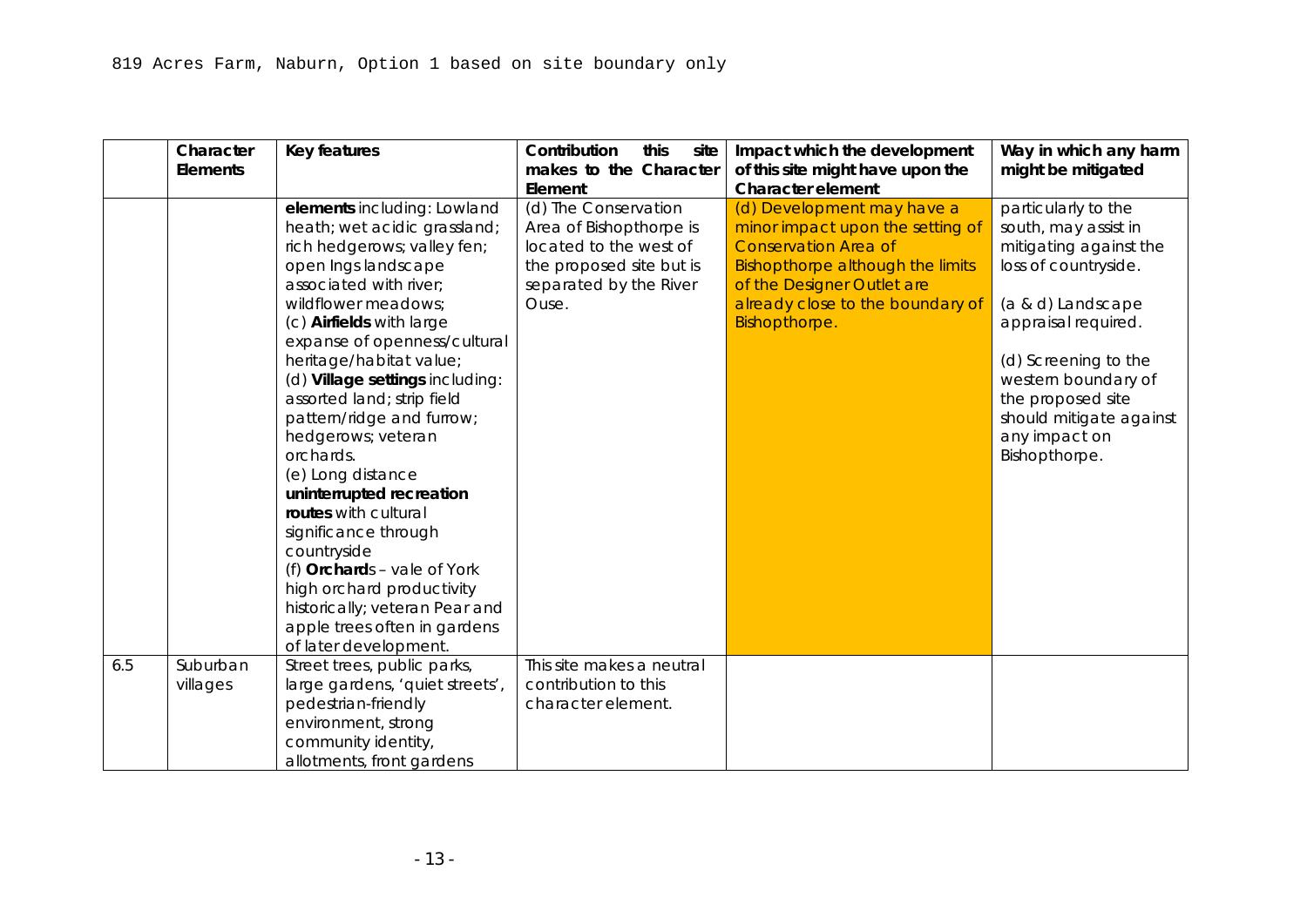|     | Character<br><b>Elements</b> | Key features                    | Contribution<br>this<br>site<br>makes to the Character | Impact which the development<br>of this site might have upon the | Way in which any harm<br>might be mitigated |
|-----|------------------------------|---------------------------------|--------------------------------------------------------|------------------------------------------------------------------|---------------------------------------------|
|     |                              |                                 | Element                                                | <b>Character element</b>                                         |                                             |
|     |                              | elements including: Lowland     | (d) The Conservation                                   | (d) Development may have a                                       | particularly to the                         |
|     |                              | heath; wet acidic grassland;    | Area of Bishopthorpe is                                | minor impact upon the setting of                                 | south, may assist in                        |
|     |                              | rich hedgerows; valley fen;     | located to the west of                                 | <b>Conservation Area of</b>                                      | mitigating against the                      |
|     |                              | open Ings landscape             | the proposed site but is                               | Bishopthorpe although the limits                                 | loss of countryside.                        |
|     |                              | associated with river;          | separated by the River                                 | of the Designer Outlet are                                       |                                             |
|     |                              | wildflower meadows;             | Ouse.                                                  | already close to the boundary of                                 | (a & d) Landscape                           |
|     |                              | (c) Airfields with large        |                                                        | Bishopthorpe.                                                    | appraisal required.                         |
|     |                              | expanse of openness/cultural    |                                                        |                                                                  |                                             |
|     |                              | heritage/habitat value;         |                                                        |                                                                  | (d) Screening to the                        |
|     |                              | (d) Village settings including: |                                                        |                                                                  | western boundary of                         |
|     |                              | assorted land; strip field      |                                                        |                                                                  | the proposed site                           |
|     |                              | pattern/ridge and furrow;       |                                                        |                                                                  | should mitigate against                     |
|     |                              | hedgerows; veteran              |                                                        |                                                                  | any impact on                               |
|     |                              | orchards.                       |                                                        |                                                                  | Bishopthorpe.                               |
|     |                              | (e) Long distance               |                                                        |                                                                  |                                             |
|     |                              | uninterrupted recreation        |                                                        |                                                                  |                                             |
|     |                              | routes with cultural            |                                                        |                                                                  |                                             |
|     |                              | significance through            |                                                        |                                                                  |                                             |
|     |                              | countryside                     |                                                        |                                                                  |                                             |
|     |                              | (f) Orchards - vale of York     |                                                        |                                                                  |                                             |
|     |                              | high orchard productivity       |                                                        |                                                                  |                                             |
|     |                              | historically; veteran Pear and  |                                                        |                                                                  |                                             |
|     |                              | apple trees often in gardens    |                                                        |                                                                  |                                             |
|     |                              | of later development.           |                                                        |                                                                  |                                             |
| 6.5 | Suburban                     | Street trees, public parks,     | This site makes a neutral                              |                                                                  |                                             |
|     | villages                     | large gardens, 'quiet streets', | contribution to this                                   |                                                                  |                                             |
|     |                              | pedestrian-friendly             | character element.                                     |                                                                  |                                             |
|     |                              | environment, strong             |                                                        |                                                                  |                                             |
|     |                              | community identity,             |                                                        |                                                                  |                                             |
|     |                              | allotments, front gardens       |                                                        |                                                                  |                                             |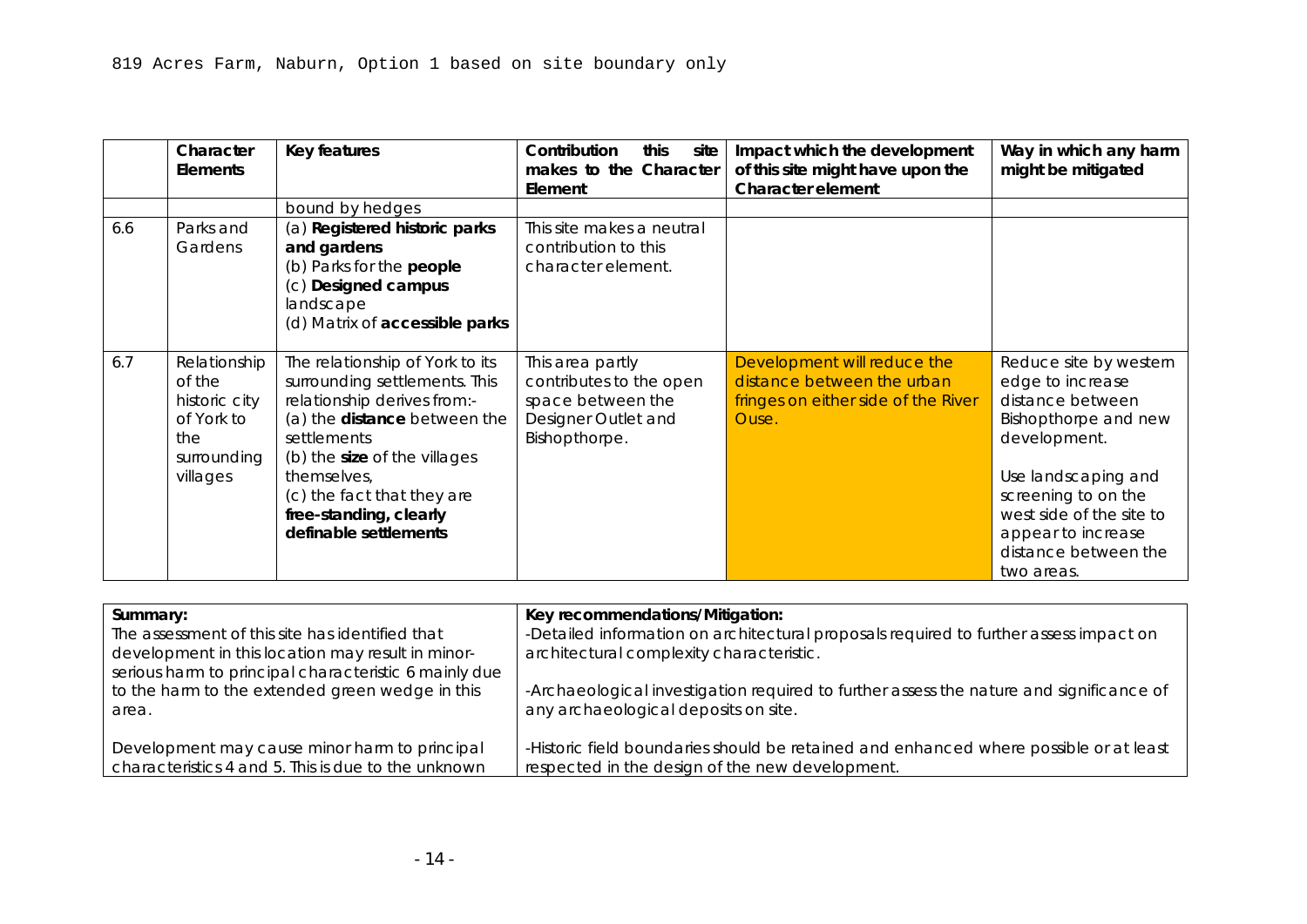|     | Character<br><b>Elements</b>                                                            | Key features                                                                                                                                                                                                                                                                   | Contribution<br>this<br>site<br>makes to the Character<br>Element                                        | Impact which the development<br>of this site might have upon the<br><b>Character element</b>              | Way in which any harm<br>might be mitigated                                                                                                                                                                                                  |
|-----|-----------------------------------------------------------------------------------------|--------------------------------------------------------------------------------------------------------------------------------------------------------------------------------------------------------------------------------------------------------------------------------|----------------------------------------------------------------------------------------------------------|-----------------------------------------------------------------------------------------------------------|----------------------------------------------------------------------------------------------------------------------------------------------------------------------------------------------------------------------------------------------|
| 6.6 | Parks and                                                                               | bound by hedges<br>(a) Registered historic parks                                                                                                                                                                                                                               | This site makes a neutral                                                                                |                                                                                                           |                                                                                                                                                                                                                                              |
|     | Gardens                                                                                 | and gardens<br>(b) Parks for the <b>people</b><br>(c) Designed campus<br>landscape<br>(d) Matrix of accessible parks                                                                                                                                                           | contribution to this<br>character element.                                                               |                                                                                                           |                                                                                                                                                                                                                                              |
| 6.7 | Relationship<br>of the<br>historic city<br>of York to<br>the<br>surrounding<br>villages | The relationship of York to its<br>surrounding settlements. This<br>relationship derives from:-<br>(a) the distance between the<br>settlements<br>(b) the size of the villages<br>themselves,<br>(c) the fact that they are<br>free-standing, clearly<br>definable settlements | This area partly<br>contributes to the open<br>space between the<br>Designer Outlet and<br>Bishopthorpe. | Development will reduce the<br>distance between the urban<br>fringes on either side of the River<br>Ouse. | Reduce site by western<br>edge to increase<br>distance between<br>Bishopthorpe and new<br>development.<br>Use landscaping and<br>screening to on the<br>west side of the site to<br>appear to increase<br>distance between the<br>two areas. |

| Summary:                                              | Key recommendations/Mitigation:                                                         |
|-------------------------------------------------------|-----------------------------------------------------------------------------------------|
| The assessment of this site has identified that       | -Detailed information on architectural proposals required to further assess impact on   |
| development in this location may result in minor-     | architectural complexity characteristic.                                                |
| serious harm to principal characteristic 6 mainly due |                                                                                         |
| to the harm to the extended green wedge in this       | -Archaeological investigation required to further assess the nature and significance of |
| area.                                                 | any archaeological deposits on site.                                                    |
|                                                       |                                                                                         |
| Development may cause minor harm to principal         | -Historic field boundaries should be retained and enhanced where possible or at least   |
| characteristics 4 and 5. This is due to the unknown   | respected in the design of the new development.                                         |